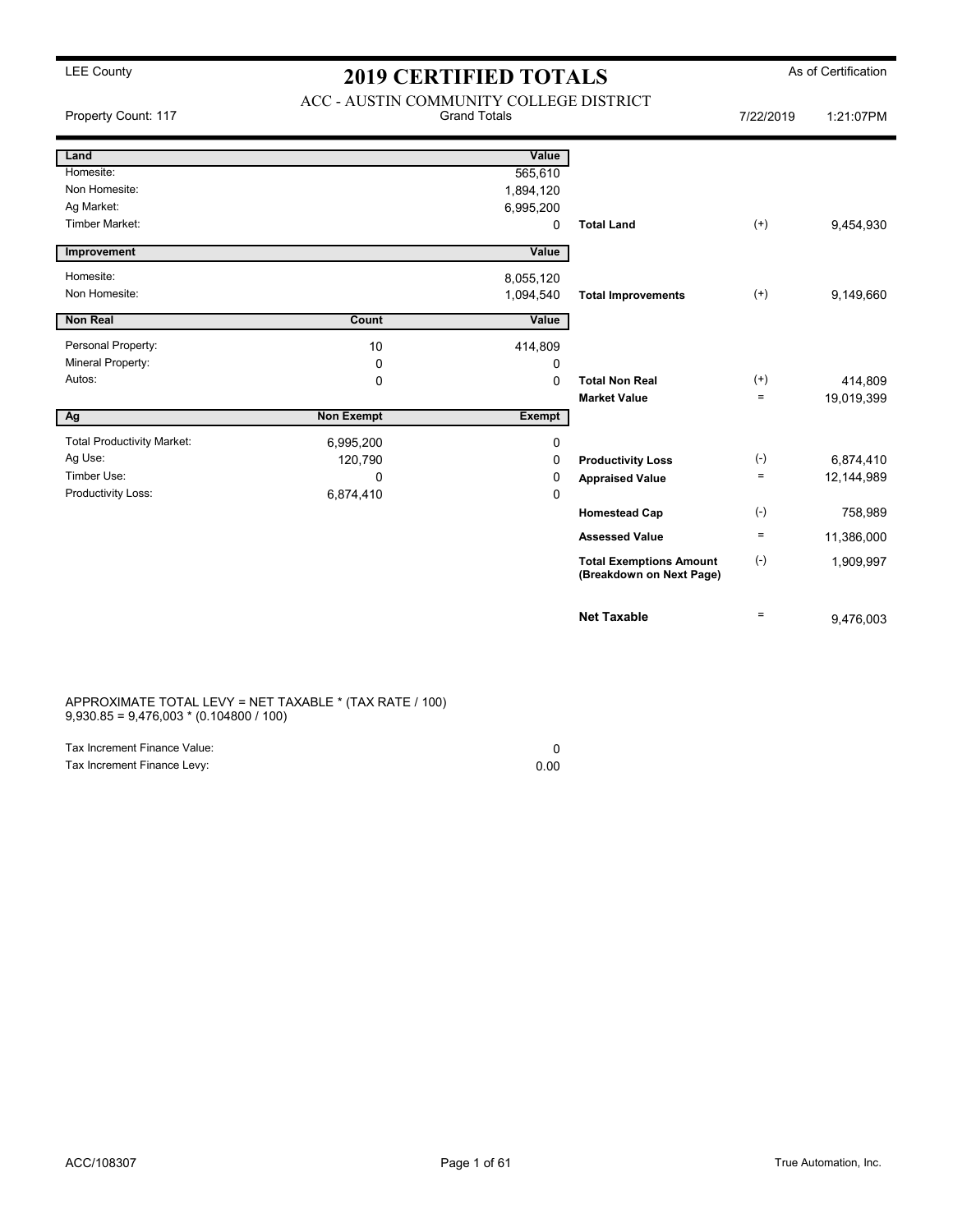### ACC - AUSTIN COMMUNITY COLLEGE DISTRICT<br>Grand Totals Property Count: 117 **Property Count: 117** Crand Totals **Grand Totals** 7/22/2019 1:21:11PM

### Exemption Breakdown

| <b>Exemption</b> | Count         | Local     | <b>State</b> | <b>Total</b> |
|------------------|---------------|-----------|--------------|--------------|
| DV <sub>4</sub>  |               |           | 15,070       | 15,070       |
| <b>DVHS</b>      | ◠             | υ         | 257,147      | 257,147      |
| EX366            | 4             | u         | 629          | 629          |
| <b>HS</b>        | 35            | 145,919   |              | 145,919      |
| <b>OV65</b>      | 12            | 1,491,232 |              | 1,491,232    |
|                  | <b>Totals</b> | 1,637,151 | 272,846      | 1,909,997    |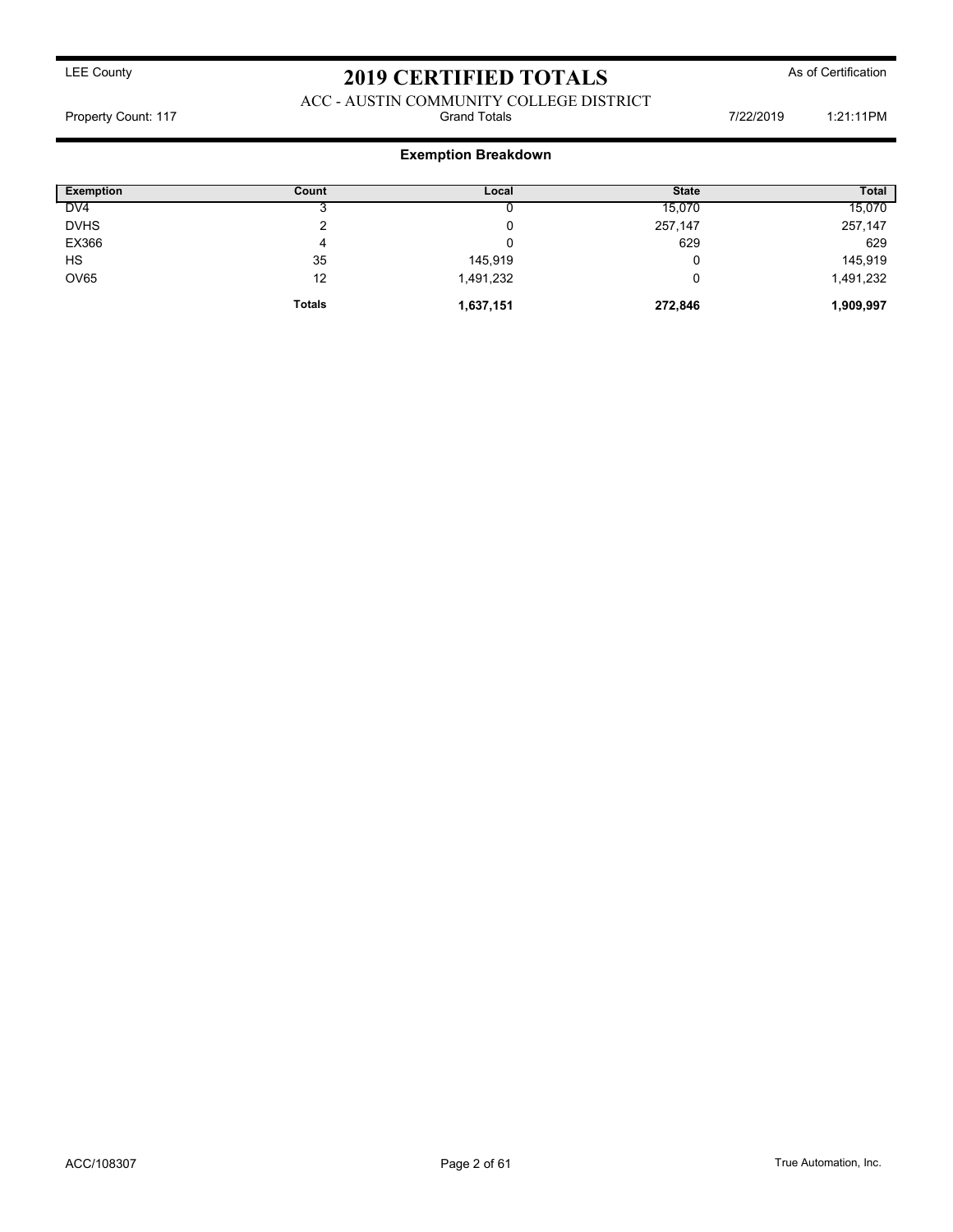### ACC - AUSTIN COMMUNITY COLLEGE DISTRICT<br>Grand Totals Property Count: 117 **Property Count: 117** Transfer Count: 117 Transfer Count: 117 Transfer Count: 117

### State Category Breakdown

| <b>State Code</b> | <b>Description</b>            | Count  | <b>Acres</b> | <b>New Value</b> | <b>Market Value</b> | Taxable Value |
|-------------------|-------------------------------|--------|--------------|------------------|---------------------|---------------|
|                   |                               |        |              |                  |                     |               |
| A                 | SINGLE FAMILY RESIDENCE       |        |              | \$0              | \$584.740           | \$441.879     |
| C1                | VACANT LOTS AND LAND TRACTS   | 8      |              | \$0              | \$42,750            | \$42.750      |
| D <sub>1</sub>    | QUALIFIED OPEN-SPACE LAND     | 62     | 1.386.6920   | \$0              | \$6,995,200         | \$108,360     |
| D <sub>2</sub>    | IMPROVEMENTS ON QUALIFIED OP  | 23     |              | \$0              | \$471.900           | \$403,103     |
| Е                 | RURAL LAND. NON QUALIFIED OPE | 55     | 468.5920     | \$328,470        | \$10.363.800        | \$7,924,531   |
| F <sub>2</sub>    | INDUSTRIAL AND MANUFACTURIN   |        |              | \$0              | \$4.430             | \$4.430       |
| J3                | ELECTRIC COMPANY (INCLUDING C |        |              | \$0              | \$99,270            | \$99.270      |
| J6                | PIPELAND COMPANY              |        |              | \$0              | \$291.770           | \$291.770     |
| L1                | COMMERCIAL PERSONAL PROPE     |        |              | \$0              | \$23.140            | \$23.140      |
| M1                | TANGIBLE OTHER PERSONAL. MOB  |        |              | \$77.730         | \$141.770           | \$136.770     |
| x                 | TOTALLY EXEMPT PROPERTY       |        |              | \$0              | \$629               | \$0           |
|                   |                               | Totals | 1.855.2840   | \$406.200        | \$19.019.399        | \$9.476.003   |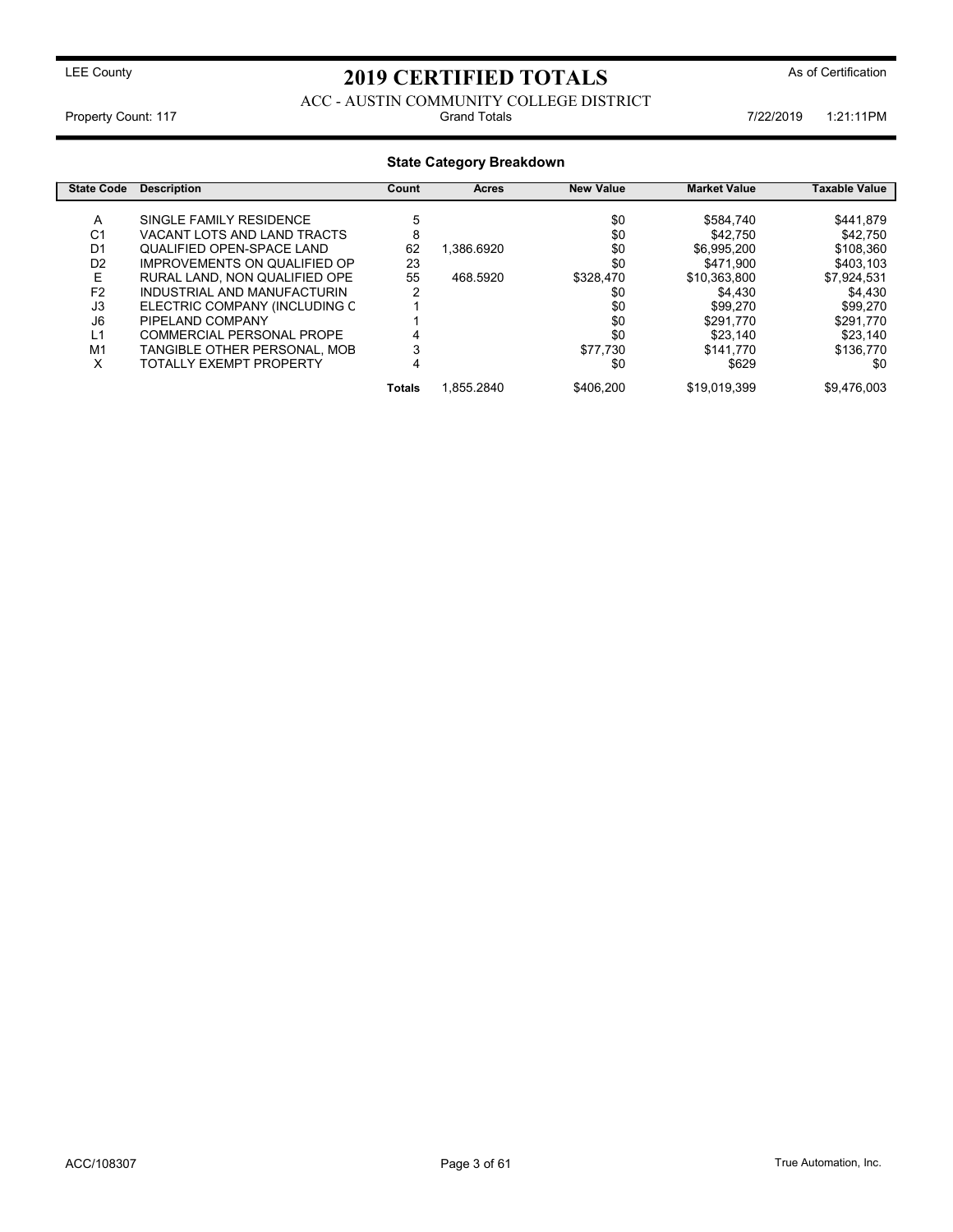### ACC - AUSTIN COMMUNITY COLLEGE DISTRICT<br>Grand Totals Property Count: 117 **Property Count: 117** Crand Totals **1:21:11PM** Grand Totals 1:21:11PM 7/22/2019 1:21:11PM

### CAD State Category Breakdown

| <b>State Code</b> | <b>Description</b>                    | Count  | Acres      | <b>New Value</b> | <b>Market Value</b> | Taxable Value |
|-------------------|---------------------------------------|--------|------------|------------------|---------------------|---------------|
| A1                | REAL, RESIDENTIAL, SINGLE-FAMIL       |        |            | \$0              | \$526,390           | \$383,529     |
| A2                | REAL, RESIDENTIAL, MOBILE HOME        |        |            | \$0              | \$58,350            | \$58,350      |
| C <sub>1</sub>    | REAL, VACANT PLATTED RESIDENTI        | 8      |            | \$0              | \$42,750            | \$42,750      |
| D <sub>1</sub>    | REAL, ACREAGE, RANGELAND              | 62     | 1.386.6920 | \$0              | \$6,995,200         | \$108,360     |
| D <sub>2</sub>    | <b>IMPROVEMENTS ON QUALIFIED AG L</b> | 23     |            | \$0              | \$471.900           | \$403,103     |
| E <sub>1</sub>    | REAL, FARM/RANCH, HOUSE               | 35     |            | \$235,630        | \$7,910,400         | \$5,668,064   |
| E <sub>2</sub>    | REAL, FARM/RANCH, MOBILE HOME         | 11     |            | \$31.350         | \$411.620           | \$289,412     |
| E <sub>3</sub>    | REAL, FARM/RANCH, OTHER IMPROV        | 4      |            | \$61.490         | \$286,670           | \$247,878     |
| E4                | NON QUALIFIED AG LAND                 | 19     |            | \$0              | \$1,755,110         | \$1,719,177   |
| F <sub>2</sub>    | <b>REAL. INDUSTRIAL</b>               |        |            | \$0              | \$4,430             | \$4,430       |
| J3                | ELECTRIC COMPANIES                    |        |            | \$0              | \$99,270            | \$99,270      |
| J6                | PIPELINE COMPANIES                    |        |            | \$0              | \$291.770           | \$291.770     |
| L1                | TANGIBLE. PERSONAL PROPERTY C         |        |            | \$0              | \$23.140            | \$23,140      |
| M1                | TANGIBLE OTHER PERSONAL, MOBI         |        |            | \$77,730         | \$141.770           | \$136.770     |
| x                 | TOTALY EXEMPT PROPERTY                |        |            | \$0              | \$629               | \$0           |
|                   |                                       | Totals | 1,386.6920 | \$406,200        | \$19,019,399        | \$9,476,003   |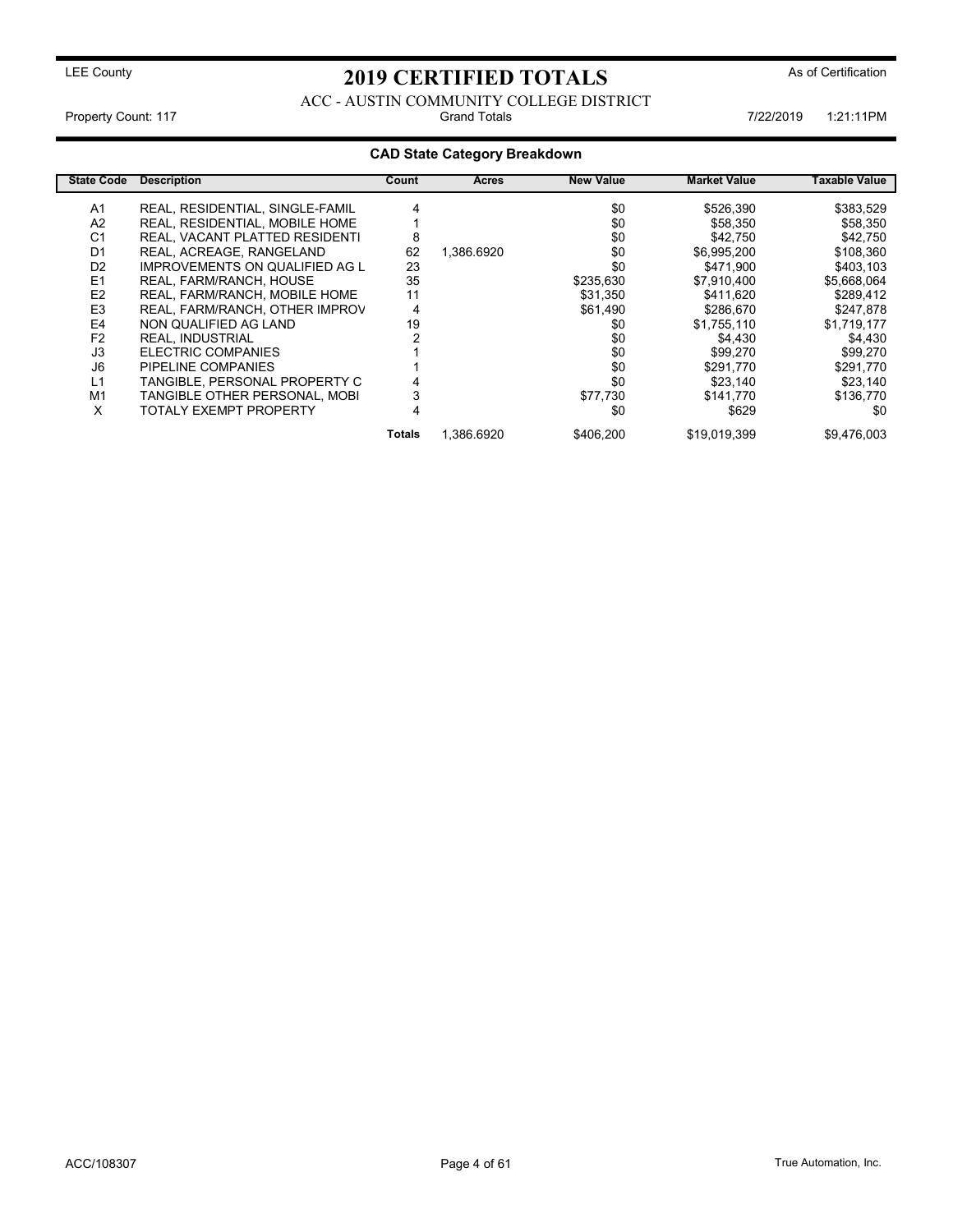ACC - AUSTIN COMMUNITY COLLEGE DISTRICT Property Count: 117 **1:21:11PM** Effective Rate Assumption **1:21:2019** 1:21:11PM

|                  |                                                            | <b>New Value</b>                       |                                    |                                   |
|------------------|------------------------------------------------------------|----------------------------------------|------------------------------------|-----------------------------------|
|                  | <b>TOTAL NEW VALUE MARKET:</b><br>TOTAL NEW VALUE TAXABLE: |                                        |                                    | \$406,200<br>\$244,370            |
|                  |                                                            | <b>New Exemptions</b>                  |                                    |                                   |
| <b>Exemption</b> | <b>Description</b>                                         | Count                                  |                                    |                                   |
| EX366            | <b>HOUSE BILL 366</b>                                      | 2                                      | 2018 Market Value                  | \$0                               |
|                  |                                                            | ABSOLUTE EXEMPTIONS VALUE LOSS         |                                    | \$0                               |
| <b>Exemption</b> | <b>Description</b>                                         |                                        | Count                              | <b>Exemption Amount</b>           |
| HS               | <b>HOMESTEAD</b>                                           |                                        | 1                                  | \$5,000                           |
| <b>OV65</b>      | OVER <sub>65</sub>                                         |                                        | 1                                  | \$160,000                         |
|                  |                                                            | PARTIAL EXEMPTIONS VALUE LOSS          | $\overline{\mathbf{2}}$            | \$165,000                         |
|                  |                                                            |                                        | <b>NEW EXEMPTIONS VALUE LOSS</b>   | \$165,000                         |
|                  |                                                            | <b>Increased Exemptions</b>            |                                    |                                   |
| <b>Exemption</b> | <b>Description</b>                                         |                                        | Count                              | <b>Increased Exemption Amount</b> |
|                  |                                                            | <b>INCREASED EXEMPTIONS VALUE LOSS</b> | <b>TOTAL EXEMPTIONS VALUE LOSS</b> | \$165,000                         |
|                  |                                                            | <b>New Ag / Timber Exemptions</b>      |                                    |                                   |
|                  |                                                            | <b>New Annexations</b>                 |                                    |                                   |
|                  |                                                            | <b>New Deannexations</b>               |                                    |                                   |
|                  |                                                            | <b>Average Homestead Value</b>         |                                    |                                   |
|                  |                                                            | Category A and E                       |                                    |                                   |
|                  | <b>Count of HS Residences</b>                              | <b>Average Market</b>                  | <b>Average HS Exemption</b>        | <b>Average Taxable</b>            |
|                  | 34                                                         | \$217,666<br><b>Category A Only</b>    | \$26,468                           | \$191,198                         |
|                  | <b>Count of HS Residences</b>                              | <b>Average Market</b>                  | <b>Average HS Exemption</b>        | <b>Average Taxable</b>            |
|                  | 3                                                          | \$140,157                              | \$3,637                            | \$136,520                         |
|                  |                                                            | <b>Lower Value Used</b>                |                                    |                                   |
|                  | <b>Count of Protested Properties</b>                       | <b>Total Market Value</b>              |                                    | <b>Total Value Used</b>           |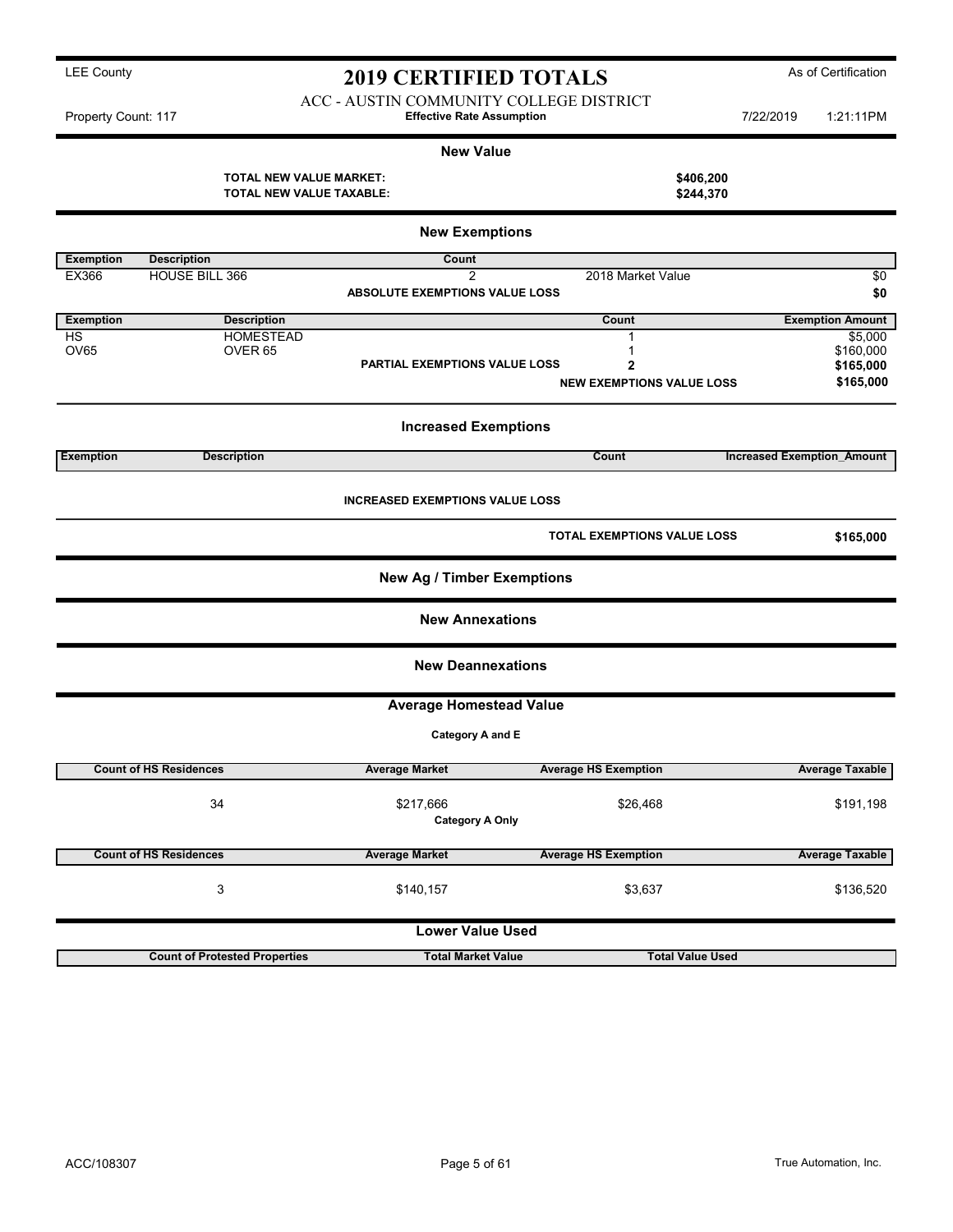| <b>LEE County</b>                 |                   | <b>2019 CERTIFIED TOTALS</b>                         |                                                            |                   | As of Certification |
|-----------------------------------|-------------------|------------------------------------------------------|------------------------------------------------------------|-------------------|---------------------|
| Property Count: 4,583             |                   | <b>CGI - CITY OF GIDDINGS</b><br><b>Grand Totals</b> |                                                            | 7/22/2019         | 1:21:11PM           |
| Land                              |                   | Value                                                |                                                            |                   |                     |
| Homesite:                         |                   | 22,578,062                                           |                                                            |                   |                     |
| Non Homesite:                     |                   | 49,067,172                                           |                                                            |                   |                     |
| Ag Market:<br>Timber Market:      |                   | 9,101,871                                            |                                                            |                   |                     |
|                                   |                   | $\mathbf 0$                                          | <b>Total Land</b>                                          | $(+)$             | 80,747,105          |
| Improvement                       |                   | Value                                                |                                                            |                   |                     |
| Homesite:                         |                   | 128,686,073                                          |                                                            |                   |                     |
| Non Homesite:                     |                   | 135,892,338                                          | <b>Total Improvements</b>                                  | $^{(+)}$          | 264,578,411         |
| <b>Non Real</b>                   | Count             | Value                                                |                                                            |                   |                     |
| Personal Property:                | 650               | 67,592,278                                           |                                                            |                   |                     |
| Mineral Property:                 | 1,056             | 2,326,190                                            |                                                            |                   |                     |
| Autos:                            | 0                 | $\Omega$                                             | <b>Total Non Real</b>                                      | $^{(+)}$          | 69,918,468          |
|                                   |                   |                                                      | <b>Market Value</b>                                        | $\equiv$          | 415,243,984         |
| Ag                                | <b>Non Exempt</b> | <b>Exempt</b>                                        |                                                            |                   |                     |
| <b>Total Productivity Market:</b> | 9,101,871         | 0                                                    |                                                            |                   |                     |
| Ag Use:                           | 75,150            | 0                                                    | <b>Productivity Loss</b>                                   | $(-)$             | 9,026,721           |
| Timber Use:                       | 0                 | 0                                                    | <b>Appraised Value</b>                                     | $\equiv$          | 406,217,263         |
| Productivity Loss:                | 9,026,721         | $\Omega$                                             |                                                            |                   |                     |
|                                   |                   |                                                      | <b>Homestead Cap</b>                                       | $(-)$             | 4,060,172           |
|                                   |                   |                                                      | <b>Assessed Value</b>                                      | $\equiv$          | 402,157,091         |
|                                   |                   |                                                      | <b>Total Exemptions Amount</b><br>(Breakdown on Next Page) | $(-)$             | 66,089,742          |
|                                   |                   |                                                      | <b>Net Taxable</b>                                         | $\qquad \qquad =$ | 336,067,349         |

### APPROXIMATE TOTAL LEVY = NET TAXABLE \* (TAX RATE / 100) 1,743,517.41 = 336,067,349 \* (0.518800 / 100)

| Tax Increment Finance Value: |      |
|------------------------------|------|
| Tax Increment Finance Levy:  | 0.00 |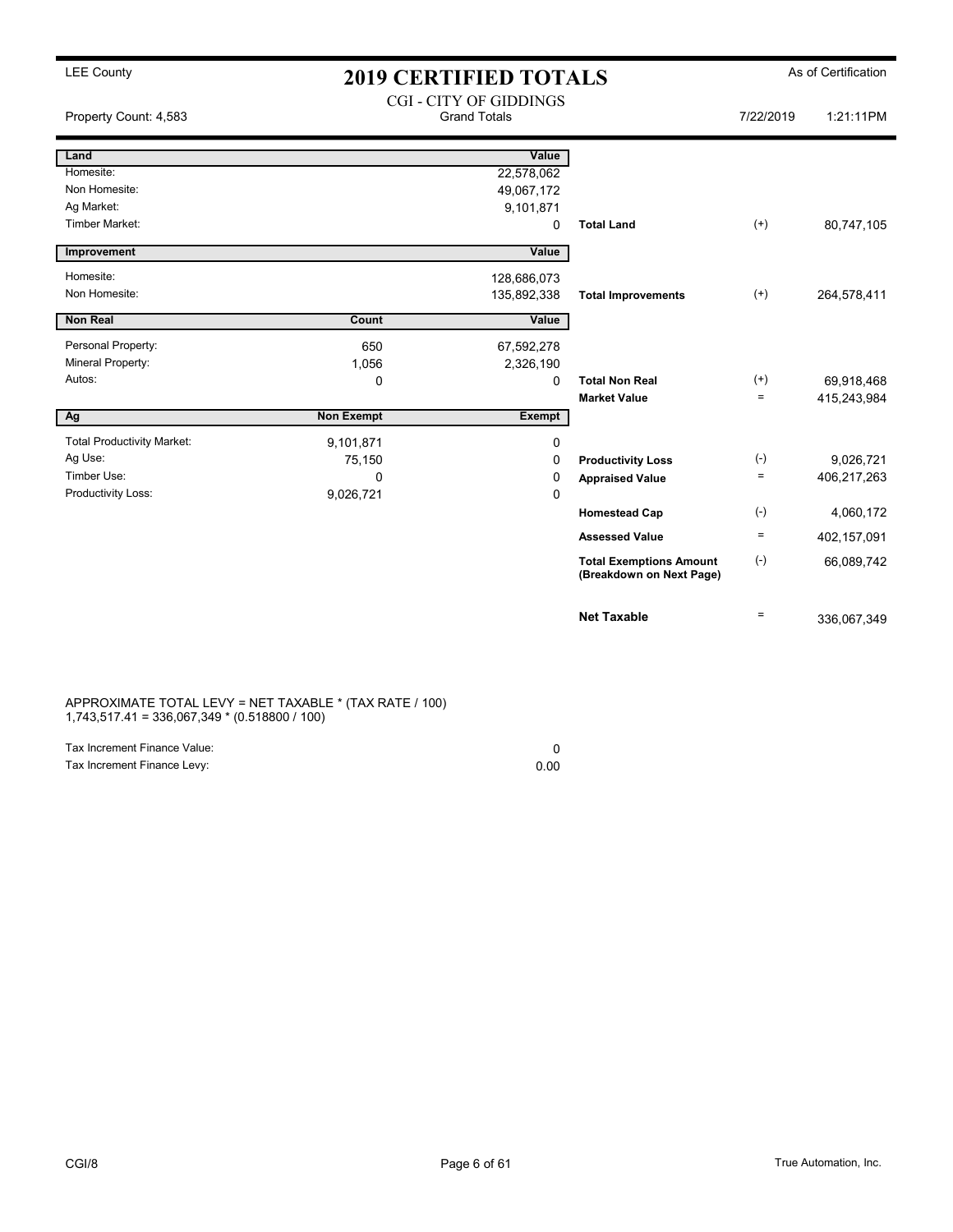### CGI - CITY OF GIDDINGS Property Count: 4,583 **Property Count: 4,583** Crand Totals 7/22/2019 1:21:11PM

### Exemption Breakdown

| <b>Exemption</b> | Count         | Local     | <b>State</b> | Total      |
|------------------|---------------|-----------|--------------|------------|
| СH               |               | 82,200    | 0            | 82,200     |
| DV <sub>1</sub>  |               | 0         | 5,000        | 5,000      |
| DV <sub>2</sub>  | 2             | 0         | 15,000       | 15,000     |
| DV3              | 3             | 0         | 32,000       | 32,000     |
| DV4              | 16            | 0         | 113,150      | 113,150    |
| DV4S             | 6             | 0         | 72,000       | 72,000     |
| <b>DVHS</b>      | 10            | 0         | 1,307,996    | 1,307,996  |
| EX               |               | 0         | 60,240       | 60,240     |
| EX-XI            |               | $\Omega$  | 84,040       | 84,040     |
| EX-XN            | 13            | 0         | 1,285,310    | 1,285,310  |
| EX-XR            | 2             | 0         | 259,080      | 259,080    |
| EX-XU            |               | 0         | 100          | 100        |
| EX-XV            | 194           | 0         | 61,496,320   | 61,496,320 |
| EX-XV (Prorated) |               | $\Omega$  | 79,906       | 79,906     |
| EX366            | 830           | 0         | 94,150       | 94,150     |
| <b>OV65</b>      | 380           | 1,100,250 | 0            | 1,100,250  |
| <b>OV65S</b>     |               | 3,000     | 0            | 3,000      |
|                  | <b>Totals</b> | 1,185,450 | 64,904,292   | 66,089,742 |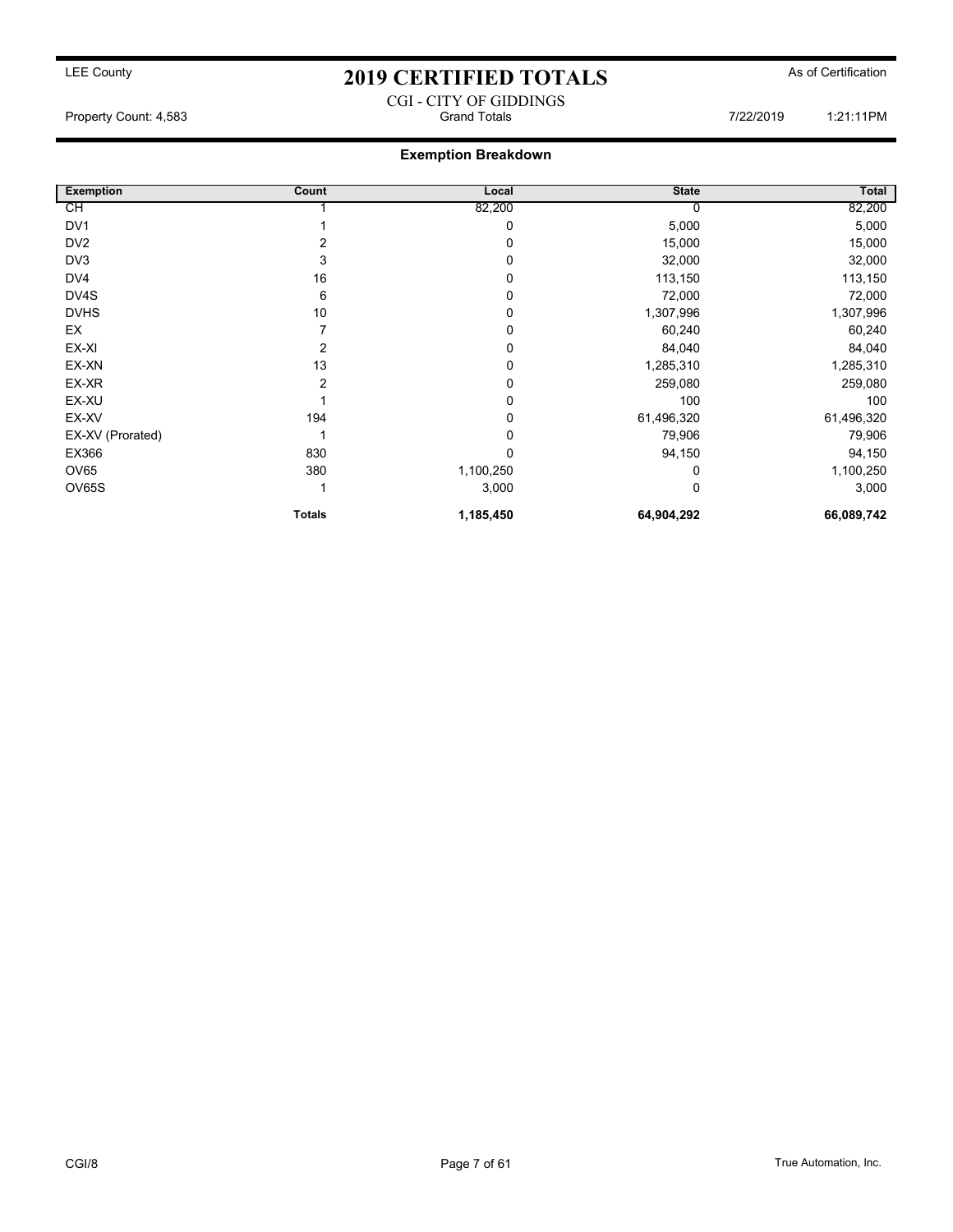### CGI - CITY OF GIDDINGS Property Count: 4,583 **7/22/2019** 1:21:11PM

### State Category Breakdown

| <b>State Code</b> | <b>Description</b>                  | Count  | <b>Acres</b> | <b>New Value</b> | <b>Market Value</b> | Taxable Value |
|-------------------|-------------------------------------|--------|--------------|------------------|---------------------|---------------|
|                   |                                     |        |              |                  |                     |               |
| A                 | SINGLE FAMILY RESIDENCE             | 1,443  |              | \$2,019,820      | \$153,480,054       | \$147,153,443 |
| B                 | MULTIFAMILY RESIDENCE               | 63     |              | \$0              | \$11,986,903        | \$11,967,397  |
| C <sub>1</sub>    | VACANT LOTS AND LAND TRACTS         | 398    |              | \$28,940         | \$5,334,552         | \$5,327,052   |
| D <sub>1</sub>    | QUALIFIED OPEN-SPACE LAND           | 100    | 874.0316     | \$0              | \$9,101,871         | \$74,094      |
| D <sub>2</sub>    | <b>IMPROVEMENTS ON QUALIFIED OP</b> | 18     |              | \$2,210          | \$97,870            | \$97,690      |
| E                 | RURAL LAND. NON QUALIFIED OPE       | 86     | 289.6661     | \$2,900          | \$7,308,427         | \$6,986,359   |
| F <sub>1</sub>    | <b>COMMERCIAL REAL PROPERTY</b>     | 421    |              | \$1,600,790      | \$88,688,913        | \$88,685,281  |
| F <sub>2</sub>    | INDUSTRIAL AND MANUFACTURIN         | 11     |              | \$0              | \$1,858,030         | \$1,858,030   |
| G <sub>1</sub>    | OIL AND GAS                         | 268    |              | \$0              | \$2,179,930         | \$2,179,930   |
| J <sub>2</sub>    | <b>GAS DISTRIBUTION SYSTEM</b>      |        |              | \$0              | \$451,010           | \$451,010     |
| J3                | ELECTRIC COMPANY (INCLUDING C       | 11     |              | \$0              | \$3,139,970         | \$3,139,970   |
| J4                | TELEPHONE COMPANY (INCLUDI          | 8      |              | \$0              | \$790,180           | \$790,180     |
| J <sub>5</sub>    | <b>RAILROAD</b>                     | 24     |              | \$0              | \$1,393,660         | \$1,393,660   |
| J6                | PIPELAND COMPANY                    | 8      |              | \$0              | \$43,800            | \$43,800      |
| J7                | <b>CABLE TELEVISION COMPANY</b>     |        |              | \$0              | \$200,370           | \$200,370     |
| L1                | <b>COMMERCIAL PERSONAL PROPE</b>    | 442    |              | \$0              | \$23,281,298        | \$23,281,298  |
| L2                | INDUSTRIAL AND MANUFACTURIN         | 115    |              | \$680,540        | \$38,178,230        | \$38,178,230  |
| M <sub>1</sub>    | TANGIBLE OTHER PERSONAL, MOB        | 191    |              | \$152,950        | \$2,152,040         | \$2,124,025   |
| S                 | SPECIAL INVENTORY TAX               | 6      |              | \$0              | \$2,135,530         | \$2,135,530   |
| X                 | TOTALLY EXEMPT PROPERTY             | 1,051  |              | \$95,740         | \$63,441,346        | \$0           |
|                   |                                     | Totals | 1,163.6977   | \$4,583,890      | \$415,243,984       | \$336,067,349 |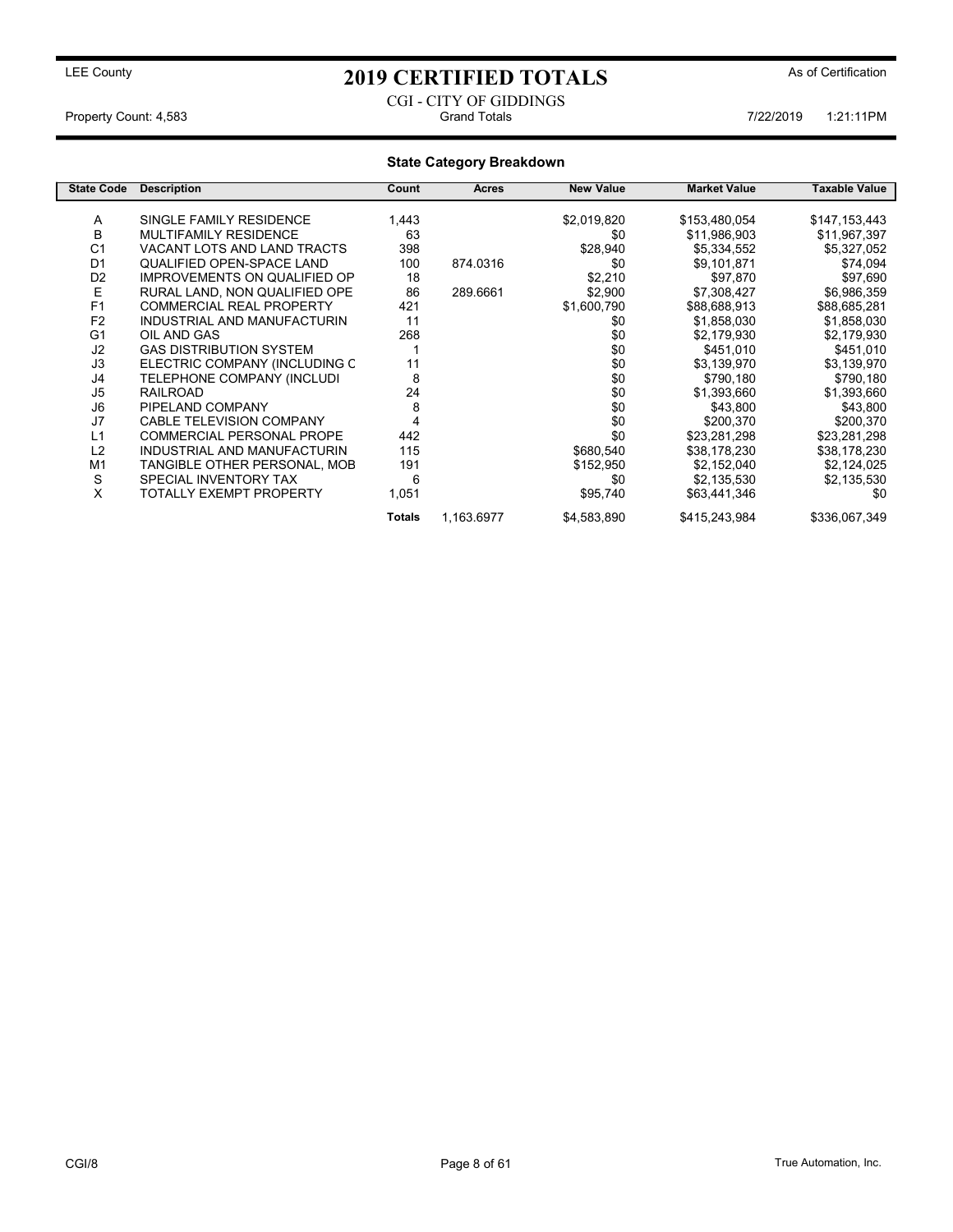## LEE County As of Certification **2019 CERTIFIED TOTALS** As of Certification CGI - CITY OF GIDDINGS

Property Count: 4,583 **Accord 2:21:11PM** Grand Totals 1:21:11PM 7/22/2019 1:21:11PM

### CAD State Category Breakdown

| <b>State Code</b> | <b>Description</b>              | Count                   | Acres    | <b>New Value</b> | <b>Market Value</b> | <b>Taxable Value</b> |
|-------------------|---------------------------------|-------------------------|----------|------------------|---------------------|----------------------|
| A                 |                                 | 1                       |          | \$0              | \$50,654            | \$38,654             |
| A <sub>1</sub>    | REAL, RESIDENTIAL, SINGLE-FAMIL | 1,317                   |          | \$1,898,370      | \$149,676,459       | \$143,494,203        |
| A <sub>2</sub>    | REAL, RESIDENTIAL, MOBILE HOME  | 151                     |          | \$121,450        | \$3,752,941         | \$3,620,586          |
| <b>B1</b>         | REAL, RESIDENTIAL, MULTI-FAMILY | 22                      |          | \$0              | \$6,855,125         | \$6,855,125          |
| <b>B2</b>         | REAL, RESIDENTIAL, DUPLEXES     | 41                      |          | \$0              | \$5,131,778         | \$5,112,272          |
| C <sub>1</sub>    | REAL, VACANT PLATTED RESIDENTI  | 350                     |          | \$28,940         | \$3,404,441         | \$3,396,941          |
| C <sub>2</sub>    | REAL, VACANT PLATTED COMMERCI.  | 48                      |          | \$0              | \$1,930,111         | \$1,930,111          |
| D <sub>1</sub>    | REAL, ACREAGE, RANGELAND        | 100                     | 874.0316 | \$0              | \$9.101.871         | \$74,094             |
| D <sub>2</sub>    | IMPROVEMENTS ON QUALIFIED AG L  | 18                      |          | \$2,210          | \$97,870            | \$97,690             |
| E <sub>1</sub>    | REAL, FARM/RANCH, HOUSE         | 35                      |          | \$2,900          | \$4,508,740         | \$4,190,292          |
| E <sub>2</sub>    | REAL, FARM/RANCH, MOBILE HOME   | $\,$ 5 $\,$             |          | \$0              | \$135,540           | \$131,448            |
| E <sub>3</sub>    | REAL, FARM/RANCH, OTHER IMPROV  | 3                       |          | \$0              | \$9,570             | \$9,649              |
| E4                | NON QUALIFIED AG LAND           | 52                      |          | \$0              | \$2,654,577         | \$2,654,970          |
| F <sub>1</sub>    | REAL, COMMERCIAL                | 421                     |          | \$1,600,790      | \$88,688,913        | \$88,685,281         |
| F <sub>2</sub>    | <b>REAL, INDUSTRIAL</b>         | 11                      |          | \$0              | \$1,858,030         | \$1,858,030          |
| G <sub>1</sub>    | OIL, GAS & MINERAL RESERVES     | 268                     |          | \$0              | \$2,179,930         | \$2,179,930          |
| J2                | <b>GAS DISTRIBUTION SYSTEMS</b> | $\mathbf{1}$            |          | \$0              | \$451,010           | \$451,010            |
| J3                | <b>ELECTRIC COMPANIES</b>       | 11                      |          | \$0              | \$3,139,970         | \$3,139,970          |
| J4                | <b>TELEPHONE COMPANIES</b>      | 8                       |          | \$0              | \$790,180           | \$790,180            |
| J <sub>5</sub>    | <b>RAILROADS</b>                | 24                      |          | \$0              | \$1,393,660         | \$1,393,660          |
| J6                | PIPELINE COMPANIES              | 8                       |          | \$0              | \$43,800            | \$43,800             |
| J7                | CABLE TELEVISION COMPANY        | $\overline{\mathbf{4}}$ |          | \$0              | \$200,370           | \$200,370            |
| L1                | TANGIBLE, PERSONAL PROPERTY C   | 442                     |          | \$0              | \$23,281,298        | \$23,281,298         |
| L2                | TANGIBLE, PERSONAL PROPERTY I   | 1                       |          | \$0              | \$175,360           | \$175,360            |
| L2A               | TANGIBLE, PERSONAL PROPERTY I   | 1                       |          | \$0              | \$79,950            | \$79,950             |
| L2C               | TANGIBLE, PERSONAL PROPERTY I   | 19                      |          | \$0              | \$7,120,790         | \$7,120,790          |
| L2D               | TANGIBLE, PERSONAL PROPERTY I   | $\overline{4}$          |          | \$0              | \$804,800           | \$804,800            |
| L2G               | TANGIBLE, PERSONAL PROPERTY I   | 20                      |          | \$0              | \$13,314,430        | \$13,314,430         |
| L2H               | TANGIBLE, PERSONAL PROPERTY I   | 9                       |          | \$0              | \$5,684,540         | \$5,684,540          |
| L2I               | TANGIBLE, PERSONAL PROPERTY I   | 2                       |          | \$0              | \$21,300            | \$21,300             |
| L <sub>2</sub> J  | TANGIBLE, PERSONAL PROPERTY I   | 36                      |          | \$5,540          | \$370,430           | \$370,430            |
| L2M               | TANGIBLE, PERSONAL PROPERTY I   | 16                      |          | \$675,000        | \$10,216,200        | \$10,216,200         |
| L <sub>2</sub> P  | TANGIBLE, PERSONAL PROPERTY I   | 4                       |          | \$0              | \$169,030           | \$169,030            |
| L2Q               | TANGIBLE, PERSONAL PROPERTY I   | 3                       |          | \$0              | \$221,400           | \$221,400            |
| M1                | TANGIBLE OTHER PERSONAL, MOBI   | 191                     |          | \$152,950        | \$2,152,040         | \$2,124,025          |
| S                 | SPECIAL INVENTORY TAX           | 6                       |          | \$0              | \$2,135,530         | \$2,135,530          |
| X                 | <b>TOTALY EXEMPT PROPERTY</b>   | 1,051                   |          | \$95,740         | \$63,441,346        | \$0                  |
|                   |                                 | <b>Totals</b>           | 874.0316 | \$4,583,890      | \$415,243,984       | \$336,067,349        |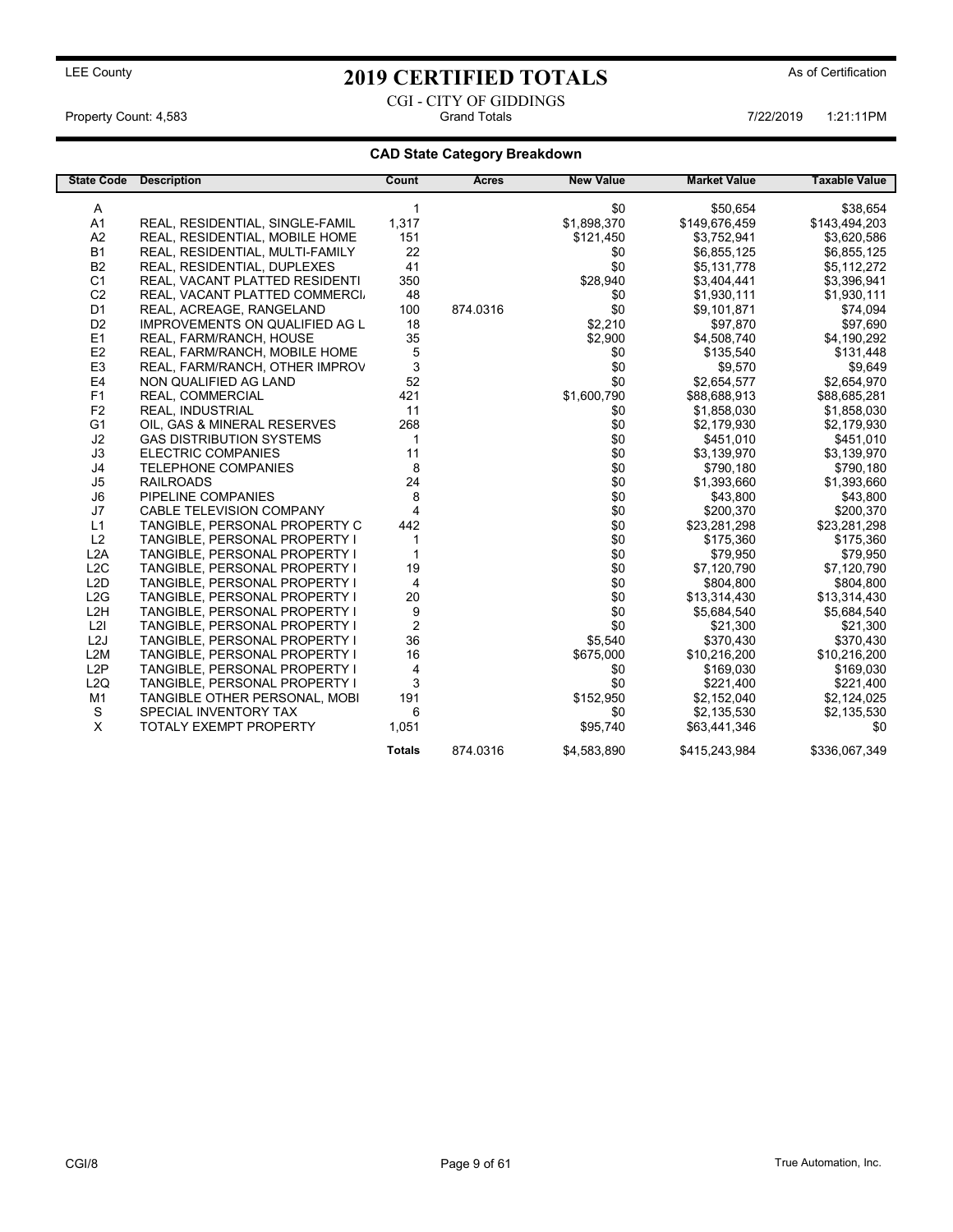CGI - CITY OF GIDDINGS Property Count: 4,583 **7/22/2019** 1:21:11PM

 $$4,583,890$  $$4,488,150$ 

### New Value

| <b>TOTAL NEW VALUE MARKET:</b>  |  |
|---------------------------------|--|
| <b>TOTAL NEW VALUE TAXABLE:</b> |  |

|                  |                                                | <b>New Exemptions</b>             |                                    |                                   |  |  |  |  |
|------------------|------------------------------------------------|-----------------------------------|------------------------------------|-----------------------------------|--|--|--|--|
| <b>Exemption</b> | <b>Description</b>                             | Count                             |                                    |                                   |  |  |  |  |
| EX-XN            | 11.252 Motor vehicles leased for personal use  | 3                                 | 2018 Market Value                  | \$152,610                         |  |  |  |  |
| EX-XV            | Other Exemptions (including public property, r | 1                                 | 2018 Market Value                  | \$143,590                         |  |  |  |  |
| EX366            | <b>HOUSE BILL 366</b>                          | 81                                | 2018 Market Value                  | \$14,170                          |  |  |  |  |
|                  |                                                | ABSOLUTE EXEMPTIONS VALUE LOSS    |                                    | \$310,370                         |  |  |  |  |
|                  |                                                |                                   |                                    |                                   |  |  |  |  |
| <b>Exemption</b> | <b>Description</b>                             |                                   | Count                              | <b>Exemption Amount</b>           |  |  |  |  |
| DV <sub>1</sub>  | Disabled Veterans 10% - 29%                    |                                   | $\mathbf{1}$                       | \$5,000                           |  |  |  |  |
| <b>OV65</b>      | OVER <sub>65</sub>                             |                                   | 26                                 | \$76,500                          |  |  |  |  |
|                  |                                                | PARTIAL EXEMPTIONS VALUE LOSS     | 27                                 | \$81,500                          |  |  |  |  |
|                  |                                                |                                   | <b>NEW EXEMPTIONS VALUE LOSS</b>   | \$391,870                         |  |  |  |  |
|                  |                                                |                                   |                                    |                                   |  |  |  |  |
|                  |                                                | <b>Increased Exemptions</b>       |                                    |                                   |  |  |  |  |
| <b>Exemption</b> | <b>Description</b>                             |                                   | <b>Count</b>                       | <b>Increased Exemption Amount</b> |  |  |  |  |
|                  | <b>INCREASED EXEMPTIONS VALUE LOSS</b>         |                                   |                                    |                                   |  |  |  |  |
|                  |                                                |                                   | <b>TOTAL EXEMPTIONS VALUE LOSS</b> | \$391,870                         |  |  |  |  |
|                  |                                                | <b>New Ag / Timber Exemptions</b> |                                    |                                   |  |  |  |  |
|                  |                                                | <b>New Annexations</b>            |                                    |                                   |  |  |  |  |
|                  |                                                | <b>New Deannexations</b>          |                                    |                                   |  |  |  |  |
|                  |                                                | <b>Average Homestead Value</b>    |                                    |                                   |  |  |  |  |
|                  |                                                | Category A and E                  |                                    |                                   |  |  |  |  |
|                  | <b>Count of HS Residences</b>                  | <b>Average Market</b>             | <b>Average HS Exemption</b>        | <b>Average Taxable</b>            |  |  |  |  |
|                  |                                                |                                   |                                    |                                   |  |  |  |  |
|                  | 841                                            | \$133,896                         | \$4,810                            | \$129,086                         |  |  |  |  |
|                  |                                                | <b>Category A Only</b>            |                                    |                                   |  |  |  |  |
|                  |                                                |                                   |                                    |                                   |  |  |  |  |
|                  | <b>Count of HS Residences</b>                  | <b>Average Market</b>             | <b>Average HS Exemption</b>        | <b>Average Taxable</b>            |  |  |  |  |
|                  | 822                                            | \$133,288                         | \$4,553                            | \$128,735                         |  |  |  |  |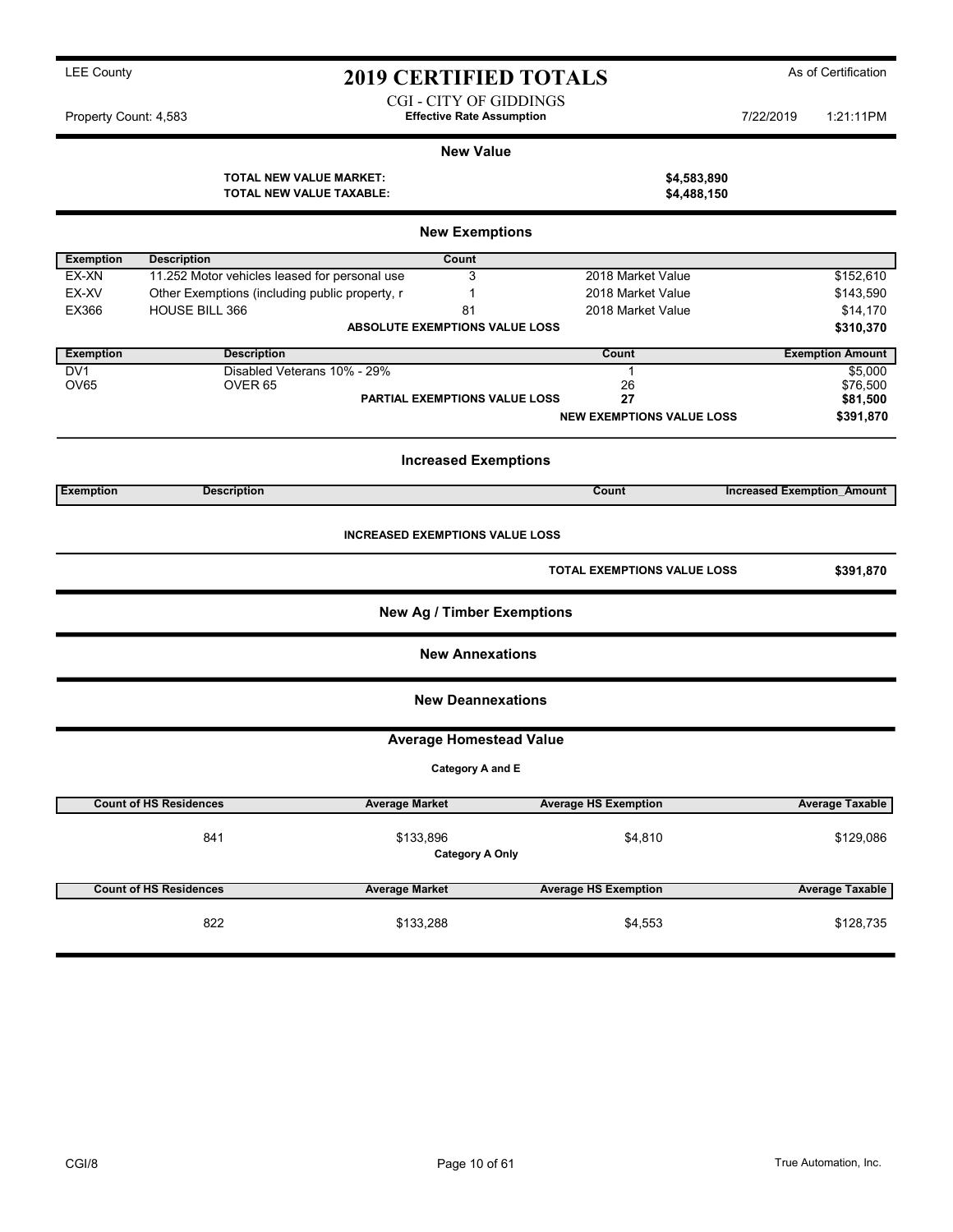CGI - CITY OF GIDDINGS Lower Value Used

Count of Protested Properties Total Market Value Total Market Value Total Value Used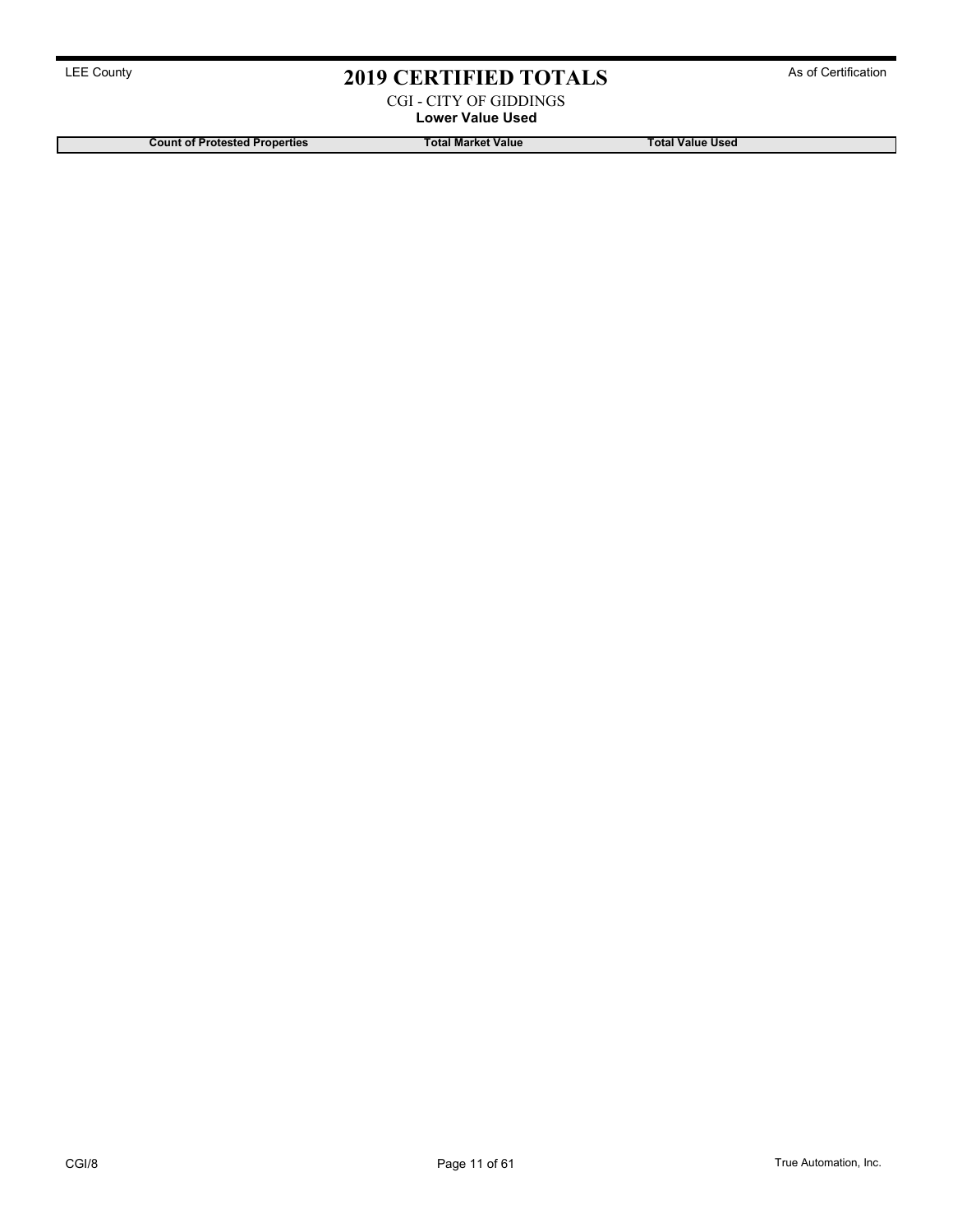### LEE County **2019 CERTIFIED TOTALS** As of Certification V OF LEVINGTON

| Property Count: 1,014             |                   | CLX - CITY OF LEXINGTON<br><b>Grand Totals</b> |                                                            | 7/22/2019 | 1:21:11PM  |
|-----------------------------------|-------------------|------------------------------------------------|------------------------------------------------------------|-----------|------------|
| Land                              |                   | Value                                          |                                                            |           |            |
| Homesite:                         |                   | 6,047,901                                      |                                                            |           |            |
| Non Homesite:                     |                   | 7,426,988                                      |                                                            |           |            |
| Ag Market:                        |                   | 2,791,140                                      |                                                            |           |            |
| <b>Timber Market:</b>             |                   | 0                                              | <b>Total Land</b>                                          | $^{(+)}$  | 16,266,029 |
| Improvement                       |                   | Value                                          |                                                            |           |            |
| Homesite:                         |                   | 33,805,629                                     |                                                            |           |            |
| Non Homesite:                     |                   | 34, 108, 774                                   | <b>Total Improvements</b>                                  | $^{(+)}$  | 67,914,403 |
| Non Real                          | Count             | Value                                          |                                                            |           |            |
|                                   |                   |                                                |                                                            |           |            |
| Personal Property:                | 143               | 3,398,122                                      |                                                            |           |            |
| Mineral Property:                 | 0                 | 0                                              |                                                            |           |            |
| Autos:                            | 0                 | 0                                              | <b>Total Non Real</b>                                      | $^{(+)}$  | 3,398,122  |
|                                   |                   |                                                | <b>Market Value</b>                                        | $=$       | 87,578,554 |
| Ag                                | <b>Non Exempt</b> | Exempt                                         |                                                            |           |            |
| <b>Total Productivity Market:</b> | 2,791,140         | 0                                              |                                                            |           |            |
| Ag Use:                           | 19,110            | 0                                              | <b>Productivity Loss</b>                                   | $(-)$     | 2,772,030  |
| Timber Use:                       | $\Omega$          | 0                                              | <b>Appraised Value</b>                                     | $=$       | 84,806,524 |
| Productivity Loss:                | 2,772,030         | 0                                              |                                                            |           |            |
|                                   |                   |                                                | <b>Homestead Cap</b>                                       | $(-)$     | 1,617,234  |
|                                   |                   |                                                | <b>Assessed Value</b>                                      | $\equiv$  | 83,189,290 |
|                                   |                   |                                                | <b>Total Exemptions Amount</b><br>(Breakdown on Next Page) | $(-)$     | 24,213,886 |
|                                   |                   |                                                | <b>Net Taxable</b>                                         | $=$       | 58,975,404 |

APPROXIMATE TOTAL LEVY = NET TAXABLE \* (TAX RATE / 100) 292,223.13 = 58,975,404 \* (0.495500 / 100)

| Tax Increment Finance Value: |      |
|------------------------------|------|
| Tax Increment Finance Levy:  | 0.00 |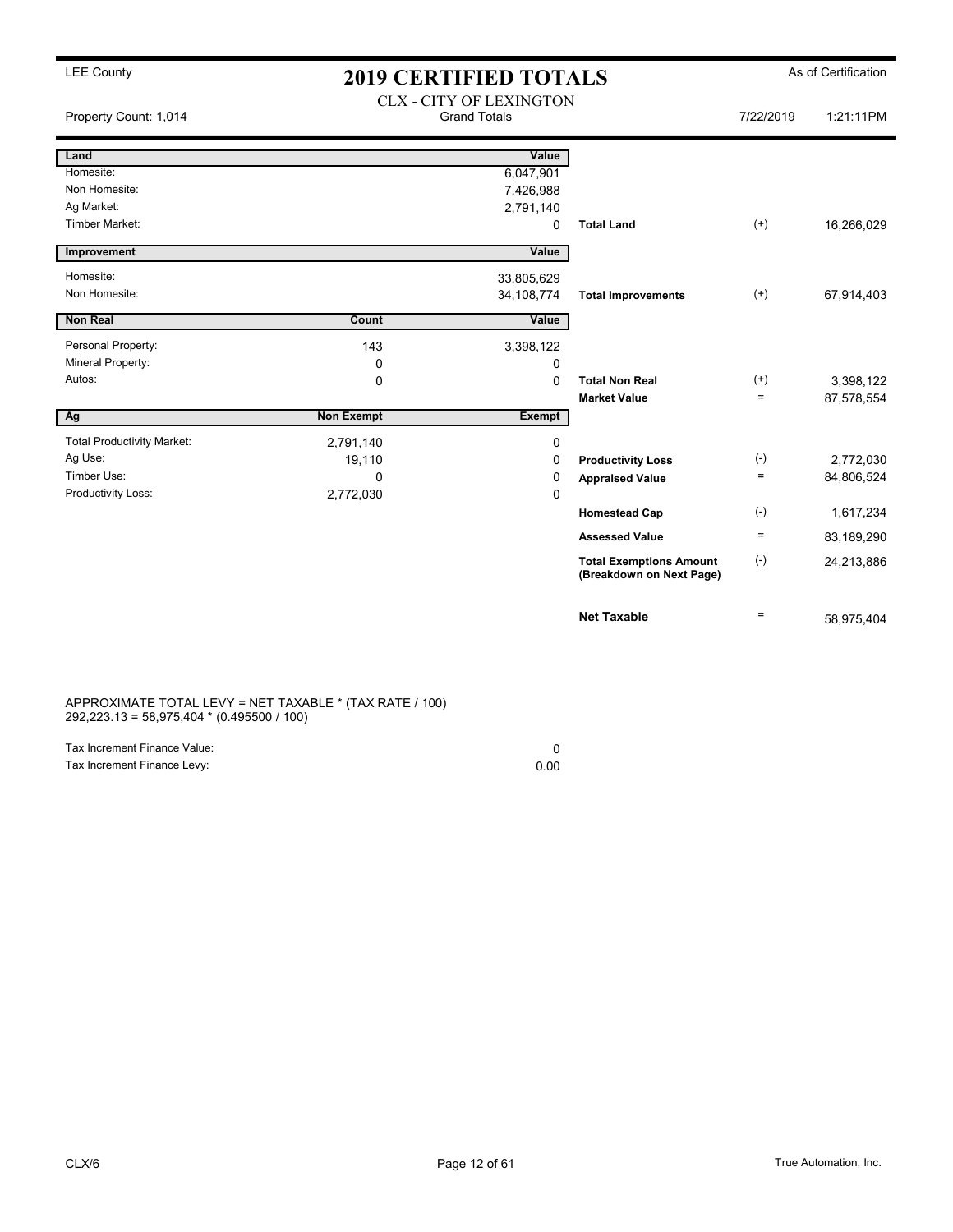### CLX - CITY OF LEXINGTON Property Count: 1,014 **Count: 1,014** Grand Totals **Count: 1,014** Count: 1,014 **1:21:11PM**

### Exemption Breakdown

| <b>Exemption</b> | Count         | Local   | <b>State</b> | <b>Total</b> |
|------------------|---------------|---------|--------------|--------------|
| CН               |               | 98,280  |              | 98,280       |
| DV <sub>2</sub>  |               | 0       | 7,500        | 7,500        |
| DV4              |               | 0       | 0            | 0            |
| <b>DVHS</b>      |               | 0       | 128,656      | 128,656      |
| EX-XI            |               | 0       | 16,440       | 16,440       |
| EX-XN            | 2             | 0       | 61,560       | 61,560       |
| EX-XU            | ⌒             | 0       | 245,150      | 245,150      |
| EX-XV            | 69            | 0       | 23,364,500   | 23,364,500   |
| EX366            | 18            | 0       | 3,400        | 3,400        |
| <b>OV65</b>      | 99            | 288,400 | 0            | 288,400      |
|                  | <b>Totals</b> | 386,680 | 23,827,206   | 24,213,886   |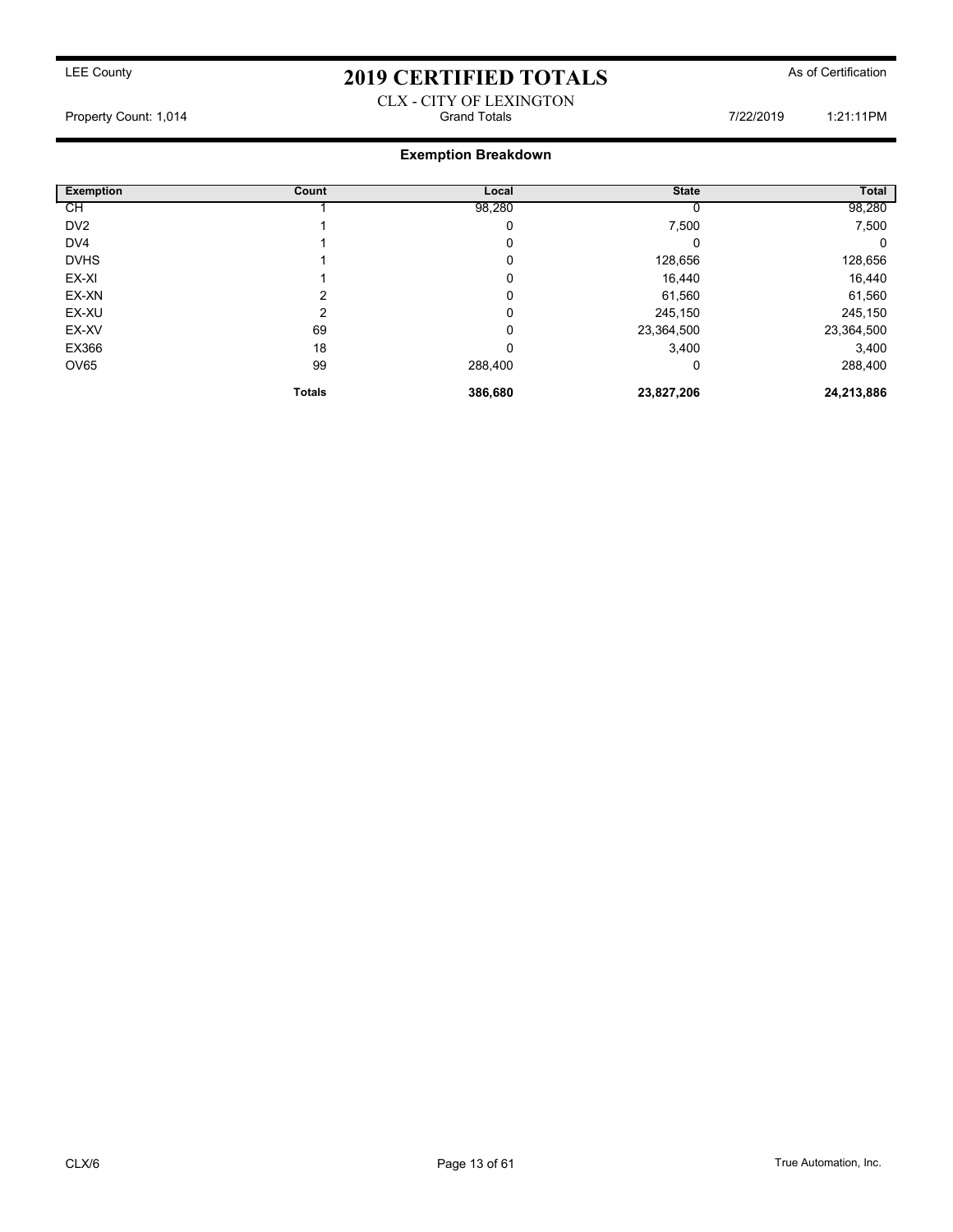### CLX - CITY OF LEXINGTON Property Count: 1,014 **7/22/2019** 1:21:11PM

### State Category Breakdown

| <b>State Code</b> | <b>Description</b>                  | Count  | Acres    | <b>New Value</b> | <b>Market Value</b> | Taxable Value |
|-------------------|-------------------------------------|--------|----------|------------------|---------------------|---------------|
|                   |                                     |        |          |                  |                     |               |
| A                 | SINGLE FAMILY RESIDENCE             | 446    |          | \$304,390        | \$40,564,472        | \$38,576,194  |
| в                 | MULTIFAMILY RESIDENCE               | 11     |          | \$0              | \$1,575,830         | \$1,575,830   |
| C <sub>1</sub>    | VACANT LOTS AND LAND TRACTS         | 121    |          | \$0              | \$1,577,590         | \$1,577,590   |
| D <sub>1</sub>    | <b>QUALIFIED OPEN-SPACE LAND</b>    | 60     | 202.8981 | \$0              | \$2,791,140         | \$19,094      |
| D <sub>2</sub>    | <b>IMPROVEMENTS ON QUALIFIED OP</b> |        |          | \$8,460          | \$23,260            | \$23,238      |
| E                 | RURAL LAND. NON QUALIFIED OPE       | 23     | 33.1712  | \$42,830         | \$1,715,230         | \$1,678,206   |
| F <sub>1</sub>    | <b>COMMERCIAL REAL PROPERTY</b>     | 93     |          | \$753,790        | \$10,854,820        | \$10,853,925  |
| J <sub>2</sub>    | <b>GAS DISTRIBUTION SYSTEM</b>      |        |          | \$0              | \$171,780           | \$171,780     |
| J3                | ELECTRIC COMPANY (INCLUDING C       |        |          | \$0              | \$72.110            | \$72.110      |
| J4                | TELEPHONE COMPANY (INCLUDI          |        |          | \$0              | \$114,420           | \$114,420     |
| J7                | <b>CABLE TELEVISION COMPANY</b>     | 6      |          | \$0              | \$30,000            | \$30,000      |
| L1                | COMMERCIAL PERSONAL PROPE           | 110    |          | \$0              | \$2,886,592         | \$2,886,592   |
| L2                | INDUSTRIAL AND MANUFACTURIN         | 2      |          | \$0              | \$100,640           | \$100,640     |
| M1                | TANGIBLE OTHER PERSONAL, MOB        | 76     |          | \$41,350         | \$1,311,340         | \$1,295,785   |
| X                 | <b>TOTALLY EXEMPT PROPERTY</b>      | 93     |          | \$0              | \$23,789,330        | \$0           |
|                   |                                     | Totals | 236.0693 | \$1,150,820      | \$87,578,554        | \$58,975,404  |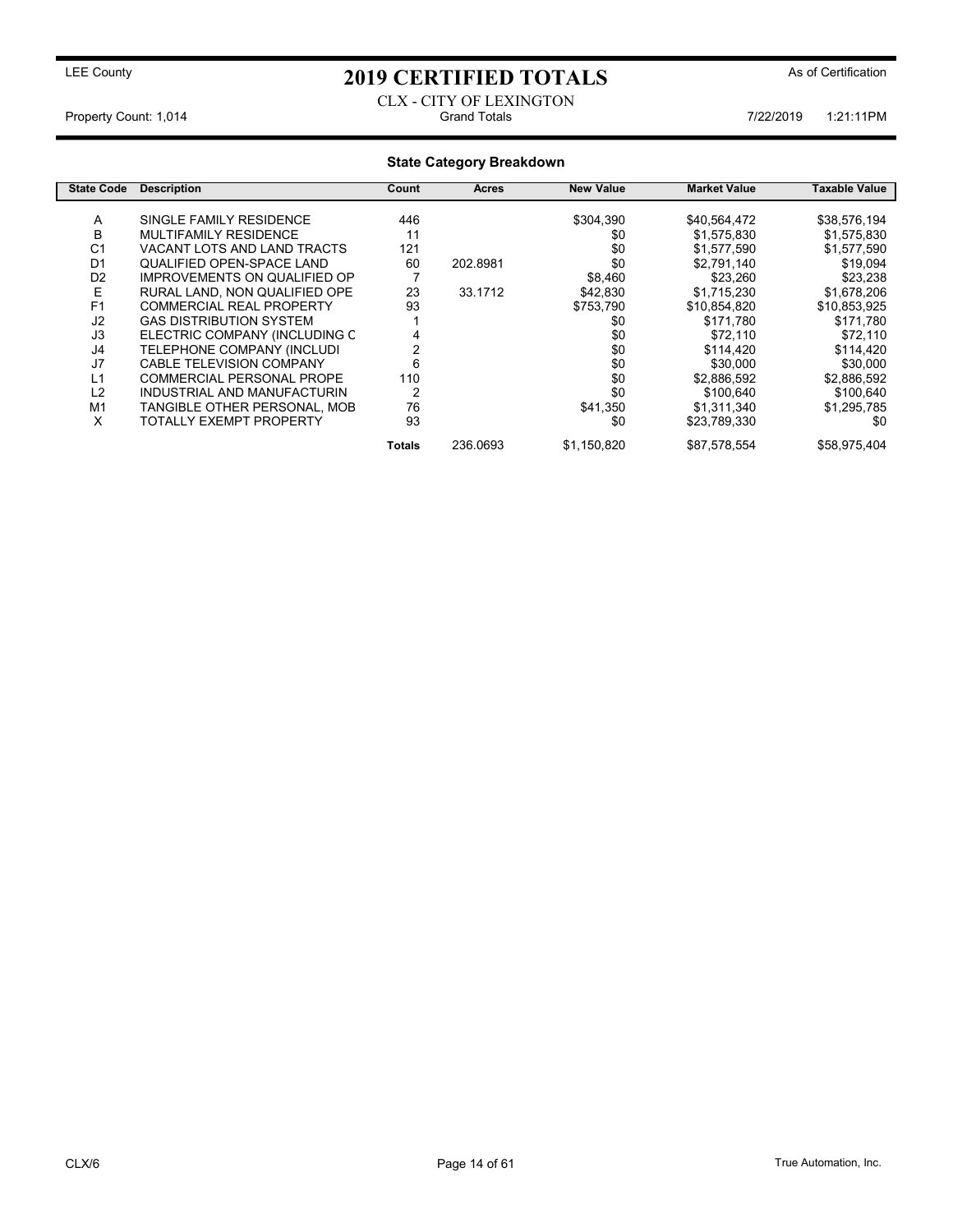CLX - CITY OF LEXINGTON Property Count: 1,014 1:21:11PM Grand Totals 1:21:11PM Grand Totals 1:21:11PM

### CAD State Category Breakdown

| <b>State Code</b> | <b>Description</b>                    | Count          | <b>Acres</b> | <b>New Value</b> | <b>Market Value</b> | Taxable Value |
|-------------------|---------------------------------------|----------------|--------------|------------------|---------------------|---------------|
| A1                | REAL, RESIDENTIAL, SINGLE-FAMIL       | 357            |              | \$284,790        | \$37,416,082        | \$35,474,814  |
| A2                | REAL, RESIDENTIAL, MOBILE HOME        | 107            |              | \$19,600         | \$3,148,390         | \$3,101,380   |
| <b>B1</b>         | REAL, RESIDENTIAL, MULTI-FAMILY       | $\overline{2}$ |              | \$0              | \$636,150           | \$636,150     |
| <b>B2</b>         | REAL, RESIDENTIAL, DUPLEXES           | 9              |              | \$0              | \$939,680           | \$939,680     |
| C <sub>1</sub>    | <b>REAL, VACANT PLATTED RESIDENTI</b> | 92             |              | \$0              | \$1,101,110         | \$1,101,110   |
| C <sub>2</sub>    | REAL, VACANT PLATTED COMMERCI.        | 28             |              | \$0              | \$462,670           | \$462,670     |
| C <sub>3</sub>    | REAL, VACANT PLATTED RURAL OR I       |                |              | \$0              | \$13,810            | \$13,810      |
| D <sub>1</sub>    | REAL, ACREAGE, RANGELAND              | 60             | 202.8981     | \$0              | \$2,791,140         | \$19,094      |
| D <sub>2</sub>    | <b>IMPROVEMENTS ON QUALIFIED AG L</b> |                |              | \$8,460          | \$23,260            | \$23,238      |
| E1                | REAL, FARM/RANCH, HOUSE               | 11             |              | \$42,830         | \$1,345,930         | \$1,310,705   |
| E <sub>2</sub>    | REAL, FARM/RANCH, MOBILE HOME         | 3              |              | \$0              | \$130,980           | \$130,980     |
| E <sub>3</sub>    | REAL, FARM/RANCH, OTHER IMPROV        |                |              | \$0              | \$17,060            | \$17,060      |
| E4                | NON QUALIFIED AG LAND                 | 10             |              | \$0              | \$221,260           | \$219,461     |
| F <sub>1</sub>    | REAL, COMMERCIAL                      | 93             |              | \$753,790        | \$10,854,820        | \$10,853,925  |
| J2                | <b>GAS DISTRIBUTION SYSTEMS</b>       |                |              | \$0              | \$171,780           | \$171,780     |
| J3                | ELECTRIC COMPANIES                    |                |              | \$0              | \$72,110            | \$72,110      |
| J4                | <b>TELEPHONE COMPANIES</b>            |                |              | \$0              | \$114,420           | \$114,420     |
| J7                | CABLE TELEVISION COMPANY              | 6              |              | \$0              | \$30,000            | \$30,000      |
| L1                | TANGIBLE, PERSONAL PROPERTY C         | 110            |              | \$0              | \$2,886,592         | \$2,886,592   |
| L <sub>2</sub> H  | TANGIBLE, PERSONAL PROPERTY I         |                |              | \$0              | \$21,370            | \$21,370      |
| L2Q               | TANGIBLE, PERSONAL PROPERTY I         |                |              | \$0              | \$79,270            | \$79,270      |
| M1                | TANGIBLE OTHER PERSONAL, MOBI         | 76             |              | \$41,350         | \$1,311,340         | \$1,295,785   |
| X                 | <b>TOTALY EXEMPT PROPERTY</b>         | 93             |              | \$0              | \$23,789,330        | \$0           |
|                   |                                       | <b>Totals</b>  | 202.8981     | \$1,150,820      | \$87,578,554        | \$58,975,404  |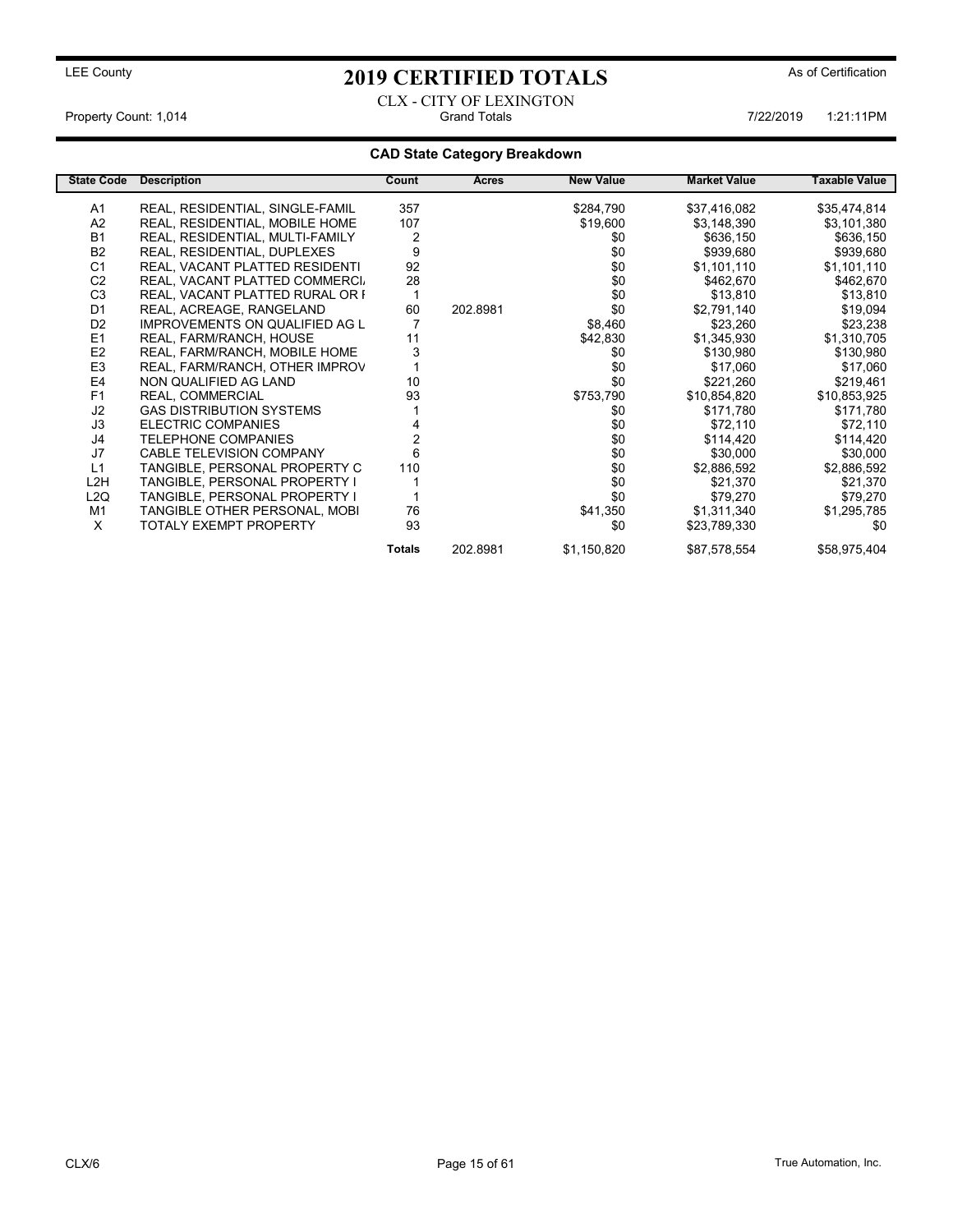Lower Value Used

Count of Protested Properties Total Market Value Total Value Used

New Value TOTAL NEW VALUE MARKET: \$1,150,820 TOTAL NEW VALUE TAXABLE: \$1,143,290 New Exemptions Exemption Description **Count** EX366 HOUSE BILL 366 5 2018 Market Value \$2,320 ABSOLUTE EXEMPTIONS VALUE LOSS \$2,320 Exemption Description Count Exemption Amount DV2 Disabled Veterans 30% - 49% 1<br>
DV65 0VER 65 000 DVER 65 OV65 OVER 65 12 \$36,000 PARTIAL EXEMPTIONS VALUE LOSS 13 13 \$43,500 NEW EXEMPTIONS VALUE LOSS \$45,820 Increased Exemptions Exemption **Exemption** Description **Description** Count Count **Increased Exemption** Amount INCREASED EXEMPTIONS VALUE LOSS TOTAL EXEMPTIONS VALUE LOSS \$45,820 New Ag / Timber Exemptions New Annexations New Deannexations Average Homestead Value Category A and E Count of HS Residences **Average Market** Average HS Exemption Average HS Exemption 219 \$114,695 \$122,080 \$7,385 Category A Only Count of HS Residences **Average Market Average HS Exemption** Average Taxable Average Taxable 213 **5121,398 \$121,398 \$121,398** \$7,441 \$113,957

LEE County **2019 CERTIFIED TOTALS** As of Certification

CLX - CITY OF LEXINGTON Property Count: 1,014 **1:21:11PM Effective Rate Assumption 1:21:11PM 7/22/2019** 1:21:11PM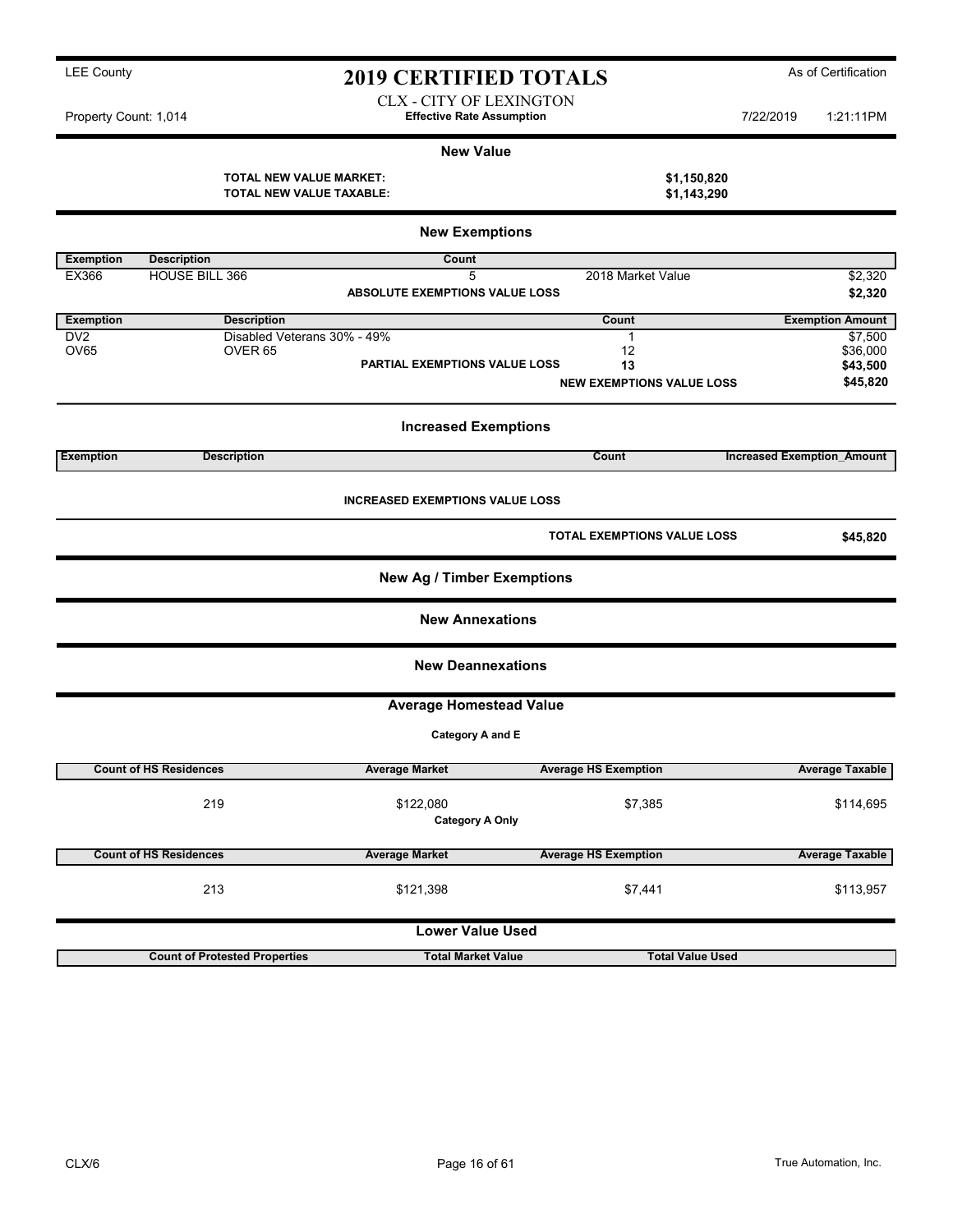| Property Count: 41,139            |                        |                        | <b>G144 - LEE COUNTY GENERAL FUND</b> | <b>Grand Totals</b> |                     |                                                            | 7/22/2019            | 1:21:11PM     |
|-----------------------------------|------------------------|------------------------|---------------------------------------|---------------------|---------------------|------------------------------------------------------------|----------------------|---------------|
| Land<br>Homesite:                 |                        |                        |                                       |                     | Value<br>94,308,112 |                                                            |                      |               |
| Non Homesite:                     |                        |                        |                                       |                     | 175,708,554         |                                                            |                      |               |
| Ag Market:                        |                        |                        |                                       | 1,761,961,141       |                     |                                                            |                      |               |
| Timber Market:                    |                        |                        |                                       |                     | 0                   | <b>Total Land</b>                                          | $(+)$                | 2,031,977,807 |
| Improvement                       |                        |                        |                                       |                     | Value               |                                                            |                      |               |
| Homesite:                         |                        |                        |                                       |                     | 725,211,995         |                                                            |                      |               |
| Non Homesite:                     |                        |                        |                                       |                     | 334,815,607         | <b>Total Improvements</b>                                  | $^{(+)}$             | 1,060,027,602 |
| <b>Non Real</b>                   |                        |                        | Count                                 |                     | Value               |                                                            |                      |               |
| Personal Property:                |                        |                        | 2,071                                 |                     | 329,668,250         |                                                            |                      |               |
| Mineral Property:                 |                        |                        | 22,433                                |                     | 224,557,110         |                                                            |                      |               |
| Autos:                            |                        |                        | $\Omega$                              |                     | 0                   | <b>Total Non Real</b>                                      | $^{(+)}$<br>$\equiv$ | 554,225,360   |
| Ag                                |                        |                        | <b>Non Exempt</b>                     |                     | Exempt              | <b>Market Value</b>                                        |                      | 3,646,230,769 |
| <b>Total Productivity Market:</b> |                        |                        | 1,759,174,801                         |                     | 2,786,340           |                                                            |                      |               |
| Ag Use:                           |                        |                        | 25,298,020                            |                     | 26,360              | <b>Productivity Loss</b>                                   | $(-)$                | 1,733,876,781 |
| Timber Use:                       |                        |                        | 0                                     |                     | 0                   | <b>Appraised Value</b>                                     | $\equiv$             | 1,912,353,988 |
| Productivity Loss:                |                        |                        | 1,733,876,781                         |                     | 2,759,980           |                                                            |                      |               |
|                                   |                        |                        |                                       |                     |                     | <b>Homestead Cap</b>                                       | $(-)$                | 29,662,375    |
|                                   |                        |                        |                                       |                     |                     | <b>Assessed Value</b>                                      | $\equiv$             | 1,882,691,613 |
|                                   |                        |                        |                                       |                     |                     | <b>Total Exemptions Amount</b><br>(Breakdown on Next Page) | $(-)$                | 219,092,615   |
|                                   |                        |                        |                                       |                     |                     | <b>Net Taxable</b>                                         | $\quad =$            | 1,663,598,998 |
| Freeze                            | <b>Assessed</b>        | <b>Taxable</b>         | <b>Actual Tax</b>                     | <b>Ceiling</b>      | Count               |                                                            |                      |               |
| <b>DP</b>                         | 9,418,820              | 8,131,162              | 33,487.60                             | 34,515.83           | 102                 |                                                            |                      |               |
| <b>DPS</b>                        | 61,520                 | 49,520                 | 260.14                                | 260.14              | 1                   |                                                            |                      |               |
| <b>OV65</b>                       | 251, 178, 545          | 221,235,621            | 855,652.56                            | 876,775.97          | 1,770               |                                                            |                      |               |
| Total                             | 260,658,885            | 229,416,303            | 889,400.30                            | 911,551.94          |                     | 1,873 Freeze Taxable                                       | $(-)$                | 229,416,303   |
| <b>Tax Rate</b>                   | 0.541200               |                        |                                       |                     |                     |                                                            |                      |               |
| <b>Transfer</b>                   | <b>Assessed</b>        | <b>Taxable</b>         | Post % Taxable                        | <b>Adjustment</b>   | Count               |                                                            |                      |               |
| <b>OV65</b><br><b>Total</b>       | 1,415,870<br>1,415,870 | 1,295,870<br>1,295,870 | 815,310<br>815,310                    | 480,560<br>480,560  | 10                  | 10 Transfer Adjustment                                     | $(-)$                | 480,560       |
|                                   |                        |                        |                                       |                     |                     | <b>Freeze Adjusted Taxable</b>                             | $\equiv$             | 1,433,702,135 |
|                                   |                        |                        |                                       |                     |                     |                                                            |                      |               |

8,648,596.25 = 1,433,702,135 \* (0.541200 / 100) + 889,400.30

Tax Increment Finance Value: 0 Tax Increment Finance Levy: 0.00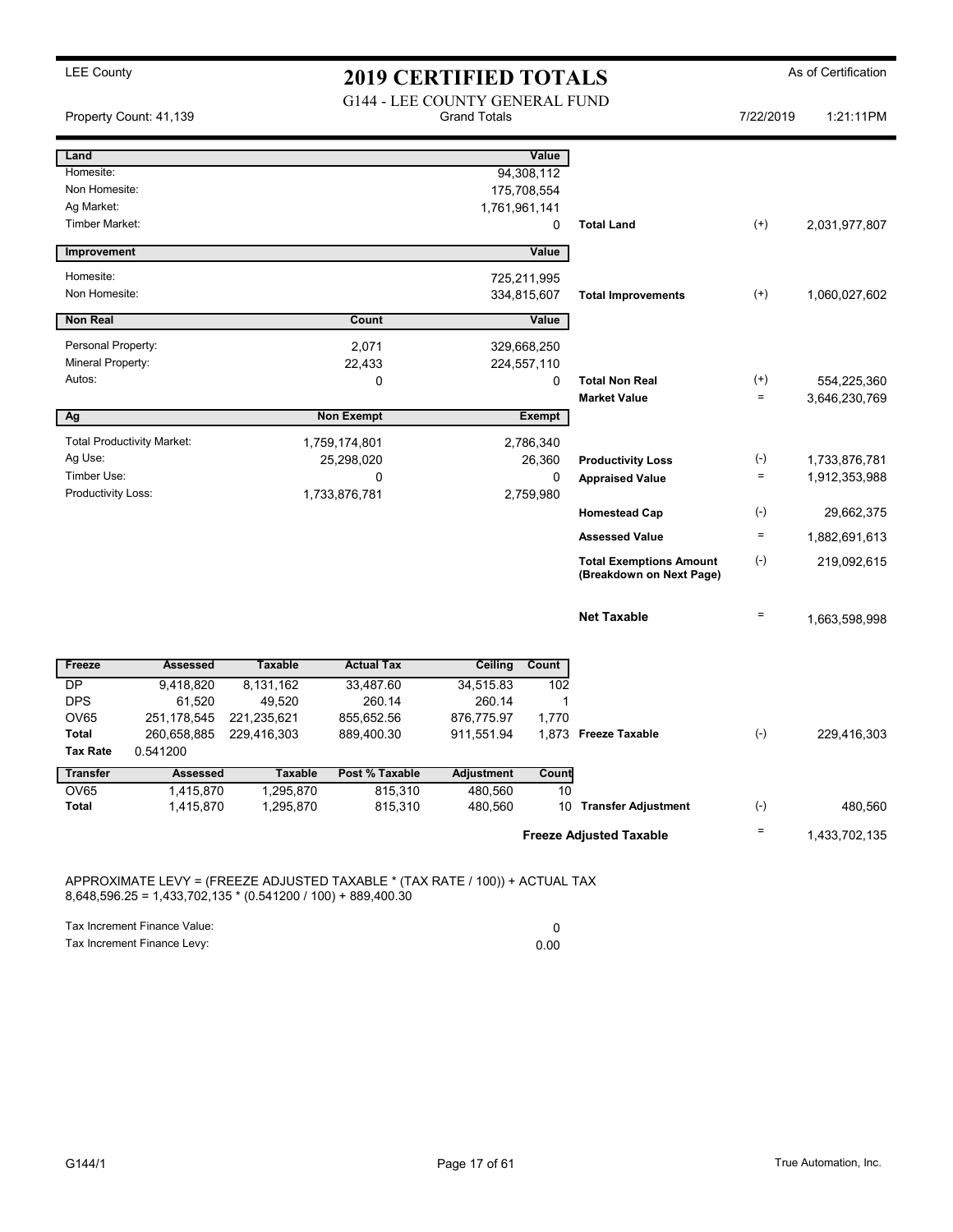## LEE County As of Certification **2019 CERTIFIED TOTALS** As of Certification G144 - LEE COUNTY GENERAL FUND

Property Count: 41,139 **Property Count: 41,139** Crand Totals **7/22/2019** 1:21:11PM

### Exemption Breakdown

| <b>Exemption</b>  | Count          | Local       | <b>State</b> | <b>Total</b> |
|-------------------|----------------|-------------|--------------|--------------|
| СH                | 4              | 404,580     | 0            | 404,580      |
| <b>DP</b>         | 103            | 1,163,990   | $\mathbf 0$  | 1,163,990    |
| <b>DPS</b>        | 1              | 12,000      | $\Omega$     | 12,000       |
| DV <sub>1</sub>   | 12             | 0           | 81,000       | 81,000       |
| DV <sub>1</sub> S | $\overline{2}$ | 0           | 10,000       | 10,000       |
| DV <sub>2</sub>   | 9              | $\mathbf 0$ | 67,500       | 67,500       |
| DV3               | 13             | 0           | 131,000      | 131,000      |
| DV3S              |                | 0           | 10,000       | 10,000       |
| DV4               | 120            | 0           | 1,006,840    | 1,006,840    |
| DV4S              | 21             | 0           | 213,310      | 213,310      |
| <b>DVHS</b>       | 69             | 0           | 11,778,165   | 11,778,165   |
| <b>DVHSS</b>      | 6              | 0           | 607,127      | 607,127      |
| EX                | 32             | 0           | 26,035,870   | 26,035,870   |
| EX-XG             |                | 0           | 8,520        | 8,520        |
| EX-XI             | 8              | 0           | 1,264,270    | 1,264,270    |
| EX-XN             | 33             | 0           | 2,138,620    | 2,138,620    |
| EX-XR             | 39             | 0           | 9,858,860    | 9,858,860    |
| EX-XU             | 9              | 0           | 1,479,210    | 1,479,210    |
| EX-XV             | 601            | 0           | 140,285,005  | 140,285,005  |
| EX-XV (Prorated)  | $\overline{2}$ | $\mathbf 0$ | 121,207      | 121,207      |
| EX366             | 5,970          | 0           | 601,750      | 601,750      |
| LVE               |                | 39,610      | 0            | 39,610       |
| <b>OV65</b>       | 1,918          | 21,648,381  | 0            | 21,648,381   |
| <b>OV65S</b>      |                | 84,000      | $\mathbf 0$  | 84,000       |
| PC                |                | 41,800      | $\mathbf 0$  | 41,800       |
|                   | <b>Totals</b>  | 23,394,361  | 195,698,254  | 219,092,615  |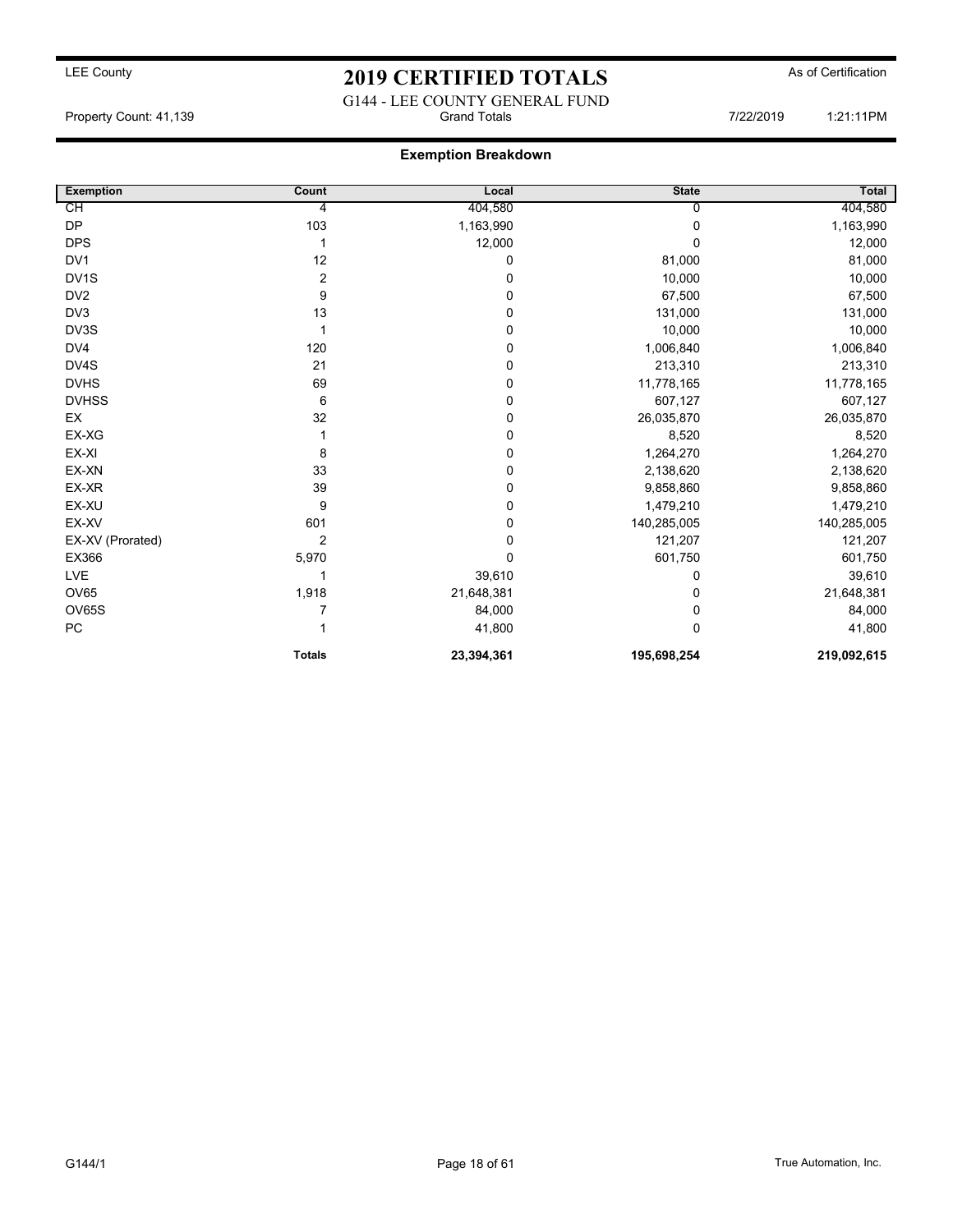G144 - LEE COUNTY GENERAL FUND<br>Grand Totals Property Count: 41,139 **7/22/2019** 1:21:11PM

### State Category Breakdown

| <b>State Code</b> | <b>Description</b>                  | Count          | <b>Acres</b>        | <b>New Value</b> | <b>Market Value</b> | <b>Taxable Value</b> |
|-------------------|-------------------------------------|----------------|---------------------|------------------|---------------------|----------------------|
|                   |                                     |                |                     |                  |                     |                      |
| A                 | SINGLE FAMILY RESIDENCE             | 3,253          |                     | \$7,088,770      | \$346,450,849       | \$323,646,537        |
| B                 | <b>MULTIFAMILY RESIDENCE</b>        | 80             |                     | \$0              | \$15,363,973        | \$15,312,694         |
| C <sub>1</sub>    | VACANT LOTS AND LAND TRACTS         | 750            |                     | \$28,940         | \$11,938,152        | \$11,912,652         |
| D <sub>1</sub>    | <b>QUALIFIED OPEN-SPACE LAND</b>    | 8,150          | 363,695.3225        | \$0              | \$1,759,174,801     | \$25,033,460         |
| D <sub>2</sub>    | <b>IMPROVEMENTS ON QUALIFIED OP</b> | 2,594          |                     | \$784,600        | \$28,260,366        | \$27,622,750         |
| E                 | RURAL LAND, NON QUALIFIED OPE       | 5,227          | 17,738.0131         | \$15,147,000     | \$606,444,631       | \$565,478,399        |
| F <sub>1</sub>    | <b>COMMERCIAL REAL PROPERTY</b>     | 856            |                     | \$2,599,850      | \$134,634,889       | \$134,549,630        |
| F <sub>2</sub>    | INDUSTRIAL AND MANUFACTURIN         | 66             |                     | \$0              | \$16,298,336        | \$16,298,336         |
| G <sub>1</sub>    | OIL AND GAS                         | 16,581         |                     | \$0              | \$223,669,240       | \$223,669,240        |
| J <sub>1</sub>    | <b>WATER SYSTEMS</b>                |                |                     | \$0              | \$14,520            | \$14,520             |
| J2                | <b>GAS DISTRIBUTION SYSTEM</b>      | 5              |                     | \$0              | \$658,180           | \$658,180            |
| J3                | ELECTRIC COMPANY (INCLUDING C       | 29             |                     | \$0              | \$23,636,430        | \$23,636,430         |
| J4                | TELEPHONE COMPANY (INCLUDI          | 26             |                     | \$0              | \$2,714,410         | \$2,714,410          |
| J <sub>5</sub>    | <b>RAILROAD</b>                     | 34             |                     | \$0              | \$20,141,660        | \$20,141,660         |
| J6                | PIPELAND COMPANY                    | 332            |                     | \$1,710          | \$56,942,230        | \$56,942,230         |
| J7                | CABLE TELEVISION COMPANY            | 21             |                     | \$0              | \$497,750           | \$497,750            |
| J8                | OTHER TYPE OF UTILITY               | 5              |                     | \$0              | \$12,476,250        | \$12,476,250         |
| J9                | RAILROAD ROLLING STOCK              | $\overline{2}$ |                     | \$0              | \$4,340,666         | \$4,340,666          |
| L1                | <b>COMMERCIAL PERSONAL PROPE</b>    | 1,087          |                     | \$0              | \$44,019,394        | \$44,011,894         |
| L2                | INDUSTRIAL AND MANUFACTURIN         | 367            |                     | \$2,275,400      | \$129,509,860       | \$129,468,060        |
| M <sub>1</sub>    | TANGIBLE OTHER PERSONAL, MOB        | 1,098          |                     | \$2,293,990      | \$24,554,200        | \$22,920,770         |
| S                 | SPECIAL INVENTORY TAX               | 9              |                     | \$0              | \$2,252,480         | \$2,252,480          |
| X                 | <b>TOTALLY EXEMPT PROPERTY</b>      | 6,698          |                     | \$313,780        | \$182,237,502       | \$0                  |
|                   |                                     |                | Totals 381,433.3356 | \$30,534,040     | \$3,646,230,769     | \$1,663,598,998      |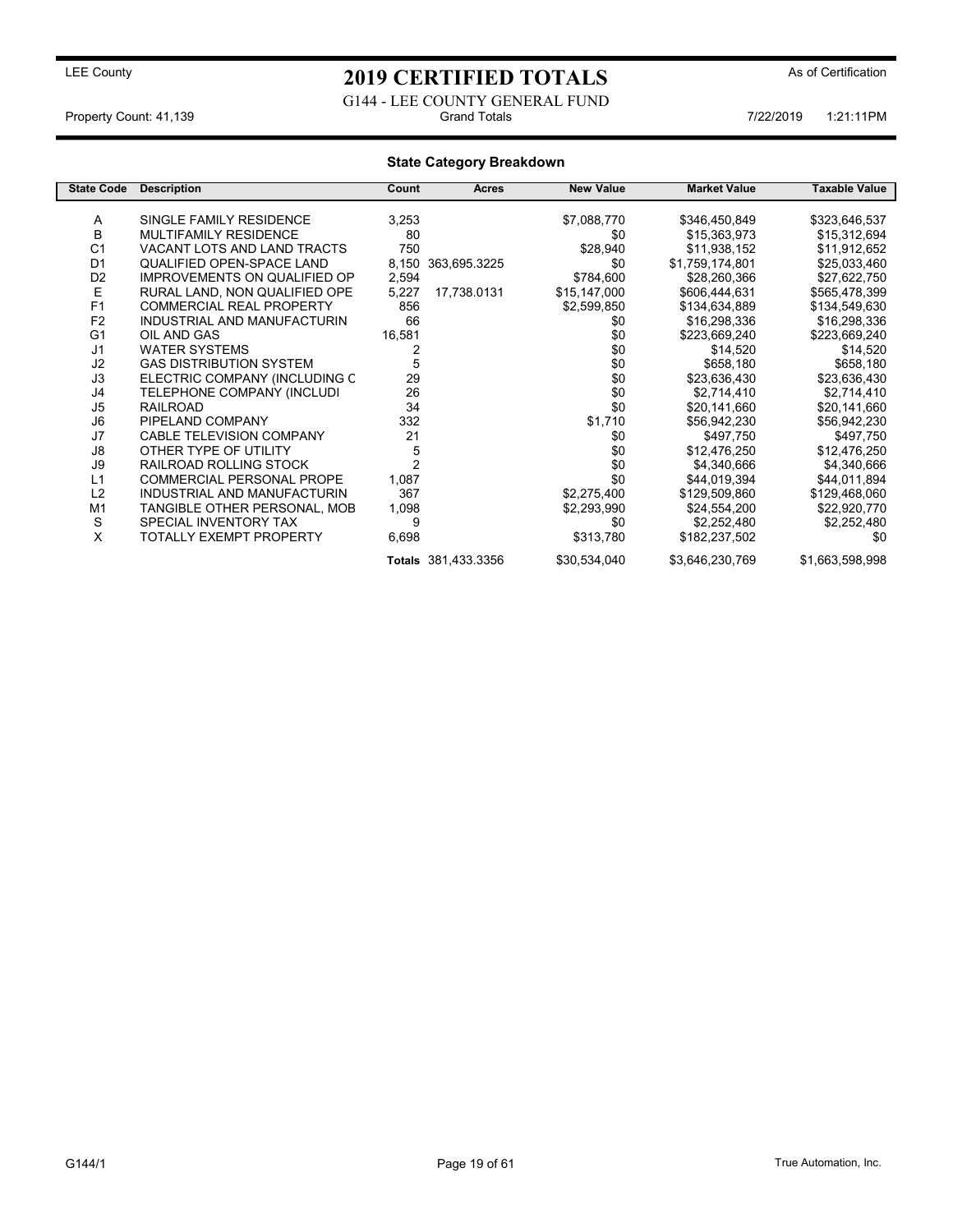G144 - LEE COUNTY GENERAL FUND<br>Grand Totals Property Count: 41,139 **Property Count: 41,139** Crand Totals 1:21:11PM **Grand Totals** 1:21:11PM 7/22/2019 1:21:11PM

### CAD State Category Breakdown

| <b>State Code</b> | <b>Description</b>              | Count          | <b>Acres</b>        | <b>New Value</b> | <b>Market Value</b> | <b>Taxable Value</b> |
|-------------------|---------------------------------|----------------|---------------------|------------------|---------------------|----------------------|
|                   |                                 |                |                     |                  |                     |                      |
| A                 |                                 | 1              |                     | \$0              | \$50,654            | \$38,654             |
| A <sub>1</sub>    | REAL, RESIDENTIAL, SINGLE-FAMIL | 2,615          |                     | \$6,444,150      | \$317,297,027       | \$296,230,693        |
| A <sub>2</sub>    | REAL, RESIDENTIAL, MOBILE HOME  | 798            |                     | \$644,620        | \$29,103,168        | \$27,377,190         |
| <b>B1</b>         | REAL, RESIDENTIAL, MULTI-FAMILY | 29             |                     | \$0              | \$8,942,585         | \$8,941,038          |
| <b>B2</b>         | REAL, RESIDENTIAL, DUPLEXES     | 51             |                     | \$0              | \$6,421,388         | \$6,371,656          |
| C <sub>1</sub>    | REAL, VACANT PLATTED RESIDENTI  | 647            |                     | \$28,940         | \$8,892,781         | \$8,867,281          |
| C <sub>2</sub>    | REAL, VACANT PLATTED COMMERCI.  | 99             |                     | \$0              | \$2,951,381         | \$2,951,381          |
| C <sub>3</sub>    | REAL, VACANT PLATTED RURAL OR I | 4              |                     | \$0              | \$93,990            | \$93,990             |
| D1                | REAL, ACREAGE, RANGELAND        | 8.151          | 363,838.1975        | \$0              | \$1,759,842,616     | \$25,701,275         |
| D <sub>2</sub>    | IMPROVEMENTS ON QUALIFIED AG L  | 2,594          |                     | \$784,600        | \$28,260,366        | \$27,622,750         |
| Е                 |                                 | 1              |                     | \$0              | \$20,229            | \$20,229             |
| E <sub>1</sub>    | REAL, FARM/RANCH, HOUSE         | 3,248          |                     | \$14,111,010     | \$491,043,650       | \$452,798,193        |
| E <sub>2</sub>    | REAL, FARM/RANCH, MOBILE HOME   | 1,330          |                     | \$387,020        | \$36,283,427        | \$34,055,220         |
| E3                | REAL, FARM/RANCH, OTHER IMPROV  | 377            |                     | \$645,810        | \$4,386,224         | \$4,269,278          |
| E4                | NON QUALIFIED AG LAND           | 1,409          |                     | \$3,160          | \$74,043,286        | \$73,667,663         |
| F1                | REAL, COMMERCIAL                | 856            |                     | \$2,599,850      | \$134,634,889       | \$134,549,631        |
| F <sub>2</sub>    | <b>REAL, INDUSTRIAL</b>         | 66             |                     | \$0              | \$16,298,336        | \$16,298,336         |
| G1                | OIL, GAS & MINERAL RESERVES     | 16,581         |                     | \$0              | \$223,669,240       | \$223,669,240        |
| J <sub>1</sub>    | REAL & TANGIBLE PERSONAL WATE   | 2              |                     | \$0              | \$14,520            | \$14,520             |
| J2                | <b>GAS DISTRIBUTION SYSTEMS</b> | 5              |                     | \$0              | \$658,180           | \$658,180            |
| J3                | <b>ELECTRIC COMPANIES</b>       | 29             |                     | \$0              | \$23,636,430        | \$23,636,430         |
| J4                | <b>TELEPHONE COMPANIES</b>      | 26             |                     | \$0              | \$2,714,410         | \$2,714,410          |
| J <sub>5</sub>    | <b>RAILROADS</b>                | 34             |                     | \$0              | \$20,141,660        | \$20,141,660         |
| $\mathsf{J6}$     | PIPELINE COMPANIES              | 330            |                     | \$1,710          | \$56,932,860        | \$56,932,860         |
| J6A               | PIPELINE COMPANIES              | 2              |                     | \$0              | \$9,370             | \$9,370              |
| J7                | CABLE TELEVISION COMPANY        | 21             |                     | \$0              | \$497,750           | \$497,750            |
| J8                | OTHER TYPE OF UTILITY           | 5              |                     | \$0              | \$12,476,250        | \$12,476,250         |
| J9                | RAILROAD ROLLING STOCK          | 2              |                     | \$0              | \$4,340,666         | \$4,340,666          |
| L1                | TANGIBLE, PERSONAL PROPERTY C   | 1,087          |                     | \$0              | \$44,019,394        | \$44,011,894         |
| L2                | TANGIBLE, PERSONAL PROPERTY I   | 1              |                     | \$0              | \$175,360           | \$175,360            |
| L2A               | TANGIBLE, PERSONAL PROPERTY I   | 6              |                     | \$0              | \$4,360,650         | \$4,360,650          |
| L2C               | TANGIBLE, PERSONAL PROPERTY I   | 45             |                     | \$69,980         | \$15,690,690        | \$15,690,690         |
| L2D               | TANGIBLE, PERSONAL PROPERTY I   | $\overline{7}$ |                     | \$0              | \$1,636,100         | \$1,636,100          |
| L <sub>2</sub> E  | TANGIBLE, PERSONAL PROPERTY I   | $\mathbf{1}$   |                     | \$0              | \$1,100,000         | \$1,100,000          |
| L2G               | TANGIBLE, PERSONAL PROPERTY I   | 78             |                     | \$1,060,250      | \$64,397,960        | \$64,356,160         |
| L <sub>2</sub> H  | TANGIBLE, PERSONAL PROPERTY I   | 24             |                     | \$32,260         | \$6,267,090         | \$6,267,090          |
| L2I               | TANGIBLE, PERSONAL PROPERTY I   | 3              |                     | \$0              | \$26,100            | \$26,100             |
| L <sub>2</sub> J  | TANGIBLE, PERSONAL PROPERTY I   | 79             |                     | \$5,590          | \$2,070,140         | \$2,070,140          |
| L <sub>2L</sub>   | TANGIBLE, PERSONAL PROPERTY I   | 4              |                     | \$0              | \$363,450           | \$363,450            |
| L <sub>2</sub> M  | TANGIBLE, PERSONAL PROPERTY I   | 50             |                     | \$1,013,310      | \$26,835,550        | \$26,835,550         |
| L <sub>2</sub> P  | TANGIBLE, PERSONAL PROPERTY I   | 38             |                     | \$0              | \$1,840,670         | \$1,840,670          |
| L <sub>2</sub> Q  | TANGIBLE, PERSONAL PROPERTY I   | 27             |                     | \$94,010         | \$2,746,670         | \$2,746,670          |
| L <sub>2</sub> T  | TANGIBLE, PERSONAL PROPERTY I   | $\overline{4}$ |                     | \$0              | \$1,999,430         | \$1,999,430          |
| M1                | TANGIBLE OTHER PERSONAL, MOBI   | 1,098          |                     | \$2,293,990      | \$24,554,200        | \$22,920,770         |
| S                 | SPECIAL INVENTORY TAX           | 9              |                     | \$0              | \$2,252,480         | \$2,252,480          |
| $\mathsf X$       | <b>TOTALY EXEMPT PROPERTY</b>   | 6,698          |                     | \$313,780        | \$182,237,502       | \$0                  |
|                   |                                 |                | Totals 363,838.1975 | \$30,534,040     | \$3,646,230,769     | \$1,663,598,998      |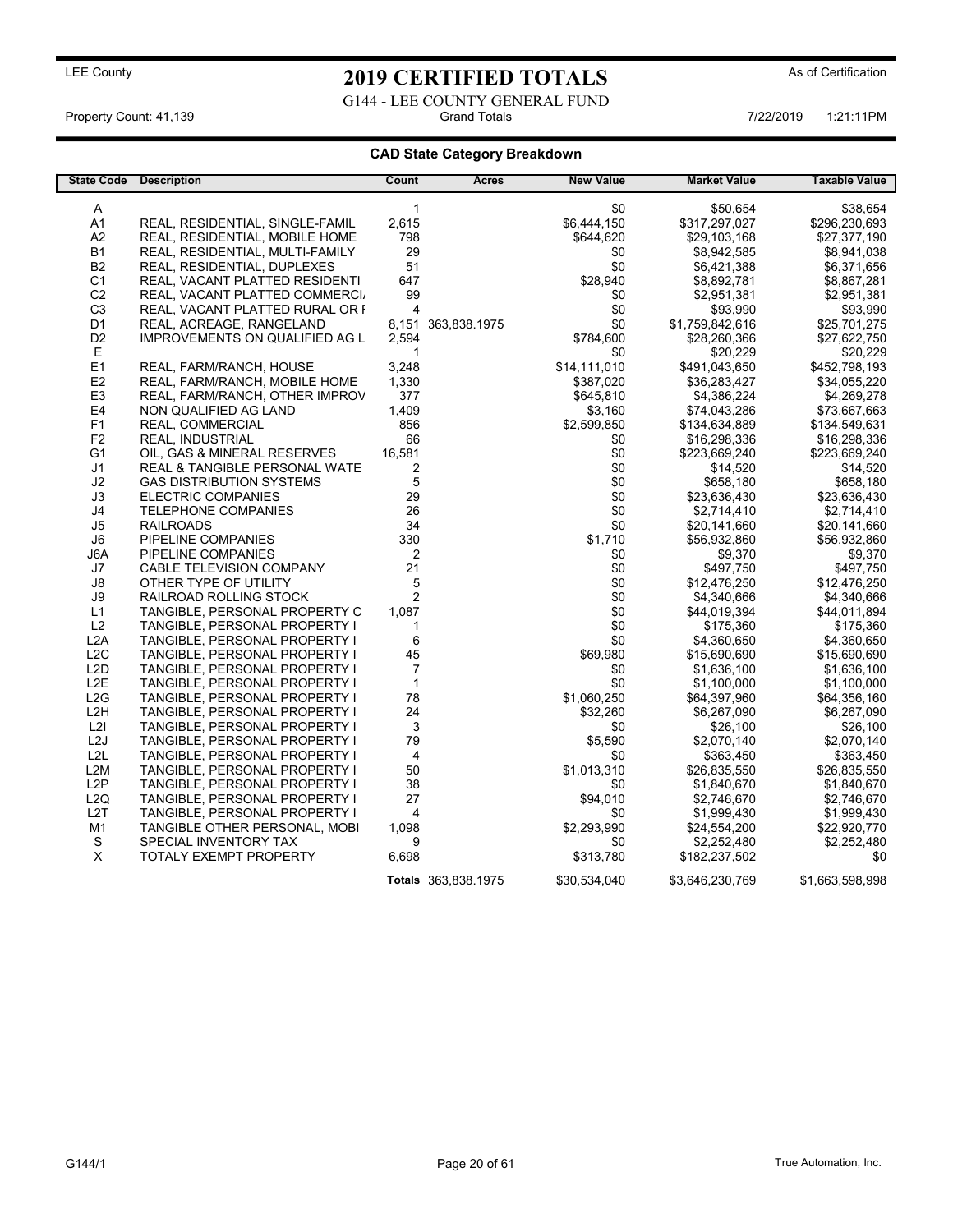G144 - LEE COUNTY GENERAL FUND

Property Count: 41,139 **7/22/2019** Terrorist Assumption Effective Rate Assumption

### New Value

TOTAL NEW VALUE TAXABLE:

|                        |                                                             | <b>New Exemptions</b>                  |                                    |                                   |
|------------------------|-------------------------------------------------------------|----------------------------------------|------------------------------------|-----------------------------------|
| <b>Exemption</b>       | <b>Description</b>                                          | Count                                  |                                    |                                   |
| EX-XN                  | 11.252 Motor vehicles leased for personal use               | $\overline{7}$                         | 2018 Market Value                  | \$152,610                         |
| EX-XU                  | 11.23 Miscellaneous Exemptions                              | 1                                      | 2018 Market Value                  | \$805,520                         |
| EX-XV                  | Other Exemptions (including public property, r              | 10                                     | 2018 Market Value                  | \$1,581,695                       |
| EX366                  | <b>HOUSE BILL 366</b>                                       | 1,131                                  | 2018 Market Value                  | \$278,390                         |
|                        |                                                             | <b>ABSOLUTE EXEMPTIONS VALUE LOSS</b>  |                                    | \$2,818,215                       |
| <b>Exemption</b>       | <b>Description</b>                                          |                                        | Count                              | <b>Exemption Amount</b>           |
| DP                     | <b>DISABILITY</b>                                           |                                        | $\mathbf{1}$                       | \$12,000                          |
| DV1                    | Disabled Veterans 10% - 29%                                 |                                        | 2                                  | \$10,000                          |
| DV <sub>2</sub>        | Disabled Veterans 30% - 49%                                 |                                        | 2                                  | \$15,000                          |
| DV <sub>3</sub><br>DV4 | Disabled Veterans 50% - 69%<br>Disabled Veterans 70% - 100% |                                        | 3<br>3                             | \$25,000<br>\$36,000              |
| <b>DVHS</b>            | Disabled Veteran Homestead                                  |                                        | 3                                  | \$448,222                         |
| OV65                   | OVER <sub>65</sub>                                          |                                        | 170                                | \$1,952,659                       |
|                        |                                                             | <b>PARTIAL EXEMPTIONS VALUE LOSS</b>   | 184                                | \$2,498,881                       |
|                        |                                                             |                                        | <b>NEW EXEMPTIONS VALUE LOSS</b>   | \$5,317,096                       |
|                        |                                                             |                                        |                                    |                                   |
|                        |                                                             | <b>Increased Exemptions</b>            |                                    |                                   |
| <b>Exemption</b>       | <b>Description</b>                                          |                                        | Count                              | <b>Increased Exemption Amount</b> |
|                        |                                                             | <b>INCREASED EXEMPTIONS VALUE LOSS</b> | <b>TOTAL EXEMPTIONS VALUE LOSS</b> | \$5,317,096                       |
|                        |                                                             |                                        |                                    |                                   |
|                        |                                                             | <b>New Ag / Timber Exemptions</b>      |                                    |                                   |
| 2018 Market Value      |                                                             | \$527,624                              |                                    | Count: 5                          |
| 2019 Ag/Timber Use     |                                                             | \$3,620                                |                                    |                                   |
|                        | <b>NEW AG / TIMBER VALUE LOSS</b>                           | \$524,004                              |                                    |                                   |
|                        |                                                             | <b>New Annexations</b>                 |                                    |                                   |
|                        |                                                             | <b>New Deannexations</b>               |                                    |                                   |
|                        |                                                             | <b>Average Homestead Value</b>         |                                    |                                   |
|                        |                                                             | Category A and E                       |                                    |                                   |
|                        | <b>Count of HS Residences</b>                               | <b>Average Market</b>                  | <b>Average HS Exemption</b>        | <b>Average Taxable</b>            |
|                        | 3,861                                                       | \$162,916<br><b>Category A Only</b>    | \$7,670                            | \$155,246                         |
|                        | <b>Count of HS Residences</b>                               | <b>Average Market</b>                  | <b>Average HS Exemption</b>        | <b>Average Taxable</b>            |
|                        | 1,772                                                       | \$138,563                              | \$4,705                            | \$133,858                         |

TOTAL NEW VALUE MARKET: \$30,534,040<br>TOTAL NEW VALUE TAXABLE: \$29,859,719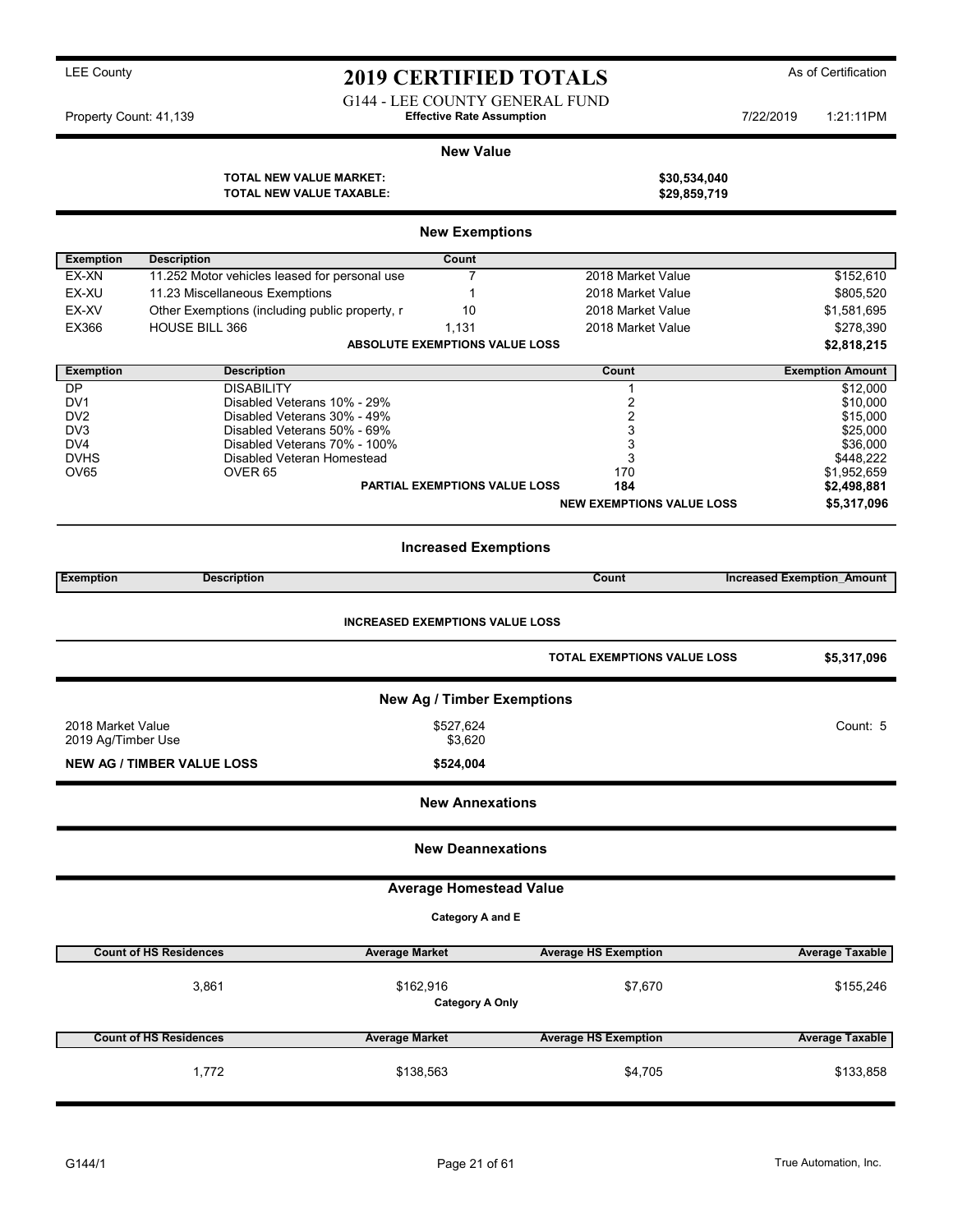G144 - LEE COUNTY GENERAL FUND

Lower Value Used

Count of Protested Properties Total Market Value Total Market Value Total Value Used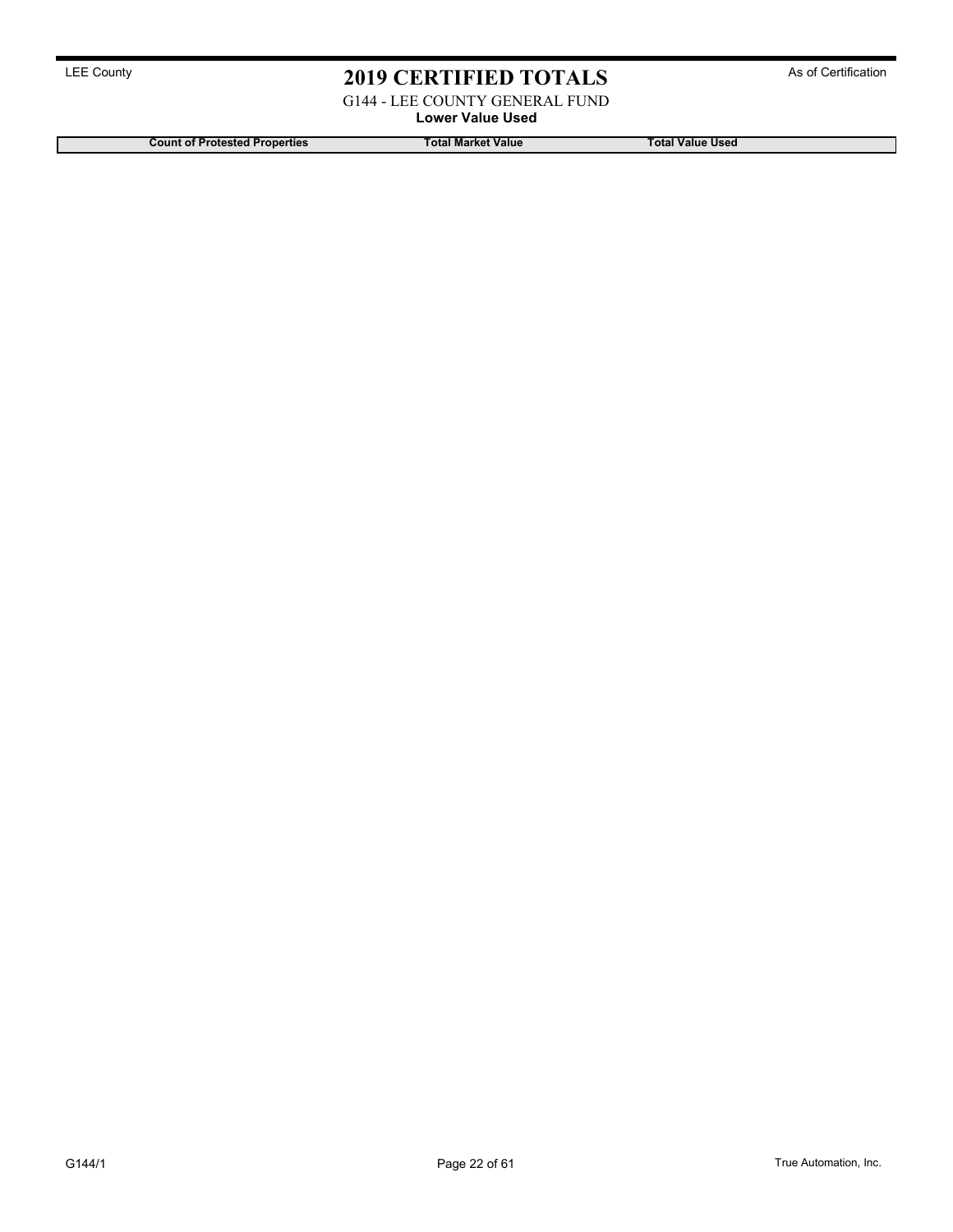## LEE County **2019 CERTIFIED TOTALS** As of Certification

|                                                   | Property Count: 41,137            |                       | LRD - LEE COUNTY ROAD & BRIDGE                                               | <b>Grand Totals</b> |                                           |                                                            | 7/22/2019 | 1:21:11PM                    |
|---------------------------------------------------|-----------------------------------|-----------------------|------------------------------------------------------------------------------|---------------------|-------------------------------------------|------------------------------------------------------------|-----------|------------------------------|
| Land<br>Homesite:<br>Non Homesite:                |                                   |                       |                                                                              |                     | <b>Value</b><br>94,308,112<br>175,708,554 |                                                            |           |                              |
| Ag Market:<br>Timber Market:                      |                                   |                       |                                                                              | 1,761,961,141       | 0                                         | <b>Total Land</b>                                          | $(+)$     | 2,031,977,807                |
| Improvement                                       |                                   |                       |                                                                              |                     | Value                                     |                                                            |           |                              |
| Homesite:<br>Non Homesite:                        |                                   |                       |                                                                              |                     | 725,211,995<br>334,815,607                | <b>Total Improvements</b>                                  | $^{(+)}$  | 1,060,027,602                |
| <b>Non Real</b>                                   |                                   |                       | Count                                                                        |                     | Value                                     |                                                            |           |                              |
| Personal Property:<br>Mineral Property:<br>Autos: |                                   |                       | 2,069<br>22,433<br>$\Omega$                                                  |                     | 325,327,584<br>224,557,110<br>0           | <b>Total Non Real</b>                                      | $^{(+)}$  |                              |
|                                                   |                                   |                       |                                                                              |                     |                                           | <b>Market Value</b>                                        | $\equiv$  | 549,884,694<br>3,641,890,103 |
| Ag                                                |                                   |                       | <b>Non Exempt</b>                                                            |                     | <b>Exempt</b>                             |                                                            |           |                              |
|                                                   | <b>Total Productivity Market:</b> |                       | 1,759,174,801                                                                |                     | 2,786,340                                 |                                                            |           |                              |
| Ag Use:                                           |                                   |                       | 25,298,020                                                                   |                     | 26,360                                    | <b>Productivity Loss</b>                                   | $(-)$     | 1,733,876,781                |
| Timber Use:                                       |                                   |                       | 0                                                                            |                     | $\mathbf 0$                               | <b>Appraised Value</b>                                     | $\equiv$  | 1,908,013,322                |
| Productivity Loss:                                |                                   |                       | 1,733,876,781                                                                |                     | 2,759,980                                 |                                                            |           |                              |
|                                                   |                                   |                       |                                                                              |                     |                                           | <b>Homestead Cap</b>                                       | $(-)$     | 29,662,375                   |
|                                                   |                                   |                       |                                                                              |                     |                                           | <b>Assessed Value</b>                                      | $\equiv$  | 1,878,350,947                |
|                                                   |                                   |                       |                                                                              |                     |                                           | <b>Total Exemptions Amount</b><br>(Breakdown on Next Page) | $(-)$     | 219,092,615                  |
|                                                   |                                   |                       |                                                                              |                     |                                           | <b>Net Taxable</b>                                         | $\equiv$  | 1,659,258,332                |
| Freeze                                            | <b>Assessed</b>                   | <b>Taxable</b>        | <b>Actual Tax</b>                                                            | <b>Ceiling</b>      | Count                                     |                                                            |           |                              |
| $\overline{\mathsf{DP}}$                          | 9,418,820                         | 8,131,162             | 8,864.05                                                                     | 9,166.03            | 102                                       |                                                            |           |                              |
| <b>DPS</b><br><b>OV65</b>                         | 61,520<br>251,178,545             | 49,520<br>221,235,621 | 68.12<br>234,200.48                                                          | 68.12<br>241,250.59 | 1<br>1,770                                |                                                            |           |                              |
| <b>Total</b>                                      | 260,658,885                       | 229,416,303           | 243,132.65                                                                   | 250,484.74          |                                           | 1,873 Freeze Taxable                                       | $(-)$     | 229,416,303                  |
| <b>Tax Rate</b>                                   | 0.139900                          |                       |                                                                              |                     |                                           |                                                            |           |                              |
| <b>Transfer</b>                                   | <b>Assessed</b>                   | <b>Taxable</b>        | Post % Taxable                                                               | <b>Adjustment</b>   | Count                                     |                                                            |           |                              |
| OV65                                              | 1,232,310                         | 1,136,310             | 841,058                                                                      | 295,252             | 8                                         |                                                            |           |                              |
| <b>Total</b>                                      | 1,232,310                         | 1,136,310             | 841,058                                                                      | 295,252             | 8                                         | <b>Transfer Adjustment</b>                                 | $(-)$     | 295,252                      |
|                                                   |                                   |                       |                                                                              |                     |                                           | <b>Freeze Adjusted Taxable</b>                             | $\equiv$  | 1,429,546,777                |
|                                                   |                                   |                       | APPROXIMATE LEVY = (FREEZE ADJUSTED TAXABLE * (TAX RATE / 100)) + ACTUAL TAX |                     |                                           |                                                            |           |                              |

2,243,068.59 = 1,429,546,777 \* (0.139900 / 100) + 243,132.65

Tax Increment Finance Value: 0 Tax Increment Finance Levy: 0.00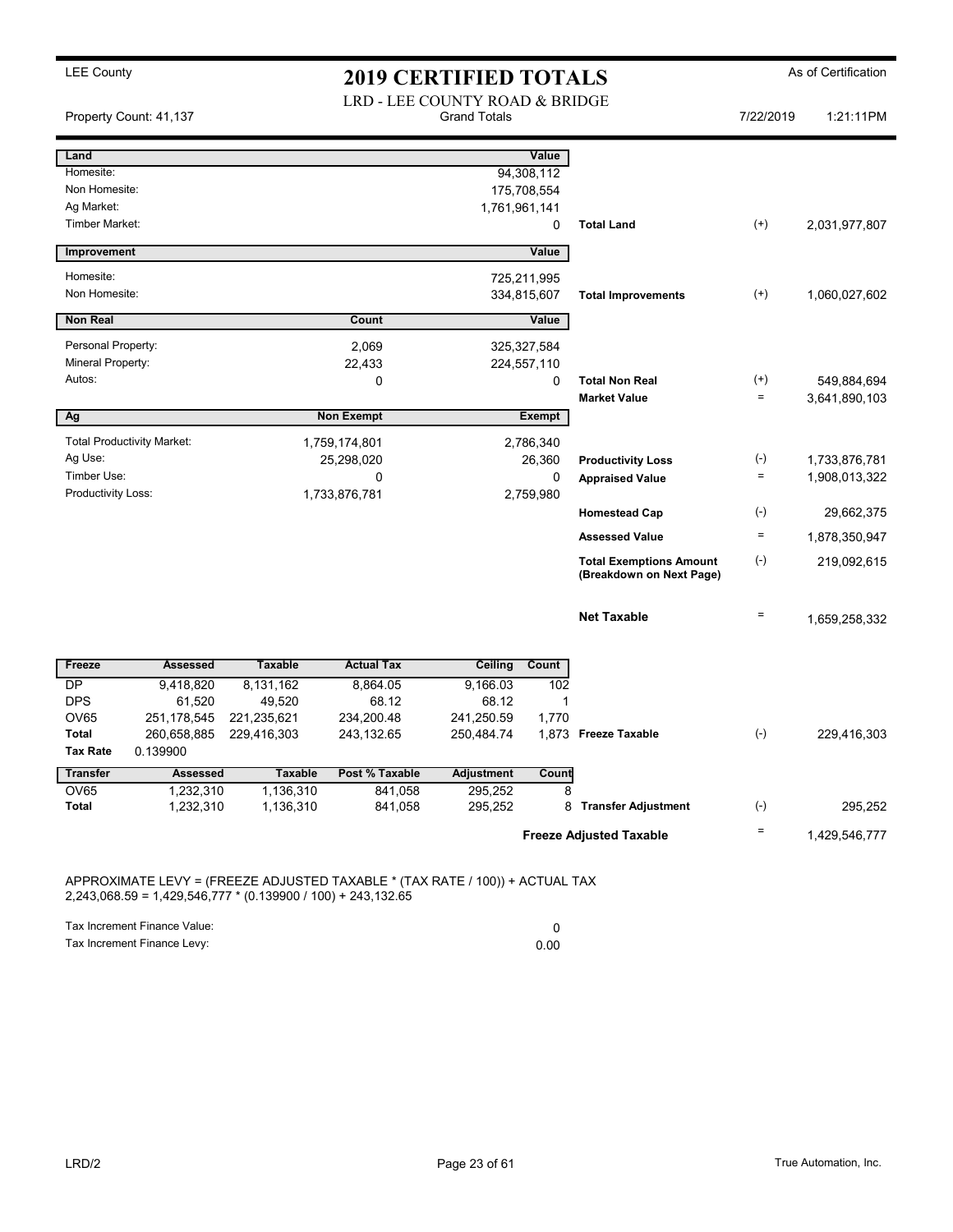## LEE County As of Certification **2019 CERTIFIED TOTALS** As of Certification LRD - LEE COUNTY ROAD & BRIDGE

Property Count: 41,137 **Property Count: 41,137** Crand Totals **7/22/2019** 1:21:11PM

### Exemption Breakdown

| <b>Exemption</b>  | Count           | Local      | <b>State</b> | <b>Total</b> |
|-------------------|-----------------|------------|--------------|--------------|
| СH                | $\overline{4}$  | 404,580    | U            | 404,580      |
| <b>DP</b>         | 103             | 1,163,990  | 0            | 1,163,990    |
| <b>DPS</b>        |                 | 12,000     | $\Omega$     | 12,000       |
| DV1               | 12              | 0          | 81,000       | 81,000       |
| DV <sub>1</sub> S | $\overline{2}$  | 0          | 10,000       | 10,000       |
| DV <sub>2</sub>   | 9               | 0          | 67,500       | 67,500       |
| DV <sub>3</sub>   | 13              | 0          | 131,000      | 131,000      |
| DV3S              |                 | 0          | 10,000       | 10,000       |
| DV4               | 120             | 0          | 1,006,840    | 1,006,840    |
| DV4S              | 21              | 0          | 213,310      | 213,310      |
| <b>DVHS</b>       | 69              | 0          | 11,778,165   | 11,778,165   |
| <b>DVHSS</b>      | $6\phantom{1}6$ | 0          | 607,127      | 607,127      |
| EX                | 32              | 0          | 26,035,870   | 26,035,870   |
| EX-XG             |                 | 0          | 8,520        | 8,520        |
| EX-XI             | 8               | 0          | 1,264,270    | 1,264,270    |
| EX-XN             | 33              | 0          | 2,138,620    | 2,138,620    |
| EX-XR             | 39              | 0          | 9,858,860    | 9,858,860    |
| EX-XU             | 9               | 0          | 1,479,210    | 1,479,210    |
| EX-XV             | 601             | 0          | 140,285,005  | 140,285,005  |
| EX-XV (Prorated)  | $\overline{2}$  | 0          | 121,207      | 121,207      |
| EX366             | 5,970           | 0          | 601,750      | 601,750      |
| LVE               |                 | 39,610     | 0            | 39,610       |
| <b>OV65</b>       | 1,918           | 21,648,381 | 0            | 21,648,381   |
| OV65S             | 7               | 84,000     | 0            | 84,000       |
| ${\sf PC}$        |                 | 41,800     | $\Omega$     | 41,800       |
|                   | <b>Totals</b>   | 23,394,361 | 195,698,254  | 219,092,615  |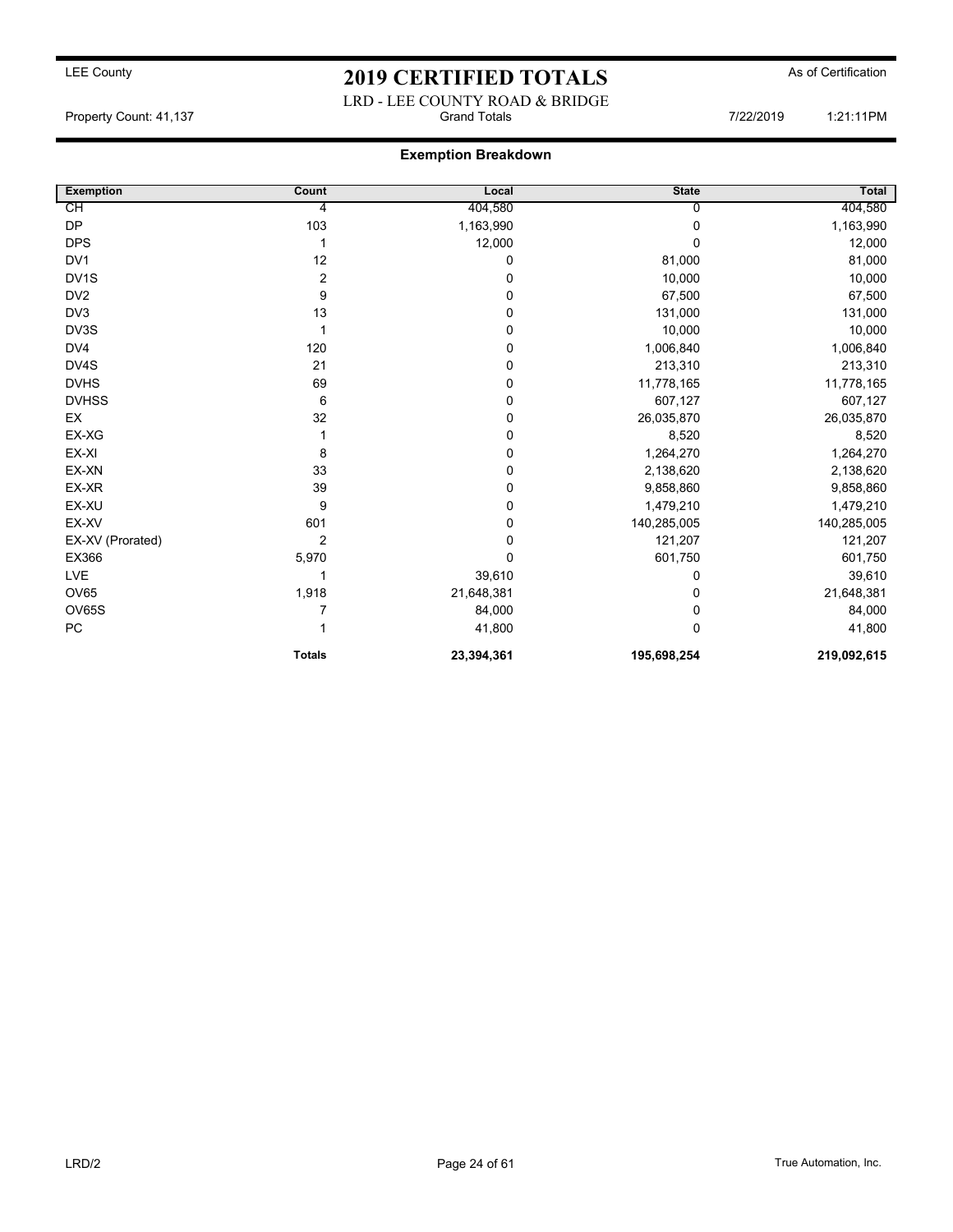LRD - LEE COUNTY ROAD & BRIDGE<br>Grand Totals Property Count: 41,137 **7/22/2019** 1:21:11PM

### State Category Breakdown

| <b>State Code</b> | <b>Description</b>                  | Count  | <b>Acres</b>        | <b>New Value</b> | <b>Market Value</b> | Taxable Value   |
|-------------------|-------------------------------------|--------|---------------------|------------------|---------------------|-----------------|
|                   |                                     |        |                     |                  |                     |                 |
| A                 | SINGLE FAMILY RESIDENCE             | 3,253  |                     | \$7,088,770      | \$346,450,849       | \$323,646,537   |
| B                 | <b>MULTIFAMILY RESIDENCE</b>        | 80     |                     | \$0              | \$15,363,973        | \$15,312,694    |
| C <sub>1</sub>    | VACANT LOTS AND LAND TRACTS         | 750    |                     | \$28,940         | \$11,938,152        | \$11,912,652    |
| D <sub>1</sub>    | QUALIFIED OPEN-SPACE LAND           | 8,150  | 363,695.3225        | \$0              | \$1,759,174,801     | \$25,033,460    |
| D <sub>2</sub>    | <b>IMPROVEMENTS ON QUALIFIED OP</b> | 2,594  |                     | \$784,600        | \$28,260,366        | \$27,622,750    |
| E                 | RURAL LAND, NON QUALIFIED OPE       | 5,227  | 17,738.0131         | \$15,147,000     | \$606,444,631       | \$565,478,399   |
| F <sub>1</sub>    | <b>COMMERCIAL REAL PROPERTY</b>     | 856    |                     | \$2,599,850      | \$134,634,889       | \$134,549,630   |
| F <sub>2</sub>    | INDUSTRIAL AND MANUFACTURIN         | 66     |                     | \$0              | \$16,298,336        | \$16,298,336    |
| G <sub>1</sub>    | OIL AND GAS                         | 16,581 |                     | \$0              | \$223,669,240       | \$223,669,240   |
| J <sub>1</sub>    | <b>WATER SYSTEMS</b>                |        |                     | \$0              | \$14,520            | \$14,520        |
| J <sub>2</sub>    | <b>GAS DISTRIBUTION SYSTEM</b>      | 5      |                     | \$0              | \$658,180           | \$658,180       |
| J3                | ELECTRIC COMPANY (INCLUDING C       | 29     |                     | \$0              | \$23,636,430        | \$23,636,430    |
| J <sub>4</sub>    | TELEPHONE COMPANY (INCLUDI          | 26     |                     | \$0              | \$2,714,410         | \$2,714,410     |
| J <sub>5</sub>    | <b>RAILROAD</b>                     | 34     |                     | \$0              | \$20,141,660        | \$20,141,660    |
| J6                | PIPELAND COMPANY                    | 332    |                     | \$1,710          | \$56,942,230        | \$56,942,230    |
| J7                | CABLE TELEVISION COMPANY            | 21     |                     | \$0              | \$497,750           | \$497,750       |
| J8                | OTHER TYPE OF UTILITY               | 5      |                     | \$0              | \$12,476,250        | \$12,476,250    |
| L1                | <b>COMMERCIAL PERSONAL PROPE</b>    | 1,087  |                     | \$0              | \$44,019,394        | \$44,011,894    |
| L2                | INDUSTRIAL AND MANUFACTURIN         | 367    |                     | \$2,275,400      | \$129,509,860       | \$129,468,060   |
| M <sub>1</sub>    | TANGIBLE OTHER PERSONAL, MOB        | 1,098  |                     | \$2,293,990      | \$24,554,200        | \$22,920,770    |
| S                 | SPECIAL INVENTORY TAX               | 9      |                     | \$0              | \$2,252,480         | \$2,252,480     |
| X                 | TOTALLY EXEMPT PROPERTY             | 6,698  |                     | \$313,780        | \$182,237,502       | \$0             |
|                   |                                     |        | Totals 381,433.3356 | \$30,534,040     | \$3,641,890,103     | \$1,659,258,332 |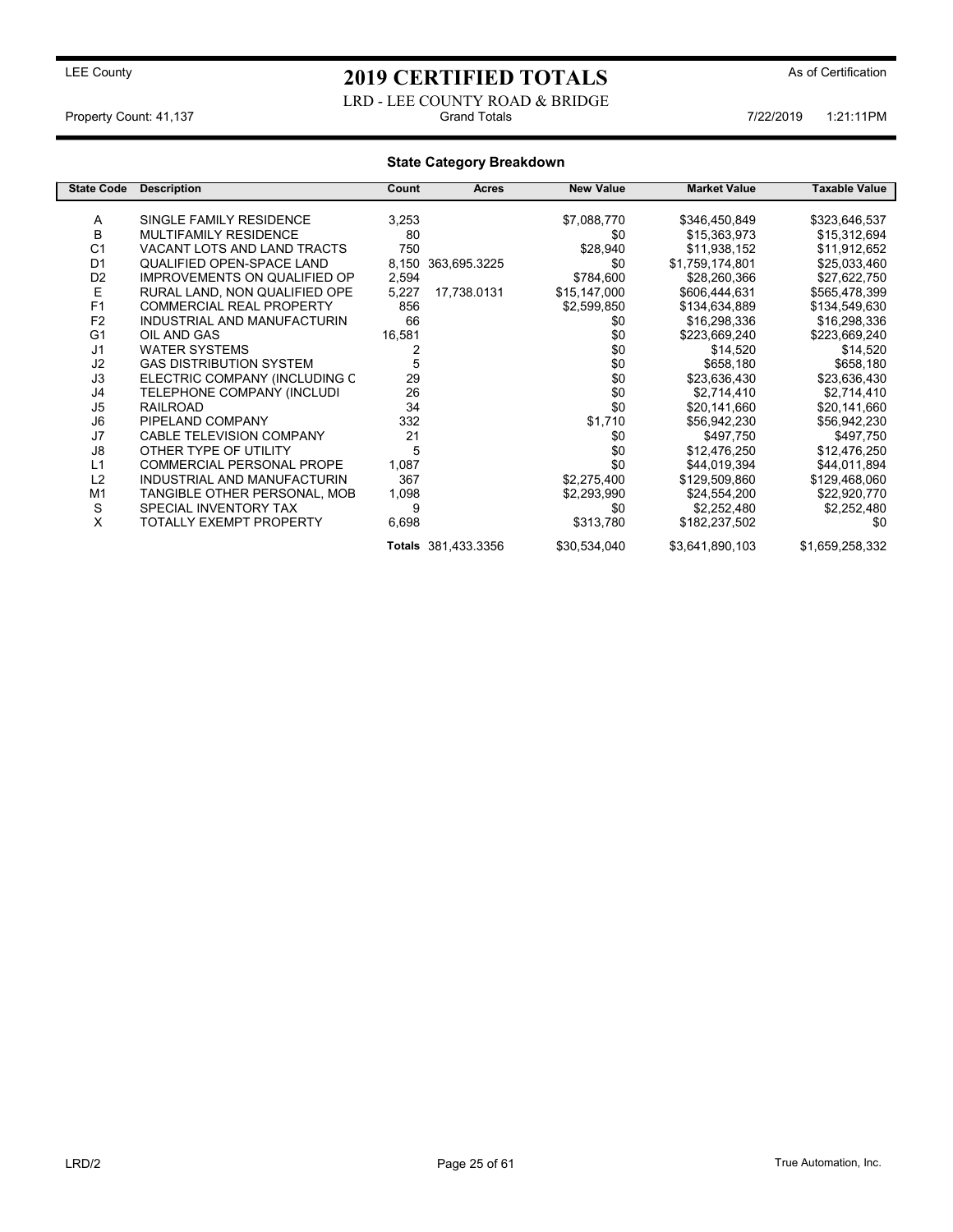LRD - LEE COUNTY ROAD & BRIDGE<br>Grand Totals Property Count: 41,137 **Property Count: 41,137** Crand Totals 1:21:11PM 6-122/2019 1:21:11PM

### CAD State Category Breakdown

| <b>State Code</b>                | <b>Description</b>                             | Count        | Acres               | <b>New Value</b> | <b>Market Value</b>          | <b>Taxable Value</b>         |
|----------------------------------|------------------------------------------------|--------------|---------------------|------------------|------------------------------|------------------------------|
|                                  |                                                |              |                     |                  |                              |                              |
| A                                |                                                | 1            |                     | \$0              | \$50,654                     | \$38,654                     |
| A1                               | REAL, RESIDENTIAL, SINGLE-FAMIL                | 2,615        |                     | \$6,444,150      | \$317,297,027                | \$296,230,693                |
| A2                               | REAL, RESIDENTIAL, MOBILE HOME                 | 798          |                     | \$644,620        | \$29,103,168                 | \$27,377,190                 |
| <b>B1</b>                        | REAL, RESIDENTIAL, MULTI-FAMILY                | 29<br>51     |                     | \$0<br>\$0       | \$8,942,585                  | \$8,941,038                  |
| <b>B2</b>                        | REAL, RESIDENTIAL, DUPLEXES                    |              |                     |                  | \$6,421,388                  | \$6,371,656                  |
| C <sub>1</sub>                   | REAL, VACANT PLATTED RESIDENTI                 | 647          |                     | \$28,940         | \$8,892,781                  | \$8,867,281                  |
| C <sub>2</sub>                   | REAL, VACANT PLATTED COMMERCI.                 | 99<br>4      |                     | \$0              | \$2,951,381                  | \$2,951,381                  |
| C <sub>3</sub>                   | REAL, VACANT PLATTED RURAL OR I                | 8,151        |                     | \$0<br>\$0       | \$93,990                     | \$93,990                     |
| D <sub>1</sub>                   | REAL, ACREAGE, RANGELAND                       |              | 363,838.1975        |                  | \$1,759,842,616              | \$25,701,275                 |
| D <sub>2</sub><br>E              | IMPROVEMENTS ON QUALIFIED AG L                 | 2,594<br>1   |                     | \$784,600<br>\$0 | \$28,260,366                 | \$27,622,750                 |
| E1                               | REAL, FARM/RANCH, HOUSE                        | 3,248        |                     | \$14,111,010     | \$20,229<br>\$491,043,650    | \$20,229<br>\$452,798,193    |
|                                  |                                                |              |                     |                  |                              |                              |
| E <sub>2</sub>                   | REAL, FARM/RANCH, MOBILE HOME                  | 1,330        |                     | \$387,020        | \$36,283,427                 | \$34,055,220                 |
| E <sub>3</sub>                   | REAL, FARM/RANCH, OTHER IMPROV                 | 377          |                     | \$645,810        | \$4,386,224                  | \$4,269,278                  |
| E4<br>F <sub>1</sub>             | NON QUALIFIED AG LAND                          | 1,409        |                     | \$3,160          | \$74,043,286                 | \$73,667,663                 |
|                                  | REAL, COMMERCIAL                               | 856          |                     | \$2,599,850      | \$134,634,889                | \$134,549,631                |
| F <sub>2</sub><br>G <sub>1</sub> | <b>REAL, INDUSTRIAL</b>                        | 66<br>16,581 |                     | \$0<br>\$0       | \$16,298,336                 | \$16,298,336                 |
| J <sub>1</sub>                   | OIL, GAS & MINERAL RESERVES                    | 2            |                     | \$0              | \$223,669,240                | \$223,669,240                |
|                                  | <b>REAL &amp; TANGIBLE PERSONAL WATE</b>       |              |                     |                  | \$14,520                     | \$14,520                     |
| J2<br>JЗ                         | <b>GAS DISTRIBUTION SYSTEMS</b>                | 5<br>29      |                     | \$0<br>\$0       | \$658,180                    | \$658,180                    |
| J4                               | <b>ELECTRIC COMPANIES</b>                      | 26           |                     | \$0              | \$23,636,430                 | \$23,636,430                 |
| J5                               | <b>TELEPHONE COMPANIES</b><br><b>RAILROADS</b> | 34           |                     | \$0              | \$2,714,410                  | \$2,714,410                  |
| J6                               | PIPELINE COMPANIES                             | 330          |                     | \$1,710          | \$20,141,660<br>\$56,932,860 | \$20,141,660<br>\$56,932,860 |
| J6A                              | PIPELINE COMPANIES                             | 2            |                     | \$0              | \$9,370                      | \$9,370                      |
| J7                               | CABLE TELEVISION COMPANY                       | 21           |                     | \$0              | \$497,750                    | \$497,750                    |
| $\mathsf{J}8$                    | OTHER TYPE OF UTILITY                          | 5            |                     | \$0              | \$12,476,250                 | \$12,476,250                 |
| L1                               | TANGIBLE, PERSONAL PROPERTY C                  | 1,087        |                     | \$0              | \$44,019,394                 | \$44,011,894                 |
| L2                               | TANGIBLE, PERSONAL PROPERTY I                  | 1            |                     | \$0              | \$175,360                    | \$175,360                    |
| L <sub>2</sub> A                 | TANGIBLE, PERSONAL PROPERTY I                  | 6            |                     | \$0              | \$4,360,650                  | \$4,360,650                  |
| L <sub>2</sub> C                 | TANGIBLE, PERSONAL PROPERTY I                  | 45           |                     | \$69,980         | \$15,690,690                 | \$15,690,690                 |
| L <sub>2</sub> D                 | TANGIBLE, PERSONAL PROPERTY I                  | 7            |                     | \$0              | \$1,636,100                  | \$1,636,100                  |
| L <sub>2</sub> E                 | TANGIBLE, PERSONAL PROPERTY I                  | $\mathbf{1}$ |                     | \$0              | \$1,100,000                  | \$1,100,000                  |
| L <sub>2</sub> G                 | TANGIBLE, PERSONAL PROPERTY I                  | 78           |                     | \$1,060,250      | \$64,397,960                 | \$64,356,160                 |
| L <sub>2</sub> H                 | TANGIBLE, PERSONAL PROPERTY I                  | 24           |                     | \$32,260         | \$6,267,090                  | \$6,267,090                  |
| L2I                              | TANGIBLE, PERSONAL PROPERTY I                  | 3            |                     | \$0              | \$26,100                     | \$26,100                     |
| L2J                              | TANGIBLE, PERSONAL PROPERTY I                  | 79           |                     | \$5,590          | \$2,070,140                  | \$2,070,140                  |
| L <sub>2</sub> L                 | TANGIBLE, PERSONAL PROPERTY I                  | 4            |                     | \$0              | \$363,450                    | \$363,450                    |
| L <sub>2</sub> M                 | TANGIBLE, PERSONAL PROPERTY I                  | 50           |                     | \$1,013,310      | \$26,835,550                 | \$26,835,550                 |
| L2P                              | TANGIBLE, PERSONAL PROPERTY I                  | 38           |                     | \$0              | \$1,840,670                  | \$1,840,670                  |
| L <sub>2</sub> Q                 | TANGIBLE, PERSONAL PROPERTY I                  | 27           |                     | \$94,010         | \$2,746,670                  | \$2,746,670                  |
| L <sub>2</sub> T                 | TANGIBLE, PERSONAL PROPERTY I                  | 4            |                     | \$0              | \$1,999,430                  | \$1,999,430                  |
| M1                               | TANGIBLE OTHER PERSONAL, MOBI                  | 1,098        |                     | \$2,293,990      | \$24,554,200                 | \$22,920,770                 |
| S                                | SPECIAL INVENTORY TAX                          | 9            |                     | \$0              | \$2,252,480                  | \$2,252,480                  |
| X                                | <b>TOTALY EXEMPT PROPERTY</b>                  | 6,698        |                     | \$313,780        | \$182,237,502                | \$0                          |
|                                  |                                                |              |                     |                  |                              |                              |
|                                  |                                                |              | Totals 363,838.1975 | \$30,534,040     | \$3,641,890,103              | \$1,659,258,332              |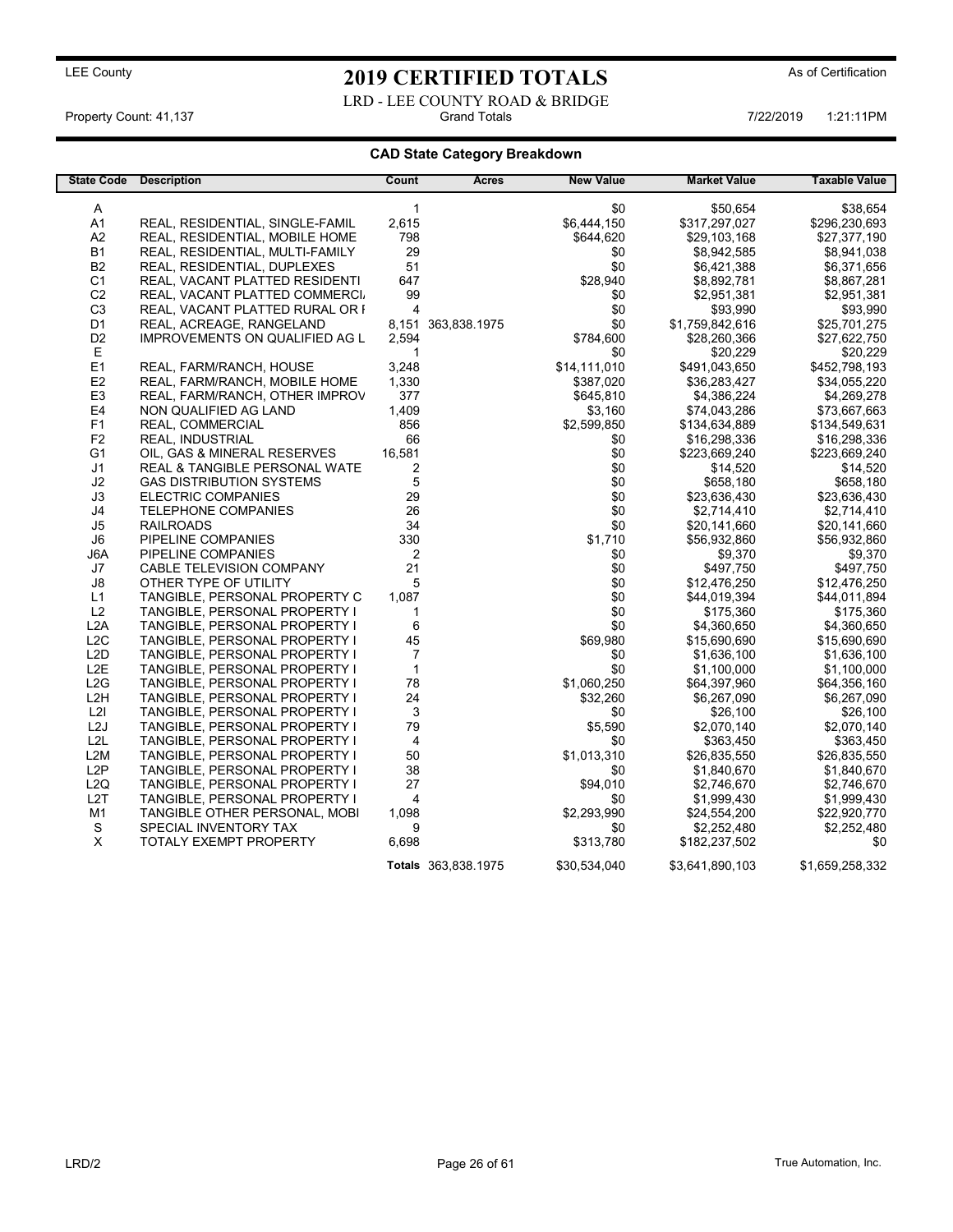LRD - LEE COUNTY ROAD & BRIDGE Property Count: 41,137 **7/22/2019 Effective Rate Assumption** 7/22/2019 1:21:11PM

### New Value

TOTAL NEW VALUE MARKET: \$30,534,040<br>TOTAL NEW VALUE TAXABLE: \$29,859,719 TOTAL NEW VALUE TAXABLE:

|                    |                                                | <b>New Exemptions</b>                 |                                    |                                   |  |  |  |  |
|--------------------|------------------------------------------------|---------------------------------------|------------------------------------|-----------------------------------|--|--|--|--|
| <b>Exemption</b>   | <b>Description</b>                             | Count                                 |                                    |                                   |  |  |  |  |
| EX-XN              | 11.252 Motor vehicles leased for personal use  | $\overline{7}$                        | 2018 Market Value                  | \$152,610                         |  |  |  |  |
| EX-XU              | 11.23 Miscellaneous Exemptions                 | 1                                     | 2018 Market Value                  | \$805,520                         |  |  |  |  |
| EX-XV              | Other Exemptions (including public property, r | 10                                    | 2018 Market Value                  | \$1,581,695                       |  |  |  |  |
| <b>EX366</b>       | <b>HOUSE BILL 366</b>                          | 1,131                                 | 2018 Market Value                  | \$278,390                         |  |  |  |  |
|                    |                                                | <b>ABSOLUTE EXEMPTIONS VALUE LOSS</b> |                                    |                                   |  |  |  |  |
|                    |                                                |                                       |                                    | \$2,818,215                       |  |  |  |  |
| <b>Exemption</b>   | <b>Description</b>                             |                                       | Count                              | <b>Exemption Amount</b>           |  |  |  |  |
| DP                 | <b>DISABILITY</b>                              |                                       | 1                                  | \$12,000                          |  |  |  |  |
| DV <sub>1</sub>    | Disabled Veterans 10% - 29%                    |                                       | 2                                  | \$10,000                          |  |  |  |  |
| DV <sub>2</sub>    | Disabled Veterans 30% - 49%                    |                                       | $\overline{2}$                     | \$15,000                          |  |  |  |  |
| DV3                | Disabled Veterans 50% - 69%                    |                                       | 3                                  | \$25,000                          |  |  |  |  |
| DV4                | Disabled Veterans 70% - 100%                   |                                       | 3                                  | \$36,000                          |  |  |  |  |
| <b>DVHS</b>        | Disabled Veteran Homestead                     |                                       | 3                                  | \$448,222                         |  |  |  |  |
| OV65               | OVER <sub>65</sub>                             | <b>PARTIAL EXEMPTIONS VALUE LOSS</b>  | 170<br>184                         | \$1,952,659                       |  |  |  |  |
|                    |                                                |                                       |                                    | \$2,498,881                       |  |  |  |  |
|                    |                                                |                                       | <b>NEW EXEMPTIONS VALUE LOSS</b>   | \$5,317,096                       |  |  |  |  |
|                    | <b>Increased Exemptions</b>                    |                                       |                                    |                                   |  |  |  |  |
| Exemption          | <b>Description</b>                             |                                       | Count                              | <b>Increased Exemption Amount</b> |  |  |  |  |
|                    |                                                |                                       |                                    |                                   |  |  |  |  |
|                    | <b>INCREASED EXEMPTIONS VALUE LOSS</b>         |                                       |                                    |                                   |  |  |  |  |
|                    |                                                |                                       | <b>TOTAL EXEMPTIONS VALUE LOSS</b> | \$5,317,096                       |  |  |  |  |
|                    |                                                | <b>New Ag / Timber Exemptions</b>     |                                    |                                   |  |  |  |  |
| 2018 Market Value  |                                                | \$527,624                             |                                    | Count: 5                          |  |  |  |  |
| 2019 Ag/Timber Use |                                                | \$3,620                               |                                    |                                   |  |  |  |  |
|                    | <b>NEW AG / TIMBER VALUE LOSS</b>              | \$524,004                             |                                    |                                   |  |  |  |  |
|                    |                                                |                                       |                                    |                                   |  |  |  |  |
|                    |                                                | <b>New Annexations</b>                |                                    |                                   |  |  |  |  |
|                    |                                                | <b>New Deannexations</b>              |                                    |                                   |  |  |  |  |
|                    |                                                | <b>Average Homestead Value</b>        |                                    |                                   |  |  |  |  |
|                    |                                                |                                       |                                    |                                   |  |  |  |  |
|                    |                                                | <b>Category A and E</b>               |                                    |                                   |  |  |  |  |
|                    | <b>Count of HS Residences</b>                  | <b>Average Market</b>                 | <b>Average HS Exemption</b>        | <b>Average Taxable</b>            |  |  |  |  |
|                    | 3,861                                          | \$162,916<br><b>Category A Only</b>   | \$7,670                            | \$155,246                         |  |  |  |  |
|                    | <b>Count of HS Residences</b>                  | <b>Average Market</b>                 | <b>Average HS Exemption</b>        | <b>Average Taxable</b>            |  |  |  |  |
|                    | 1,772                                          | \$138,563                             | \$4,705                            | \$133,858                         |  |  |  |  |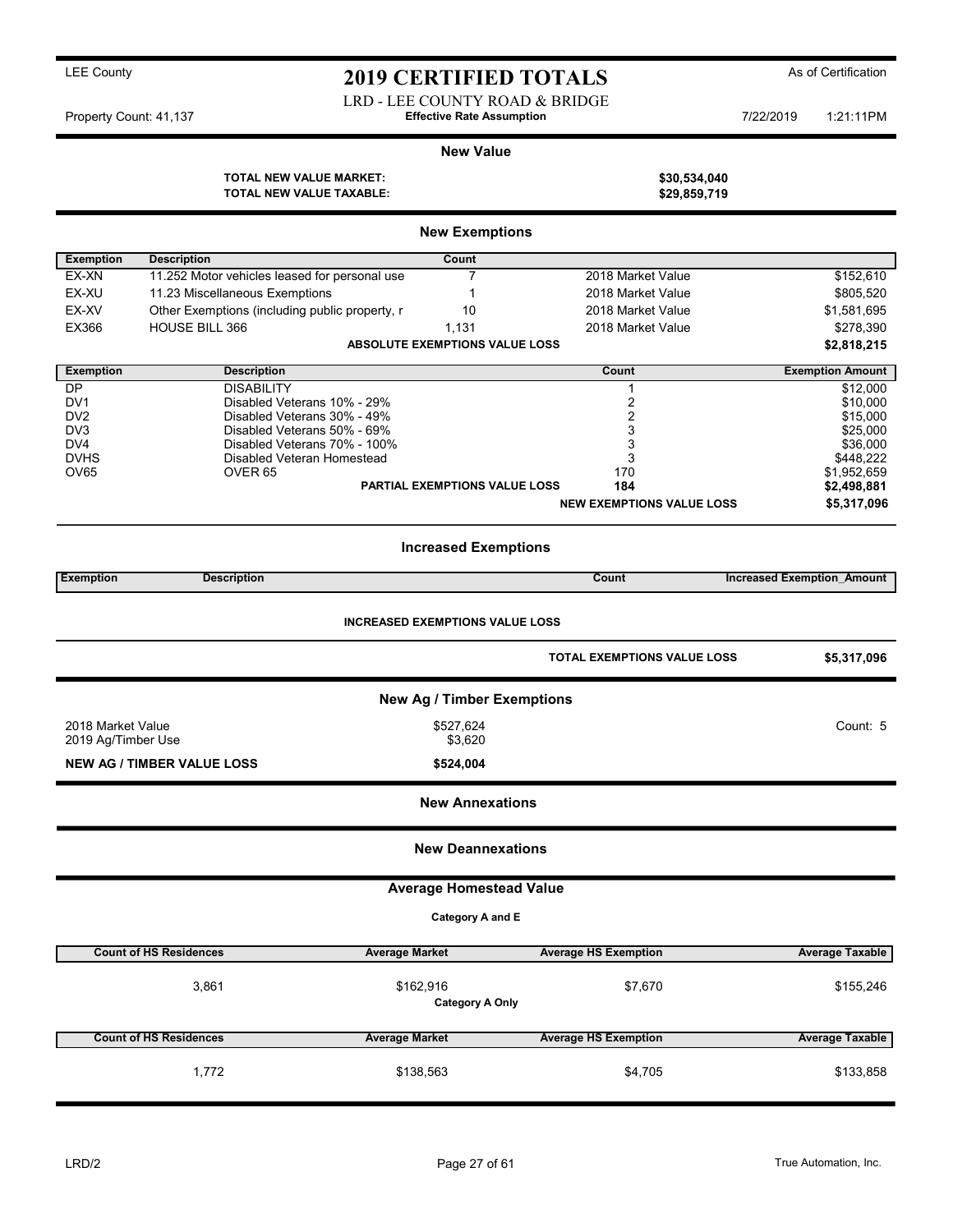LRD - LEE COUNTY ROAD & BRIDGE

Lower Value Used

Count of Protested Properties Total Market Value Total Market Value Total Value Used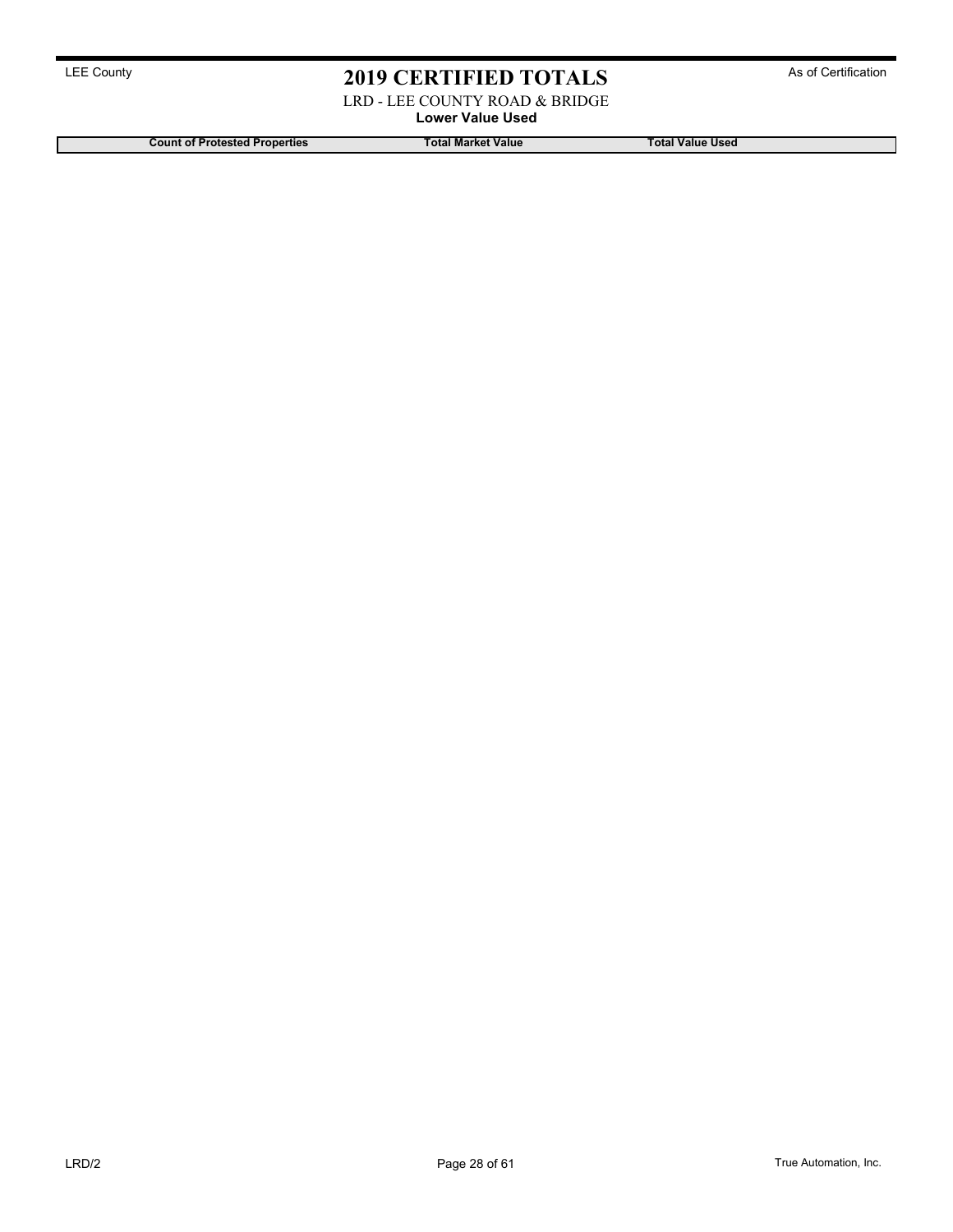| <b>LEE County</b>           |                                   |                | <b>2019 CERTIFIED TOTALS</b> |                                                  |               |                                                            |                   | As of Certification |
|-----------------------------|-----------------------------------|----------------|------------------------------|--------------------------------------------------|---------------|------------------------------------------------------------|-------------------|---------------------|
|                             | Property Count: 9,848             |                |                              | <b>SDB - DIME BOX ISD</b><br><b>Grand Totals</b> |               |                                                            | 7/22/2019         | 1:21:11PM           |
| Land                        |                                   |                |                              |                                                  | Value         |                                                            |                   |                     |
| Homesite:                   |                                   |                |                              |                                                  | 7,374,600     |                                                            |                   |                     |
| Non Homesite:               |                                   |                |                              |                                                  | 15,296,931    |                                                            |                   |                     |
| Ag Market:                  |                                   |                |                              |                                                  | 245, 185, 421 |                                                            |                   |                     |
| Timber Market:              |                                   |                |                              |                                                  | $\mathbf 0$   | <b>Total Land</b>                                          | $(+)$             | 267,856,952         |
| Improvement                 |                                   |                |                              |                                                  | Value         |                                                            |                   |                     |
| Homesite:                   |                                   |                |                              |                                                  | 53,773,014    |                                                            |                   |                     |
| Non Homesite:               |                                   |                |                              |                                                  | 19,715,652    | <b>Total Improvements</b>                                  | $^{(+)}$          | 73,488,666          |
| <b>Non Real</b>             |                                   |                | Count                        |                                                  | Value         |                                                            |                   |                     |
| Personal Property:          |                                   |                | 264                          |                                                  | 26,220,495    |                                                            |                   |                     |
| Mineral Property:           |                                   |                | 7,740                        |                                                  | 78,949,980    |                                                            |                   |                     |
| Autos:                      |                                   |                | $\Omega$                     |                                                  | $\mathbf 0$   | <b>Total Non Real</b>                                      | $^{(+)}$          | 105,170,475         |
|                             |                                   |                |                              |                                                  |               | <b>Market Value</b>                                        | $\qquad \qquad =$ | 446,516,093         |
| Ag                          |                                   |                | <b>Non Exempt</b>            |                                                  | <b>Exempt</b> |                                                            |                   |                     |
|                             | <b>Total Productivity Market:</b> |                | 245, 185, 421                |                                                  | 0             |                                                            |                   |                     |
| Ag Use:                     |                                   |                | 3,696,603                    |                                                  | $\mathbf 0$   | <b>Productivity Loss</b>                                   | $(\text{-})$      | 241,488,818         |
| Timber Use:                 |                                   |                | $\mathbf 0$                  |                                                  | $\mathbf 0$   | <b>Appraised Value</b>                                     | $=$               | 205,027,275         |
| Productivity Loss:          |                                   |                | 241,488,818                  |                                                  | $\mathbf 0$   |                                                            |                   |                     |
|                             |                                   |                |                              |                                                  |               | <b>Homestead Cap</b>                                       | $(\text{-})$      | 635,476             |
|                             |                                   |                |                              |                                                  |               | <b>Assessed Value</b>                                      | $\equiv$          | 204,391,799         |
|                             |                                   |                |                              |                                                  |               | <b>Total Exemptions Amount</b><br>(Breakdown on Next Page) | $(\cdot)$         | 23,076,051          |
|                             |                                   |                |                              |                                                  |               | <b>Net Taxable</b>                                         | $\equiv$          | 181,315,748         |
| Freeze                      | <b>Assessed</b>                   | <b>Taxable</b> | <b>Actual Tax</b>            | <b>Ceiling</b>                                   | Count         |                                                            |                   |                     |
| DP                          | 899,365                           | 498,932        | 4,046.90                     | 4,046.90                                         | 14            |                                                            |                   |                     |
| <b>OV65</b>                 | 19,948,260                        | 13,433,565     | 83,997.51                    | 84,564.95                                        | 166           |                                                            |                   |                     |
| <b>Total</b>                | 20,847,625                        | 13,932,497     | 88,044.41                    | 88,611.85                                        | 180           | <b>Freeze Taxable</b>                                      | $(-)$             | 13,932,497          |
| <b>Tax Rate</b>             | 1.170000                          |                |                              |                                                  |               |                                                            |                   |                     |
| <b>Transfer</b>             | <b>Assessed</b>                   | <b>Taxable</b> | Post % Taxable               | <b>Adjustment</b>                                | Count         |                                                            |                   |                     |
| <b>OV65</b><br><b>Total</b> | 78,420                            | 68,420         | 60,628                       | 7,792                                            | 1             | <b>Transfer Adjustment</b>                                 | $(\cdot)$         |                     |
|                             | 78,420                            | 68,420         | 60,628                       | 7,792                                            | 1             |                                                            |                   | 7,792               |
|                             |                                   |                |                              |                                                  |               | <b>Freeze Adjusted Taxable</b>                             | $\equiv$          | 167,375,459         |

APPROXIMATE LEVY = (FREEZE ADJUSTED TAXABLE \* (TAX RATE / 100)) + ACTUAL TAX 2,046,337.28 = 167,375,459 \* (1.170000 / 100) + 88,044.41

Tax Increment Finance Value: 0 Tax Increment Finance Levy: 0.00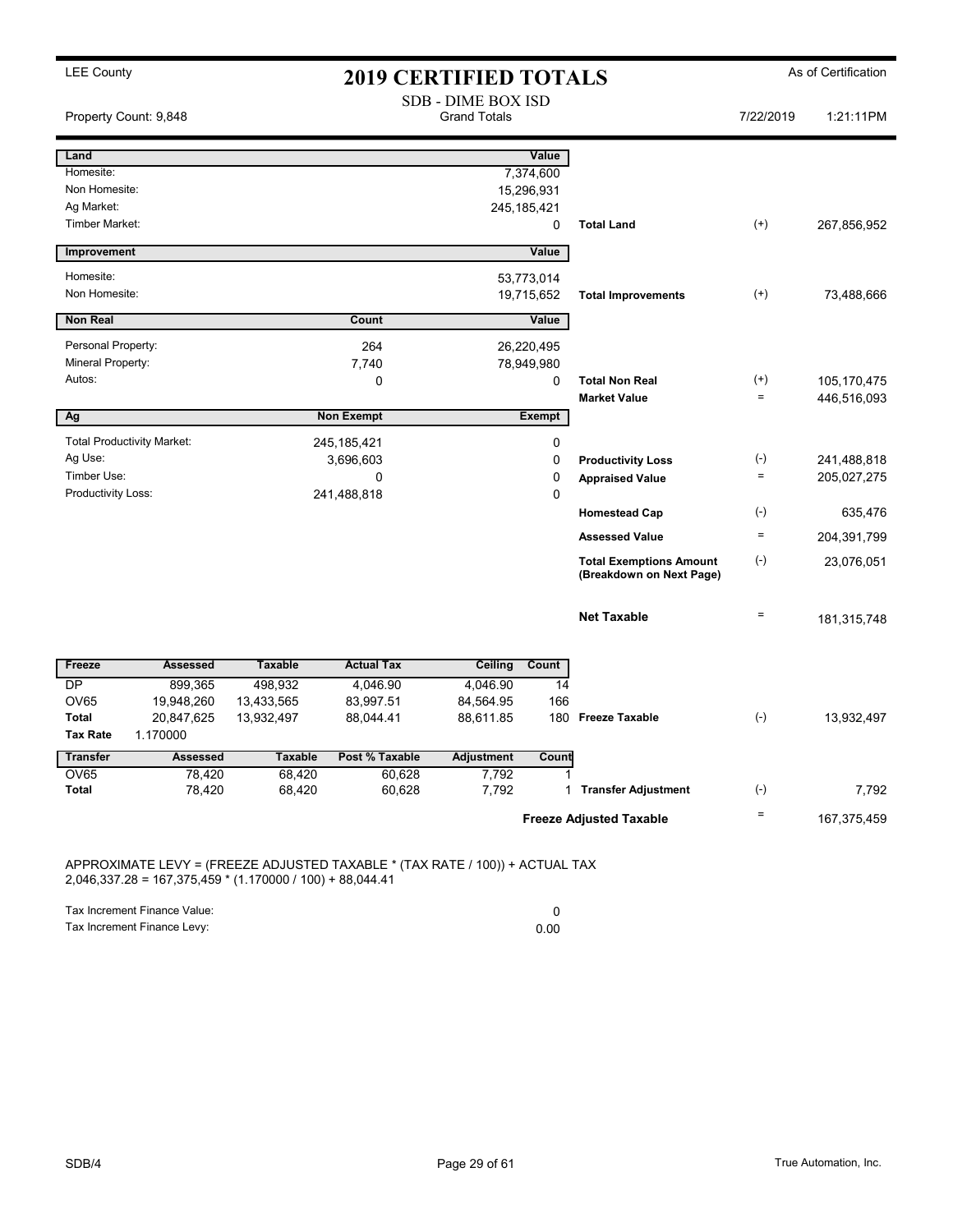SDB - DIME BOX ISD Property Count: 9,848 **Property Count: 9,848 Cramerage Count: 9,848 Cramerage Count: 9,848 Property Count: 9,848 1:21:11PM** 

### Exemption Breakdown

| <b>Exemption</b> | Count         | Local     | <b>State</b> | Total      |
|------------------|---------------|-----------|--------------|------------|
| СH               | 2             | 224,100   | 0            | 224,100    |
| <b>DP</b>        | 14            | 0         | 75,000       | 75,000     |
| DV1              | 2             | 0         | 12,000       | 12,000     |
| DV <sub>2</sub>  | 2             | 0         | 15,000       | 15,000     |
| DV3              | 2             | 0         | 15,000       | 15,000     |
| DV3S             |               | 0         | 732          | 732        |
| DV4              | 15            | 0         | 120,770      | 120,770    |
| DV4S             | 2             | 0         | 24,000       | 24,000     |
| <b>DVHS</b>      | 10            | 0         | 1,291,420    | 1,291,420  |
| EX               | 5             | 0         | 126,460      | 126,460    |
| EX-XG            |               | 0         | 8,520        | 8,520      |
| EX-XI            | 5             | 0         | 1,163,790    | 1,163,790  |
| EX-XN            | 3             | 0         | 142,190      | 142,190    |
| EX-XR            | 4             | 0         | 1,305,830    | 1,305,830  |
| EX-XV            | 63            | 0         | 7,094,260    | 7,094,260  |
| EX366            | 2,427         | 0         | 201,640      | 201,640    |
| <b>HS</b>        | 364           | 1,414,526 | 8,299,888    | 9,714,414  |
| OV65             | 181           | 0         | 1,540,925    | 1,540,925  |
|                  | <b>Totals</b> | 1,638,626 | 21,437,425   | 23,076,051 |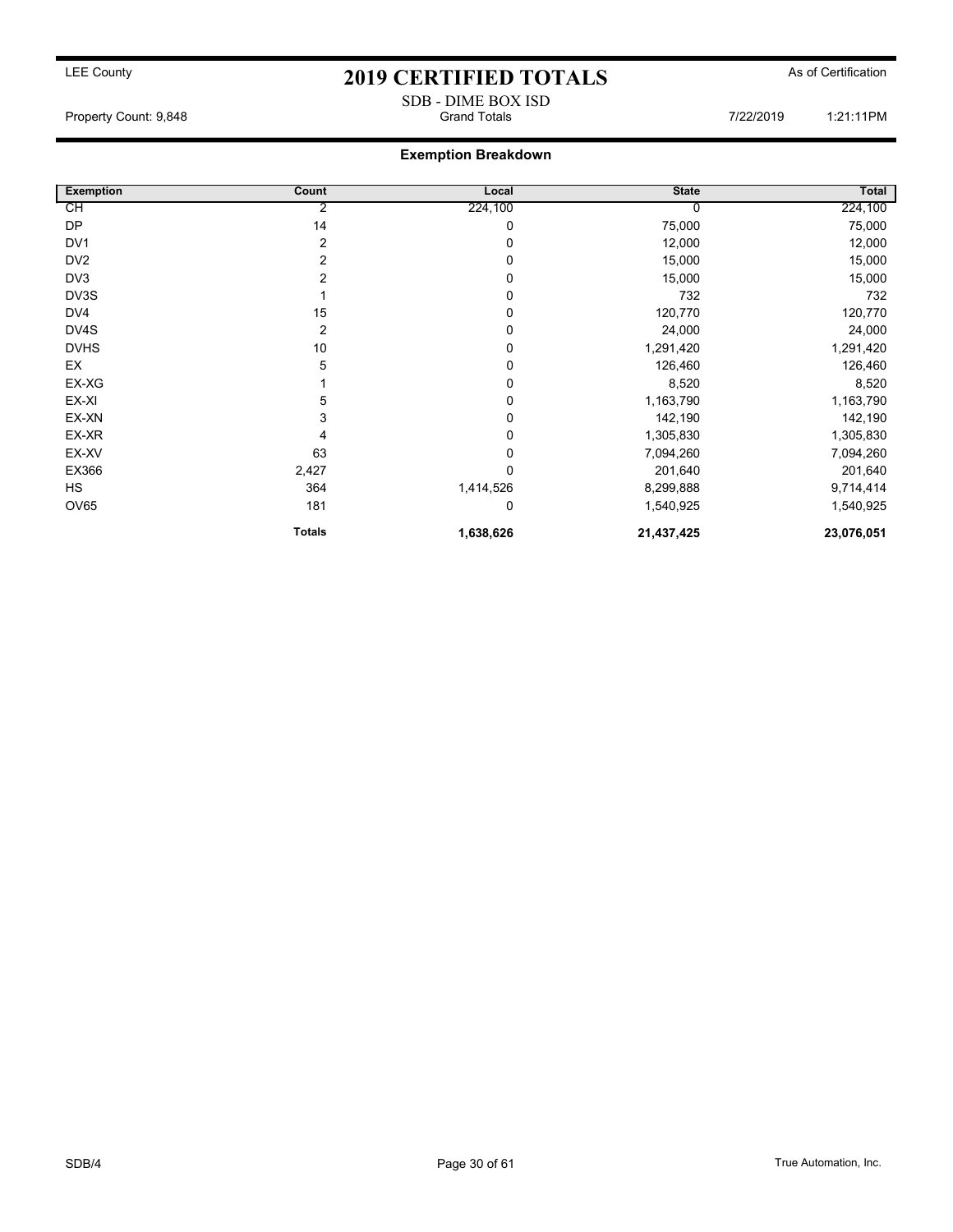### SDB - DIME BOX ISD<br>Grand Totals Property Count: 9,848 **Property Count: 9,848 1:21:11PM** Grand Totals **Count: 9,848 7/22/2019** 1:21:11PM

### State Category Breakdown

| <b>State Code</b> | <b>Description</b>                  | Count          | <b>Acres</b> | <b>New Value</b> | <b>Market Value</b> | Taxable Value |
|-------------------|-------------------------------------|----------------|--------------|------------------|---------------------|---------------|
| Α                 | SINGLE FAMILY RESIDENCE             | 237            |              | \$79,980         | \$14,172,540        | \$11,098,633  |
|                   |                                     |                |              |                  |                     |               |
| В                 | <b>MULTIFAMILY RESIDENCE</b>        |                |              | \$0              | \$76,720            | \$76,720      |
| C <sub>1</sub>    | VACANT LOTS AND LAND TRACTS         | 31             |              | \$0              | \$195,470           | \$195,470     |
| D <sub>1</sub>    | QUALIFIED OPEN-SPACE LAND           | 1,026          | 53,620.1857  | \$0              | \$245,185,421       | \$3,588,305   |
| D <sub>2</sub>    | <b>IMPROVEMENTS ON QUALIFIED OP</b> | 343            |              | \$18,600         | \$3,068,462         | \$2,808,474   |
| Ε                 | RURAL LAND, NON QUALIFIED OPE       | 724            | 2,342.2450   | \$1,588,650      | \$64,197,862        | \$55,331,978  |
| F <sub>1</sub>    | <b>COMMERCIAL REAL PROPERTY</b>     | 64             |              | \$24,830         | \$3,011,663         | \$2,960,393   |
| G <sub>1</sub>    | OIL AND GAS                         | 5,330          |              | \$0              | \$78,626,250        | \$78,626,250  |
| J <sub>1</sub>    | <b>WATER SYSTEMS</b>                |                |              | \$0              | \$3,670             | \$3,670       |
| J3                | ELECTRIC COMPANY (INCLUDING C       |                |              | \$0              | \$1,885,620         | \$1,885,620   |
| J4                | TELEPHONE COMPANY (INCLUDI          |                |              | \$0              | \$384,430           | \$384,430     |
| J5                | <b>RAILROAD</b>                     |                |              | \$0              | \$8,469,050         | \$8,469,050   |
| J6                | PIPELAND COMPANY                    | 113            |              | \$0              | \$4,060,660         | \$4,060,660   |
| J7                | <b>CABLE TELEVISION COMPANY</b>     |                |              | \$0              | \$98,710            | \$98,710      |
| J8                | OTHER TYPE OF UTILITY               |                |              | \$0              | \$400,000           | \$400,000     |
| L1                | <b>COMMERCIAL PERSONAL PROPE</b>    | 83             |              | \$0              | \$1,921,745         | \$1,921,745   |
| L2                | INDUSTRIAL AND MANUFACTURIN         | 24             |              | \$1,468,590      | \$7,572,310         | \$7,572,310   |
| M1                | TANGIBLE OTHER PERSONAL, MOB        | 126            |              | \$106,490        | \$2,901,720         | \$1,816,330   |
| S                 | SPECIAL INVENTORY TAX               | $\overline{2}$ |              | \$0              | \$17,000            | \$17,000      |
| X                 | TOTALLY EXEMPT PROPERTY             | 2,510          |              | \$0              | \$10,266,790        | \$0           |
|                   |                                     | <b>Totals</b>  | 55,962.4307  | \$3,287,140      | \$446,516,093       | \$181,315,748 |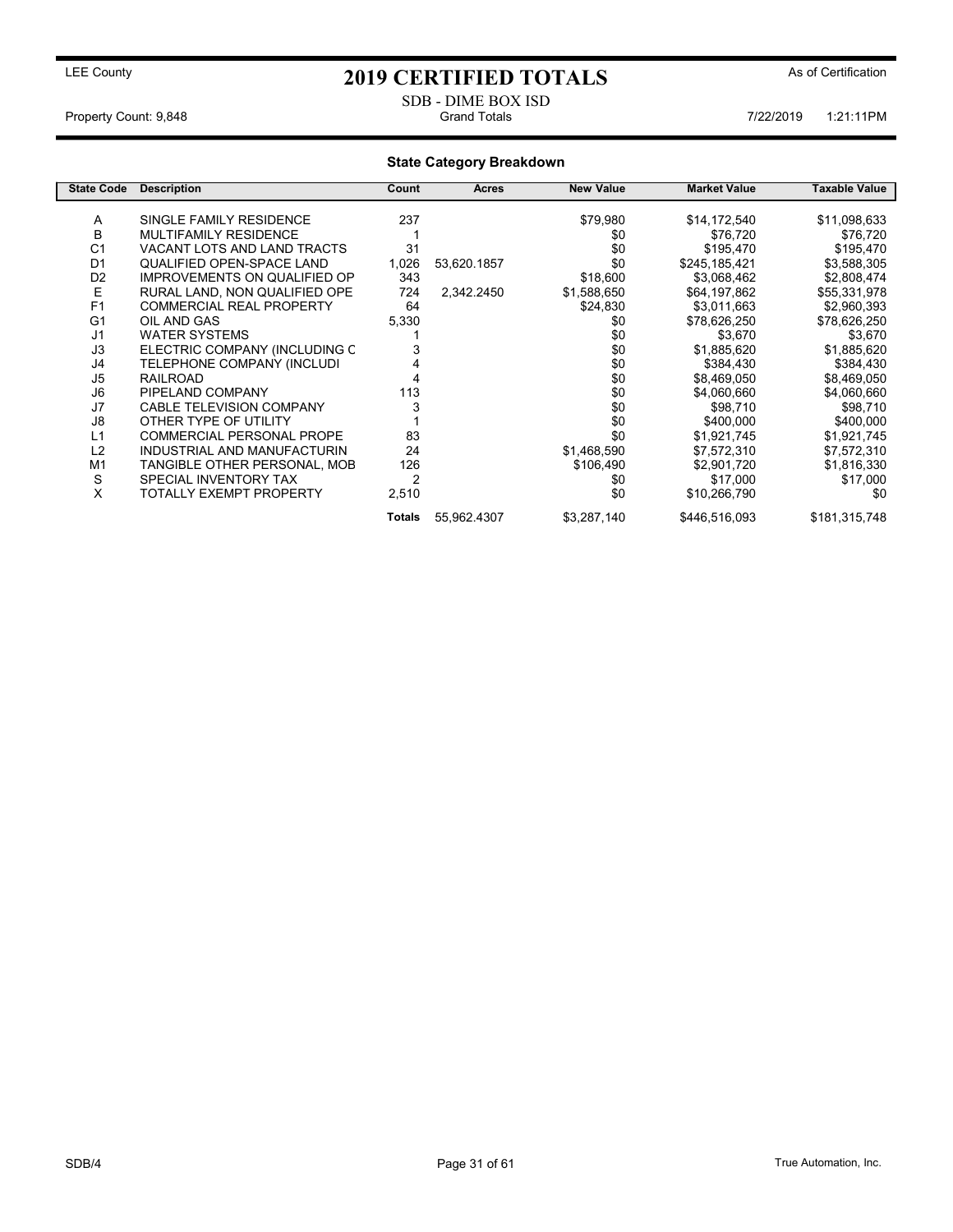Property Count: 9,848 **Property Count: 9,848** Crand Totals **1:21:11PM** Grand Totals 1:21:11PM

### CAD State Category Breakdown

| <b>State Code</b> | <b>Description</b>                    | Count          | Acres       | <b>New Value</b> | <b>Market Value</b> | <b>Taxable Value</b> |
|-------------------|---------------------------------------|----------------|-------------|------------------|---------------------|----------------------|
| A1                | REAL, RESIDENTIAL, SINGLE-FAMIL       | 166            |             | \$0              | \$11,413,070        | \$9,020,721          |
| A2                | REAL, RESIDENTIAL, MOBILE HOME        | 103            |             | \$79,980         | \$2,759,470         | \$2,077,912          |
| <b>B1</b>         | REAL, RESIDENTIAL, MULTI-FAMILY       | 1              |             | \$0              | \$76,720            | \$76,720             |
| C <sub>1</sub>    | REAL, VACANT PLATTED RESIDENTI        | 21             |             | \$0              | \$170,180           | \$170,180            |
| C <sub>2</sub>    | REAL, VACANT PLATTED COMMERCI.        | 10             |             | \$0              | \$25,290            | \$25,290             |
| D <sub>1</sub>    | REAL, ACREAGE, RANGELAND              | 1,026          | 53,620.1857 | \$0              | \$245,185,421       | \$3,588,305          |
| D <sub>2</sub>    | <b>IMPROVEMENTS ON QUALIFIED AG L</b> | 343            |             | \$18,600         | \$3,068,462         | \$2,808,474          |
| E <sub>1</sub>    | REAL, FARM/RANCH, HOUSE               | 389            |             | \$1,535,650      | \$48,212,658        | \$40,560,368         |
| E <sub>2</sub>    | REAL, FARM/RANCH, MOBILE HOME         | 195            |             | \$51,810         | \$4,756,047         | \$3,745,195          |
| E <sub>3</sub>    | REAL, FARM/RANCH, OTHER IMPROV        | 63             |             | \$1,190          | \$466,694           | \$433,573            |
| E4                | NON QUALIFIED AG LAND                 | 256            |             | \$0              | \$10,762,463        | \$10,592,842         |
| F1                | REAL, COMMERCIAL                      | 64             |             | \$24,830         | \$3,011,663         | \$2,960,393          |
| G <sub>1</sub>    | OIL, GAS & MINERAL RESERVES           | 5,330          |             | \$0              | \$78,626,250        | \$78,626,250         |
| J1                | REAL & TANGIBLE PERSONAL WATE         |                |             | \$0              | \$3,670             | \$3,670              |
| J3                | <b>ELECTRIC COMPANIES</b>             | 3              |             | \$0              | \$1,885,620         | \$1,885,620          |
| J4                | <b>TELEPHONE COMPANIES</b>            |                |             | \$0              | \$384,430           | \$384,430            |
| J5                | <b>RAILROADS</b>                      |                |             | \$0              | \$8,469,050         | \$8,469,050          |
| J6                | PIPELINE COMPANIES                    | 113            |             | \$0              | \$4,060,660         | \$4,060,660          |
| J7                | <b>CABLE TELEVISION COMPANY</b>       | 3              |             | \$0              | \$98,710            | \$98,710             |
| J8                | OTHER TYPE OF UTILITY                 |                |             | \$0              | \$400.000           | \$400,000            |
| L1                | TANGIBLE, PERSONAL PROPERTY C         | 83             |             | \$0              | \$1,921,745         | \$1,921,745          |
| L2C               | TANGIBLE, PERSONAL PROPERTY I         | 2              |             | \$69,980         | \$109,980           | \$109,980            |
| L2G               | TANGIBLE, PERSONAL PROPERTY I         | 5              |             | \$1,060,250      | \$2,208,960         | \$2,208,960          |
| L2J               | TANGIBLE, PERSONAL PROPERTY I         | 3              |             | \$50             | \$30,050            | \$30,050             |
| L2L               | TANGIBLE, PERSONAL PROPERTY I         |                |             | \$0              | \$47,390            | \$47,390             |
| L2M               | TANGIBLE, PERSONAL PROPERTY I         |                |             | \$338,310        | \$3,288,520         | \$3,288,520          |
| L2P               | TANGIBLE, PERSONAL PROPERTY I         | 6              |             | \$0              | \$248,000           | \$248,000            |
| L <sub>2</sub> Q  | TANGIBLE, PERSONAL PROPERTY I         |                |             | \$0              | \$168,730           | \$168,730            |
| L2T               | TANGIBLE, PERSONAL PROPERTY I         | $\overline{2}$ |             | \$0              | \$1,470,680         | \$1,470,680          |
| M1                | TANGIBLE OTHER PERSONAL, MOBI         | 126            |             | \$106,490        | \$2,901,720         | \$1,816,330          |
| S                 | SPECIAL INVENTORY TAX                 | $\mathfrak{p}$ |             | \$0              | \$17,000            | \$17,000             |
| X                 | <b>TOTALY EXEMPT PROPERTY</b>         | 2,510          |             | \$0              | \$10,266,790        | \$0                  |
|                   |                                       | <b>Totals</b>  | 53,620.1857 | \$3,287,140      | \$446,516,093       | \$181,315,748        |

SDB - DIME BOX ISD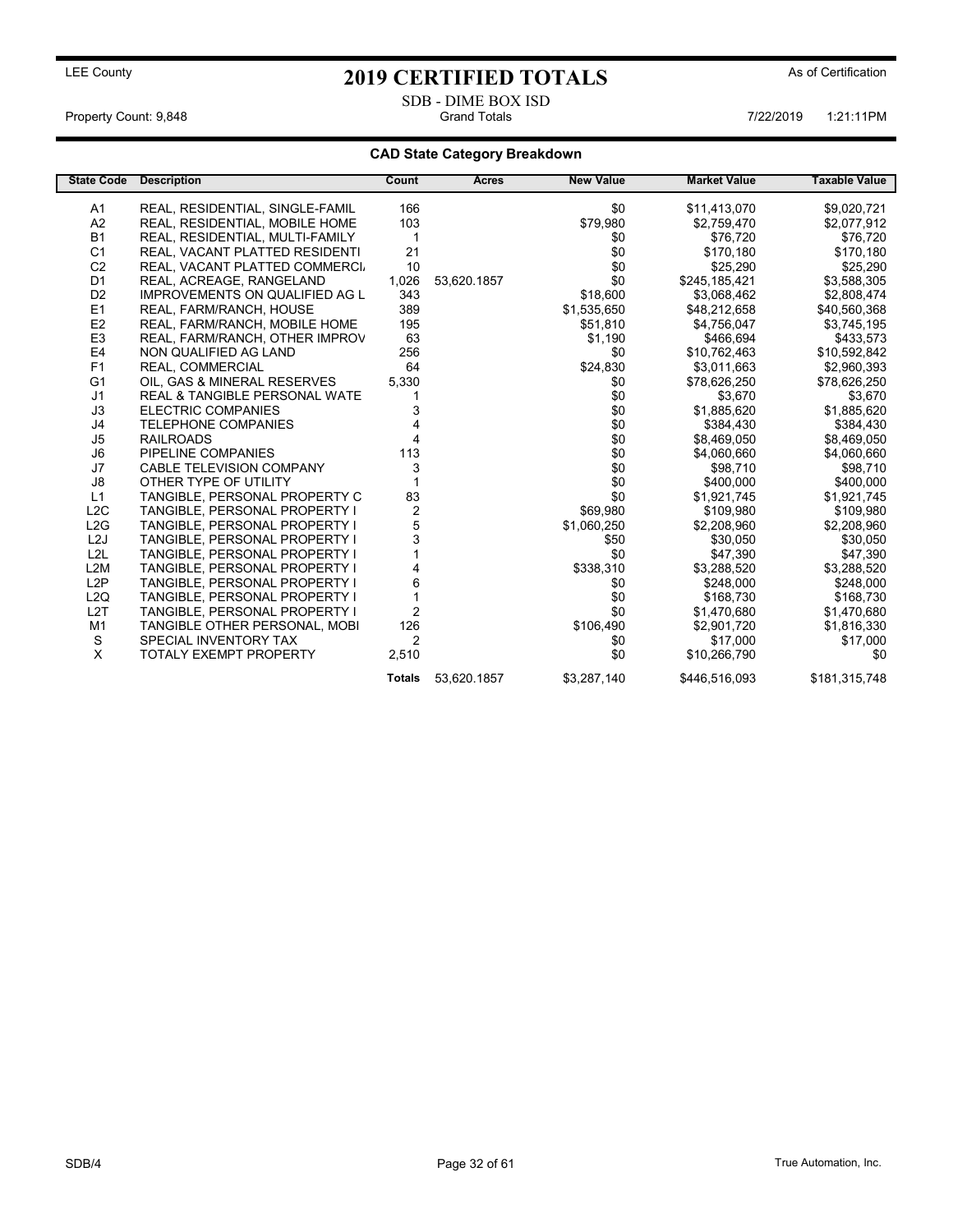New Exemptions Exemption Description **Count** EX-XN 11.252 Motor vehicles leased for personal use 2 2018 Market Value \$0 EX-XV Other Exemptions (including public property, r  $2^{2}$  2018 Market Value \$24,400 EX366 HOUSE BILL 366 **124** 2018 Market Value **424** 2018 Market Value **579,750** ABSOLUTE EXEMPTIONS VALUE LOSS \$104,150 Exemption Description Count Exemption Amount DV2 Disabled Veterans 30% - 49% 1 \$7,500 0 Disabled Veterans 50% - 69% 1 \$5,000 m = 1 \$5,000 m = 1 \$5,000 m = 1 \$5,000 m = 1 \$5,000 m = 1 \$5,000 m = 1 \$5,000 m = 1 \$12,000 m = 1 \$12,000 m = 1 \$12,000 m = 1 \$12,000 m = 1 \$12,000 m = 1 \$12,000 m = 1 \$12,000 m = 1 \$ DV4 Disabled Veterans 70% - 100% 1 \$12,000 DVHS Disabled Veteran Homestead 1 \$48,850 HS HOMESTEAD 17 \$427,166 OV65 OVER 65 18 \$157,793 PARTIAL EXEMPTIONS VALUE LOSS 39 39 \$658,309 NEW EXEMPTIONS VALUE LOSS \$762,459 Increased Exemptions Exemption Description Count Increased Exemption\_Amount INCREASED EXEMPTIONS VALUE LOSS TOTAL EXEMPTIONS VALUE LOSS \$762,459 New Ag / Timber Exemptions New Annexations New Deannexations Average Homestead Value Category A and E Count of HS Residences Average Taxable Average Market Average HS Exemption 315 \$98,759 \$128,518 \$29,759 Category A Only Count of HS Residences **Average Market** Average Market Average HS Exemption **Average Taxable** Average Taxable ed. 1.1.2.2.3.3.1.484 \$28,862 \$28,862 \$52,622

## LEE County **2019 CERTIFIED TOTALS** As of Certification

SDB - DIME BOX ISD<br>Effective Rate Assumption

Property Count: 9,848 **7/22/2019** 1:21:11PM Effective Rate Assumption **7/22/2019** 1:21:11PM

### New Value TOTAL NEW VALUE MARKET: \$3,287,140

TOTAL NEW VALUE TAXABLE: \$3,269,214

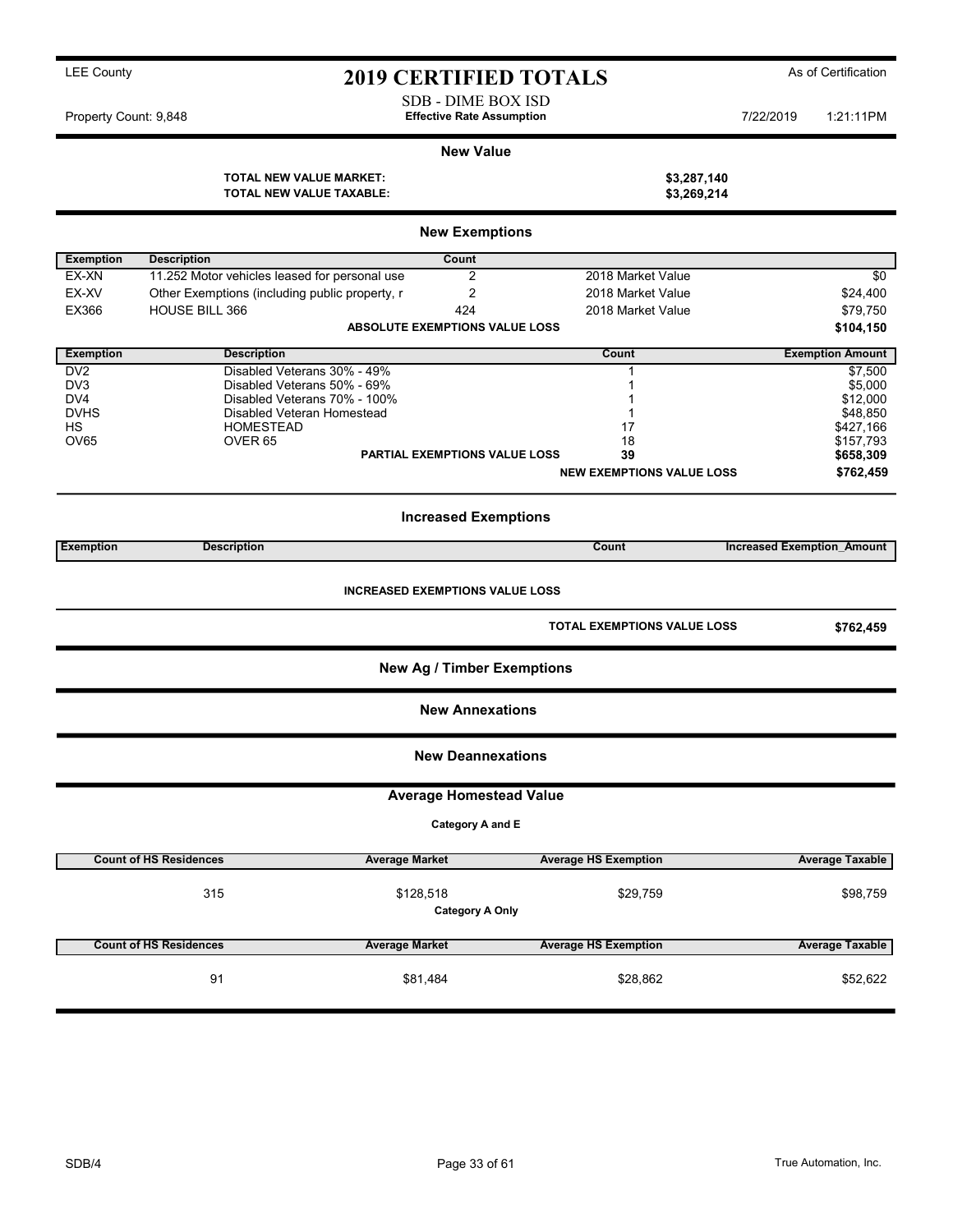### SDB - DIME BOX ISD Lower Value Used

Count of Protested Properties Total Market Value Total Market Value Total Value Used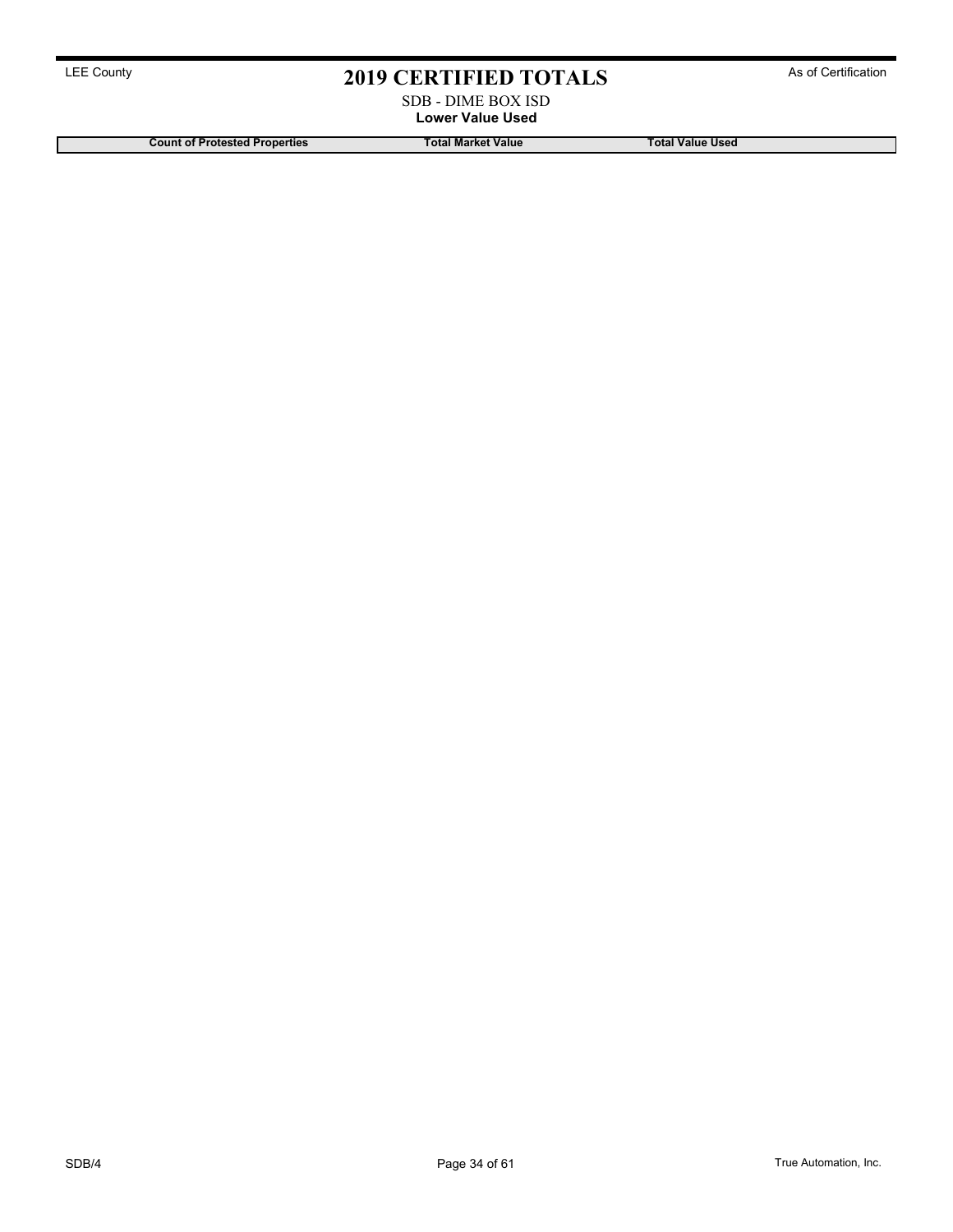| <b>LEE County</b>                       |                                                         |                                               |                   | <b>2019 CERTIFIED TOTALS</b>                                                 |               |                                                            |                   | As of Certification |
|-----------------------------------------|---------------------------------------------------------|-----------------------------------------------|-------------------|------------------------------------------------------------------------------|---------------|------------------------------------------------------------|-------------------|---------------------|
| Property Count: 117                     |                                                         | <b>SEG - ELGIN ISD</b><br><b>Grand Totals</b> |                   |                                                                              |               |                                                            | 7/22/2019         | 1:21:11PM           |
| Land                                    |                                                         |                                               |                   |                                                                              | Value         |                                                            |                   |                     |
| Homesite:                               |                                                         |                                               |                   |                                                                              | 565,610       |                                                            |                   |                     |
| Non Homesite:                           |                                                         |                                               |                   |                                                                              | 1,894,120     |                                                            |                   |                     |
| Ag Market:<br><b>Timber Market:</b>     |                                                         |                                               |                   |                                                                              | 6,995,200     | <b>Total Land</b>                                          | $^{(+)}$          |                     |
|                                         |                                                         |                                               |                   |                                                                              | 0             |                                                            |                   | 9,454,930           |
| Improvement                             |                                                         |                                               |                   |                                                                              | Value         |                                                            |                   |                     |
| Homesite:                               |                                                         |                                               |                   |                                                                              | 8,055,120     |                                                            |                   |                     |
| Non Homesite:                           |                                                         |                                               |                   |                                                                              | 1,094,540     | <b>Total Improvements</b>                                  | $(+)$             | 9,149,660           |
| <b>Non Real</b>                         |                                                         |                                               | Count             |                                                                              | Value         |                                                            |                   |                     |
|                                         |                                                         |                                               |                   |                                                                              |               |                                                            |                   |                     |
| Personal Property:<br>Mineral Property: |                                                         |                                               | 10<br>0           |                                                                              | 414,809<br>0  |                                                            |                   |                     |
| Autos:                                  |                                                         |                                               | 0                 |                                                                              | $\mathbf 0$   | <b>Total Non Real</b>                                      | $^{(+)}$          | 414,809             |
|                                         |                                                         |                                               |                   |                                                                              |               | <b>Market Value</b>                                        | $\equiv$          | 19,019,399          |
| Ag                                      |                                                         |                                               | <b>Non Exempt</b> |                                                                              | <b>Exempt</b> |                                                            |                   |                     |
|                                         | <b>Total Productivity Market:</b>                       |                                               | 6,995,200         |                                                                              | 0             |                                                            |                   |                     |
| Ag Use:                                 |                                                         |                                               | 120,790           |                                                                              | $\mathbf 0$   | <b>Productivity Loss</b>                                   | $(\text{-})$      | 6,874,410           |
| Timber Use:                             |                                                         |                                               | $\mathbf 0$       |                                                                              | $\mathbf 0$   | <b>Appraised Value</b>                                     | $\quad =$         | 12,144,989          |
| Productivity Loss:                      |                                                         |                                               | 6,874,410         |                                                                              | $\mathbf 0$   |                                                            |                   |                     |
|                                         |                                                         |                                               |                   |                                                                              |               | <b>Homestead Cap</b>                                       | $(\text{-})$      | 758,989             |
|                                         |                                                         |                                               |                   |                                                                              |               | <b>Assessed Value</b>                                      | $\qquad \qquad =$ | 11,386,000          |
|                                         |                                                         |                                               |                   |                                                                              |               | <b>Total Exemptions Amount</b><br>(Breakdown on Next Page) | $(\text{-})$      | 1,172,846           |
|                                         |                                                         |                                               |                   |                                                                              |               | <b>Net Taxable</b>                                         | $\quad \  \  =$   | 10,213,154          |
| Freeze                                  | <b>Assessed</b>                                         | <b>Taxable</b>                                | <b>Actual Tax</b> | Ceiling                                                                      | Count         |                                                            |                   |                     |
| <b>OV65</b>                             | 2,352,444                                               | 1,733,297                                     | 17,617.35         | 17,617.35                                                                    | 12            |                                                            |                   |                     |
| <b>Total</b>                            | 2,352,444                                               | 1,733,297                                     | 17,617.35         | 17,617.35                                                                    |               | 12 Freeze Taxable                                          | $(-)$             | 1,733,297           |
| <b>Tax Rate</b>                         | 1.540000                                                |                                               |                   |                                                                              |               |                                                            |                   |                     |
|                                         |                                                         |                                               |                   |                                                                              |               | <b>Freeze Adjusted Taxable</b>                             | $=$               | 8,479,857           |
|                                         | $148,207.15 = 8,479,857 * (1.540000 / 100) + 17,617.35$ |                                               |                   | APPROXIMATE LEVY = (FREEZE ADJUSTED TAXABLE * (TAX RATE / 100)) + ACTUAL TAX |               |                                                            |                   |                     |
|                                         | Tax Increment Finance Value:                            |                                               |                   |                                                                              | $\mathbf 0$   |                                                            |                   |                     |

Tax Increment Finance Levy: 0.00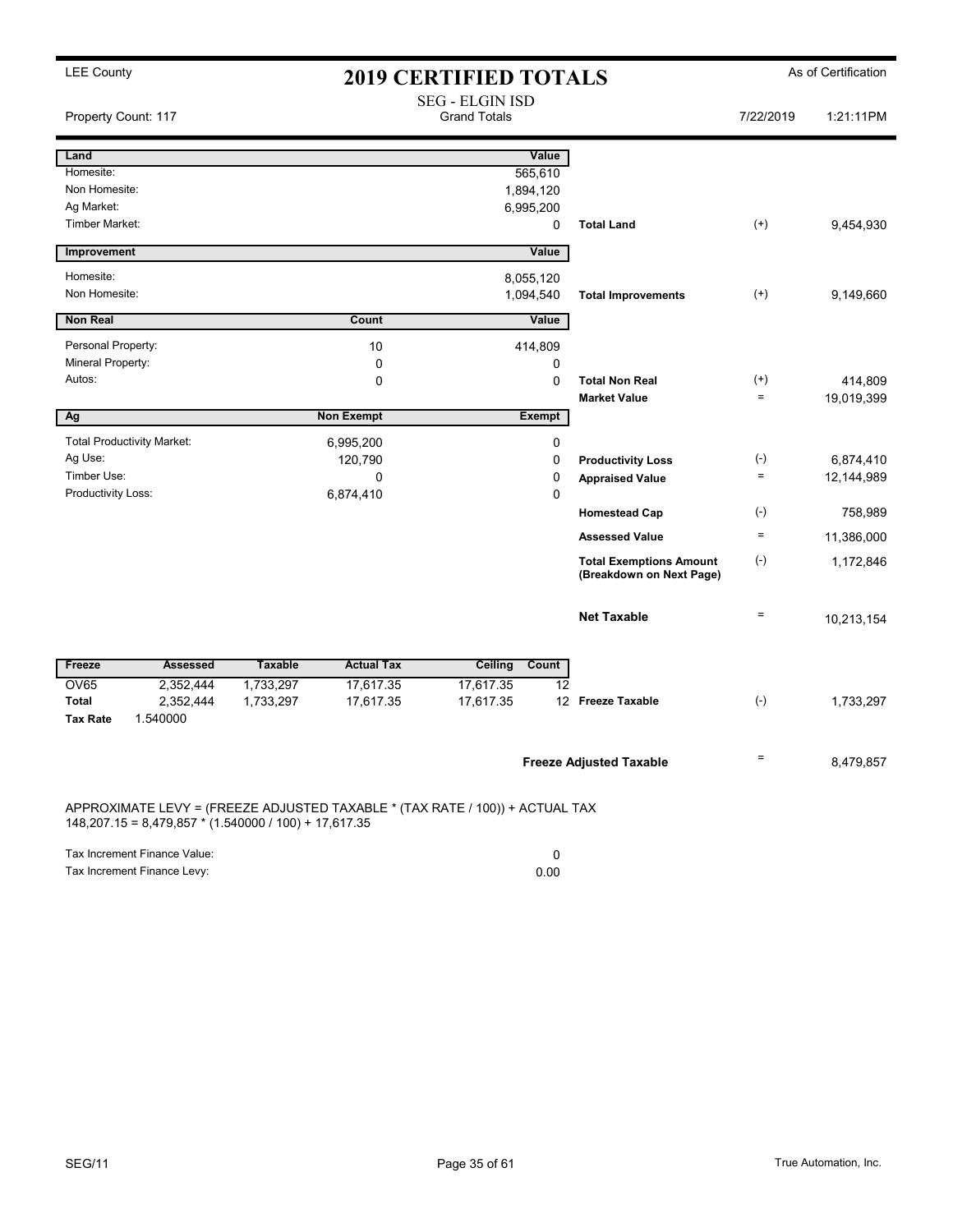# SEG - ELGIN ISD

Property Count: 117 **Property Count: 117** Crand Totals **Grand Totals** 7/22/2019 1:21:11PM

### Exemption Breakdown

| <b>Exemption</b> | Count         | Local | <b>State</b> | <b>Total</b> |
|------------------|---------------|-------|--------------|--------------|
| DV <sub>4</sub>  |               |       | 15,070       | 15,070       |
| <b>DVHS</b>      | ົ             |       | 187,147      | 187,147      |
| EX366            | 4             |       | 629          | 629          |
| HS               | 35            |       | 850,000      | 850,000      |
| <b>OV65</b>      | 12            | 0     | 120,000      | 120,000      |
|                  | <b>Totals</b> | 0     | 1,172,846    | 1,172,846    |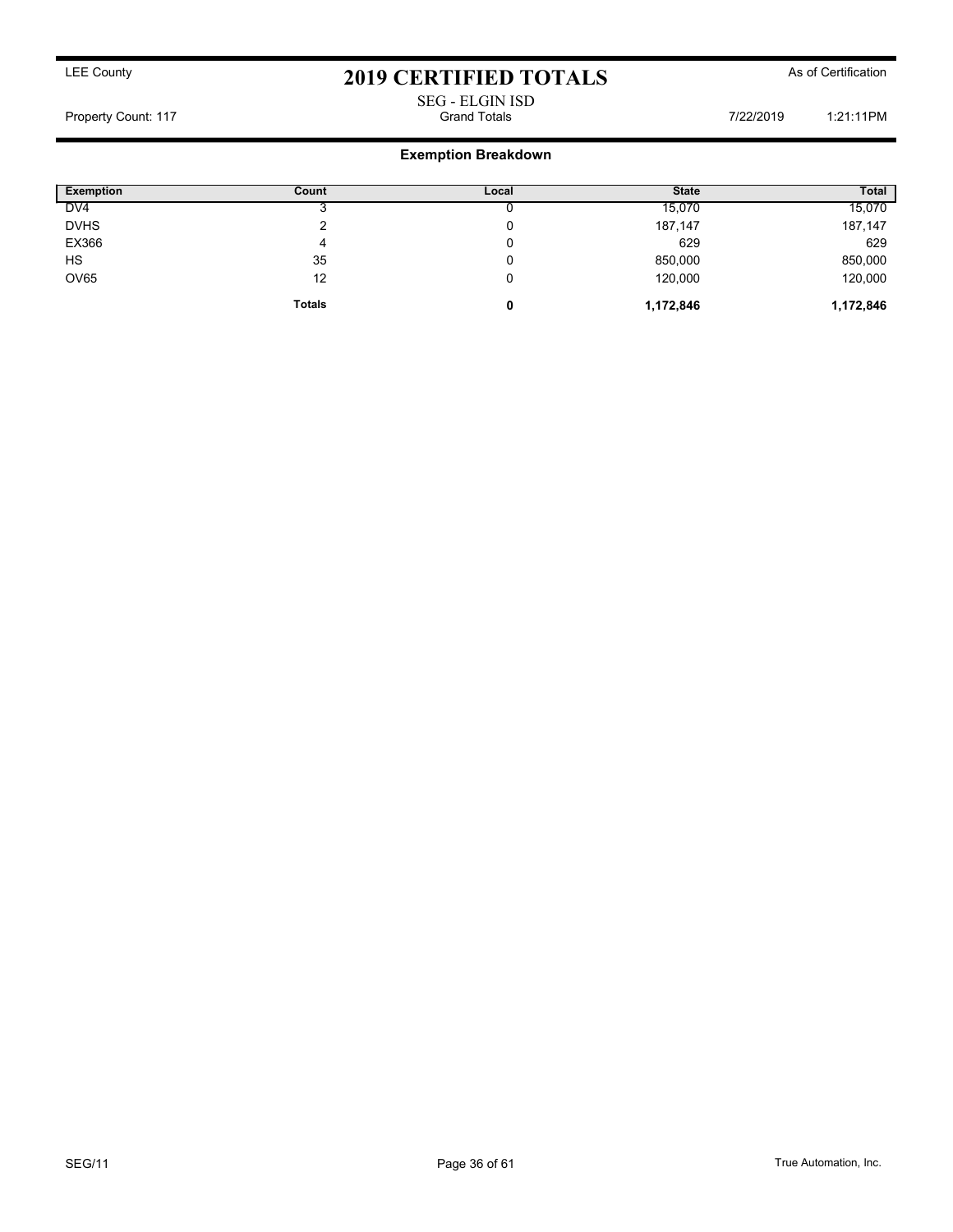## LEE County **2019 CERTIFIED TOTALS** As of Certification

# SEG - ELGIN ISD<br>Grand Totals

Property Count: 117 **Property Count: 117 Property Count: 117** 

### State Category Breakdown State Code Description **Count** Count Acres New Value Market Value Taxable Value A SINGLE FAMILY RESIDENCE 5 \$0 \$584,740 \$498,829 C1 VACANT LOTS AND LAND TRACTS 8 \$0 \$42,750 \$42,750<br>D1 QUALIFIED OPEN-SPACE LAND 62 1,386.6920 \$0 \$6,995,200 \$110,978 01 QUALIFIED OPEN-SPACE LAND 62 1,386.6920 \$0 \$6,995,200 \$110,978<br>D2 IMPROVEMENTS ON QUALIFIED OP 23 \$0 \$471,900 \$427,417 1MPROVEMENTS ON QUALIFIED OP 23 \$0 \$471,900 \$427,417<br>RURAL LAND, NON QUALIFIED OPE 55 468.5920 \$328,470 \$10,363,800 \$8,597,800 E RURAL LAND, NON QUALIFIED OPE 55 468.5920 \$328,470 \$10,363,800 \$8,597,800<br>F2 INDUSTRIAL AND MANUFACTURIN 2 \$0 \$4,430 \$4,430 F2 INDUSTRIAL AND MANUFACTURIN 2 \$0 \$4,430 \$4,430 J3 ELECTRIC COMPANY (INCLUDING C 1 \$0 \$99,270 \$99,270 J6 PIPELAND COMPANY 1 \$0 \$291,770 \$291,770 L1 COMMERCIAL PERSONAL PROPE 4 \$0 \$23,140 \$23,140<br>M1 TANGIBLE OTHER PERSONAL, MOB 3 \$77,730 \$141,770 \$116,770 M1 TANGIBLE OTHER PERSONAL, MOB<br>X 377 TOTALLY EXEMPT PROPERTY TOTALLY EXEMPT PROPERTY  $\begin{array}{ccc} 4 & 4 & 30 & 30 \end{array}$  \$629 \$0 Totals 1,855.2840 \$406,200 \$19,019,399 \$10,213,154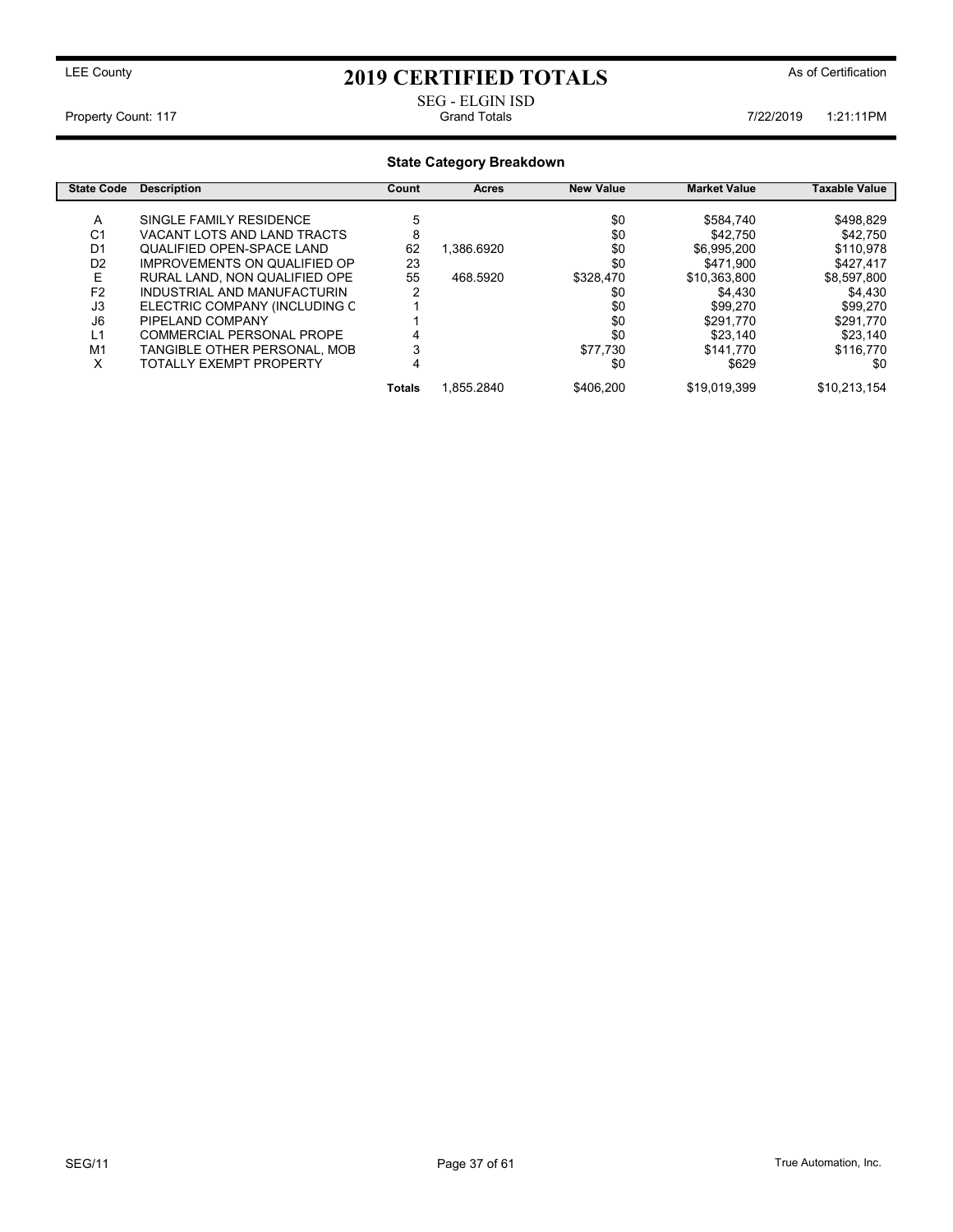# SEG - ELGIN ISD

Property Count: 117 **Property Count: 117** Crand Totals **1:21:11PM** Grand Totals 1:21:11PM 7/22/2019 1:21:11PM

### CAD State Category Breakdown

| <b>State Code</b> | <b>Description</b>                    | Count  | Acres      | <b>New Value</b> | <b>Market Value</b> | Taxable Value |
|-------------------|---------------------------------------|--------|------------|------------------|---------------------|---------------|
| A <sub>1</sub>    | REAL, RESIDENTIAL, SINGLE-FAMIL       |        |            | \$0              | \$526,390           | \$440,479     |
| A2                | REAL, RESIDENTIAL, MOBILE HOME        |        |            | \$0              | \$58,350            | \$58,350      |
| C <sub>1</sub>    | REAL, VACANT PLATTED RESIDENTI        | 8      |            | \$0              | \$42,750            | \$42,750      |
| D <sub>1</sub>    | REAL, ACREAGE, RANGELAND              | 62     | 1.386.6920 | \$0              | \$6,995,200         | \$110,978     |
| D <sub>2</sub>    | <b>IMPROVEMENTS ON QUALIFIED AG L</b> | 23     |            | \$0              | \$471.900           | \$427,417     |
| E <sub>1</sub>    | REAL, FARM/RANCH, HOUSE               | 35     |            | \$235,630        | \$7,910,400         | \$6,292,766   |
| E <sub>2</sub>    | REAL, FARM/RANCH, MOBILE HOME         | 11     |            | \$31,350         | \$411,620           | \$333,790     |
| E <sub>3</sub>    | REAL, FARM/RANCH, OTHER IMPROV        | 4      |            | \$61.490         | \$286,670           | \$237,864     |
| E4                | NON QUALIFIED AG LAND                 | 19     |            | \$0              | \$1,755,110         | \$1,733,380   |
| F <sub>2</sub>    | <b>REAL. INDUSTRIAL</b>               |        |            | \$0              | \$4.430             | \$4.430       |
| J3                | ELECTRIC COMPANIES                    |        |            | \$0              | \$99,270            | \$99,270      |
| J6                | PIPELINE COMPANIES                    |        |            | \$0              | \$291.770           | \$291,770     |
| L1                | TANGIBLE. PERSONAL PROPERTY C         |        |            | \$0              | \$23,140            | \$23,140      |
| M1                | TANGIBLE OTHER PERSONAL, MOBI         |        |            | \$77,730         | \$141.770           | \$116,770     |
| x                 | TOTALY EXEMPT PROPERTY                |        |            | \$0              | \$629               | \$0           |
|                   |                                       | Totals | 1.386.6920 | \$406,200        | \$19,019,399        | \$10,213,154  |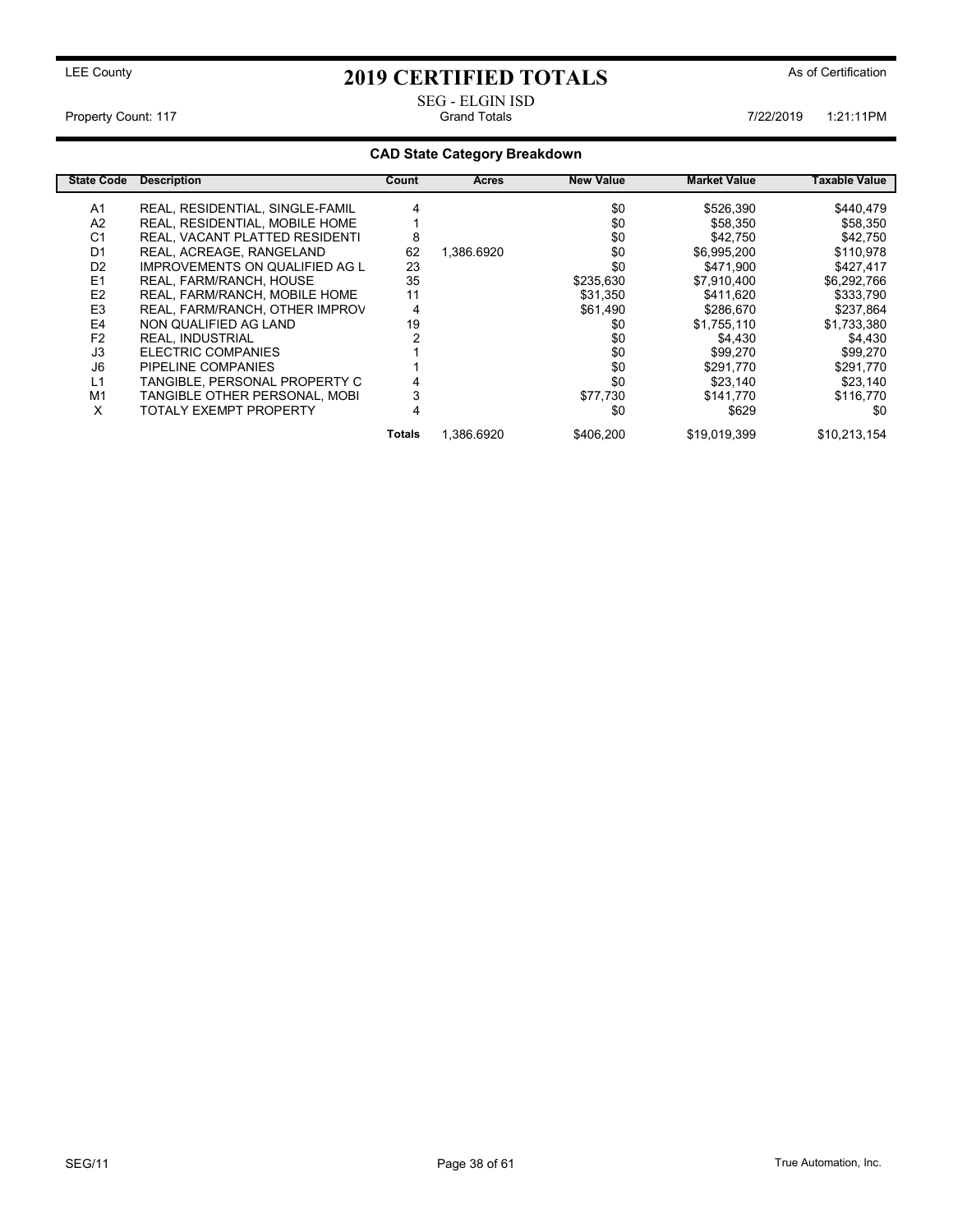SEG - ELGIN ISD

Property Count: 117 **1.21:11PM** Effective Rate Assumption **1.22/2019** 1:21:11PM

### New Value

TOTAL NEW VALUE MARKET:<br>
TOTAL NEW VALUE TAXABLE: \$374,370 TOTAL NEW VALUE TAXABLE:

|                  |                                      | <b>New Exemptions</b>                  |                                  |                                   |
|------------------|--------------------------------------|----------------------------------------|----------------------------------|-----------------------------------|
| <b>Exemption</b> | <b>Description</b>                   | Count                                  |                                  |                                   |
| EX366            | <b>HOUSE BILL 366</b>                | $\overline{2}$                         | 2018 Market Value                | \$0                               |
|                  |                                      | ABSOLUTE EXEMPTIONS VALUE LOSS         |                                  | \$0                               |
| <b>Exemption</b> | <b>Description</b>                   |                                        | Count                            | <b>Exemption Amount</b>           |
| <b>HS</b>        | <b>HOMESTEAD</b>                     |                                        | 1                                | \$25,000                          |
| <b>OV65</b>      | OVER <sub>65</sub>                   | PARTIAL EXEMPTIONS VALUE LOSS          | 1<br>$\mathbf 2$                 | \$10,000<br>\$35,000              |
|                  |                                      |                                        | <b>NEW EXEMPTIONS VALUE LOSS</b> | \$35,000                          |
|                  |                                      | <b>Increased Exemptions</b>            |                                  |                                   |
| Exemption        | <b>Description</b>                   |                                        | Count                            | <b>Increased Exemption Amount</b> |
|                  |                                      | <b>INCREASED EXEMPTIONS VALUE LOSS</b> |                                  |                                   |
|                  |                                      |                                        | TOTAL EXEMPTIONS VALUE LOSS      | \$35,000                          |
|                  |                                      | <b>New Ag / Timber Exemptions</b>      |                                  |                                   |
|                  |                                      | <b>New Annexations</b>                 |                                  |                                   |
|                  |                                      | <b>New Deannexations</b>               |                                  |                                   |
|                  |                                      | <b>Average Homestead Value</b>         |                                  |                                   |
|                  |                                      | Category A and E                       |                                  |                                   |
|                  | <b>Count of HS Residences</b>        | <b>Average Market</b>                  | <b>Average HS Exemption</b>      | <b>Average Taxable</b>            |
|                  | 34                                   | \$217,666<br><b>Category A Only</b>    | \$46,588                         | \$171,078                         |
|                  | <b>Count of HS Residences</b>        | <b>Average Market</b>                  | <b>Average HS Exemption</b>      | <b>Average Taxable</b>            |
|                  | 3                                    | \$140,157                              | \$25,304                         | \$114,853                         |
|                  |                                      | <b>Lower Value Used</b>                |                                  |                                   |
|                  | <b>Count of Protested Properties</b> | <b>Total Market Value</b>              | <b>Total Value Used</b>          |                                   |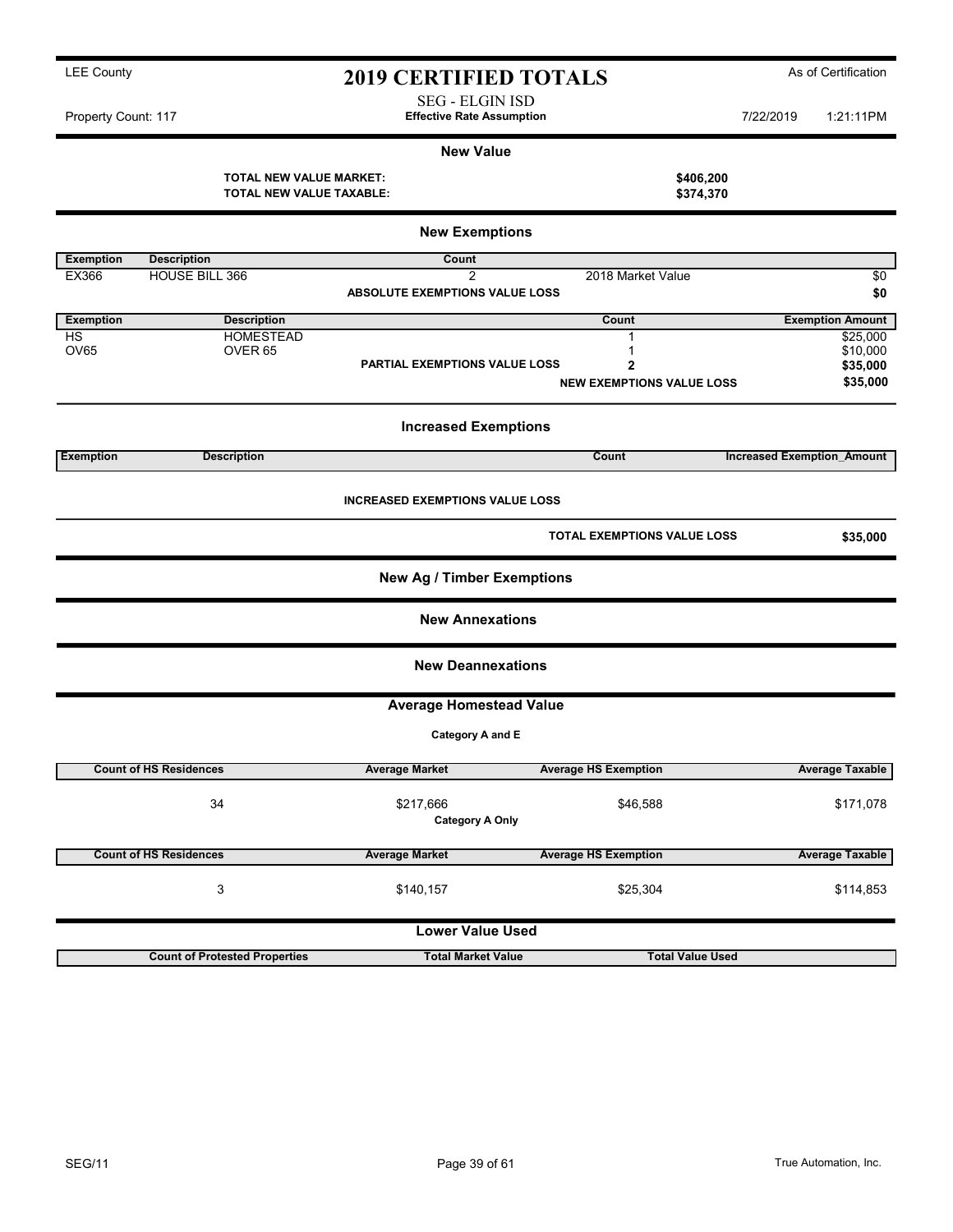| <b>LEE County</b>                   |                            |                          |                          | <b>2019 CERTIFIED TOTALS</b>                     |                  |                                                            |                    | As of Certification |
|-------------------------------------|----------------------------|--------------------------|--------------------------|--------------------------------------------------|------------------|------------------------------------------------------------|--------------------|---------------------|
| Property Count: 24,828              |                            |                          |                          | <b>SGI - GIDDINGS ISD</b><br><b>Grand Totals</b> |                  |                                                            | 7/22/2019          | 1:21:11PM           |
| Land                                |                            |                          |                          |                                                  | Value            |                                                            |                    |                     |
| Homesite:                           |                            |                          |                          |                                                  | 49,660,516       |                                                            |                    |                     |
| Non Homesite:                       |                            |                          |                          |                                                  | 97,365,740       |                                                            |                    |                     |
| Ag Market:<br><b>Timber Market:</b> |                            |                          |                          |                                                  | 747,605,721<br>0 | <b>Total Land</b>                                          | $^{(+)}$           | 894,631,977         |
|                                     |                            |                          |                          |                                                  |                  |                                                            |                    |                     |
| Improvement                         |                            |                          |                          |                                                  | Value            |                                                            |                    |                     |
| Homesite:                           |                            |                          |                          |                                                  | 374,588,910      |                                                            |                    |                     |
| Non Homesite:                       |                            |                          |                          |                                                  | 225,091,346      | <b>Total Improvements</b>                                  | $^{(+)}$           | 599,680,256         |
| <b>Non Real</b>                     |                            |                          | Count                    |                                                  | Value            |                                                            |                    |                     |
| Personal Property:                  |                            |                          | 1,341                    |                                                  | 207,973,135      |                                                            |                    |                     |
| Mineral Property:                   |                            |                          | 14,742                   |                                                  | 136,775,100      |                                                            |                    |                     |
| Autos:                              |                            |                          | 0                        |                                                  | 0                | <b>Total Non Real</b>                                      | $^{(+)}$           | 344,748,235         |
|                                     |                            |                          |                          |                                                  |                  | <b>Market Value</b>                                        | $\quad =$          | 1,839,060,468       |
| Ag                                  |                            |                          | <b>Non Exempt</b>        |                                                  | Exempt           |                                                            |                    |                     |
| <b>Total Productivity Market:</b>   |                            |                          | 747,605,721              |                                                  | 0                |                                                            |                    |                     |
| Ag Use:                             |                            |                          | 10,350,454               |                                                  | 0                | <b>Productivity Loss</b>                                   | $(\textnormal{-})$ | 737,255,267         |
| Timber Use:                         |                            |                          | 0                        |                                                  | 0                | <b>Appraised Value</b>                                     | $\quad \  \  =$    | 1,101,805,201       |
| Productivity Loss:                  |                            |                          | 737,255,267              |                                                  | $\mathbf 0$      |                                                            |                    |                     |
|                                     |                            |                          |                          |                                                  |                  | <b>Homestead Cap</b>                                       | $(\textnormal{-})$ | 9,195,071           |
|                                     |                            |                          |                          |                                                  |                  | <b>Assessed Value</b>                                      | $\quad \  \  =$    | 1,092,610,130       |
|                                     |                            |                          |                          |                                                  |                  | <b>Total Exemptions Amount</b><br>(Breakdown on Next Page) | $(-)$              | 208,100,170         |
|                                     |                            |                          |                          |                                                  |                  | <b>Net Taxable</b>                                         | $\equiv$           | 884,509,960         |
| Freeze                              | <b>Assessed</b>            | <b>Taxable</b>           | <b>Actual Tax</b>        | Ceiling                                          | Count            |                                                            |                    |                     |
| DP                                  | 4,613,651                  | 2,565,295                | 22,912.11                | 23,302.34                                        | 49               |                                                            |                    |                     |
| <b>DPS</b>                          | 61,520                     | 20,368                   | 285.15                   | 448.97                                           | 1                |                                                            |                    |                     |
| <b>OV65</b><br>Total                | 134,754,899<br>139,430,070 | 85,071,958<br>87,657,621 | 746,940.47<br>770,137.73 | 755,460.06<br>779,211.37                         | 930              | 980 Freeze Taxable                                         | $(-)$              | 87,657,621          |
| <b>Tax Rate</b>                     | 1.400000                   |                          |                          |                                                  |                  |                                                            |                    |                     |
| <b>Transfer</b>                     | <b>Assessed</b>            | <b>Taxable</b>           | Post % Taxable           | <b>Adjustment</b>                                | Count            |                                                            |                    |                     |
| OV65                                | 1,983,410                  | 1,232,609                | 825,100                  | 407,509                                          | 12               |                                                            |                    |                     |
| Total                               | 1,983,410                  | 1,232,609                | 825,100                  | 407,509                                          |                  | 12 Transfer Adjustment                                     | $(\text{-})$       | 407,509             |
|                                     |                            |                          |                          |                                                  |                  | <b>Freeze Adjusted Taxable</b>                             | Ξ                  | 796,444,830         |
|                                     |                            |                          |                          |                                                  |                  |                                                            |                    |                     |

APPROXIMATE LEVY = (FREEZE ADJUSTED TAXABLE \* (TAX RATE / 100)) + ACTUAL TAX 11,920,365.35 = 796,444,830 \* (1.400000 / 100) + 770,137.73

Tax Increment Finance Value: 0 Tax Increment Finance Levy: 0.00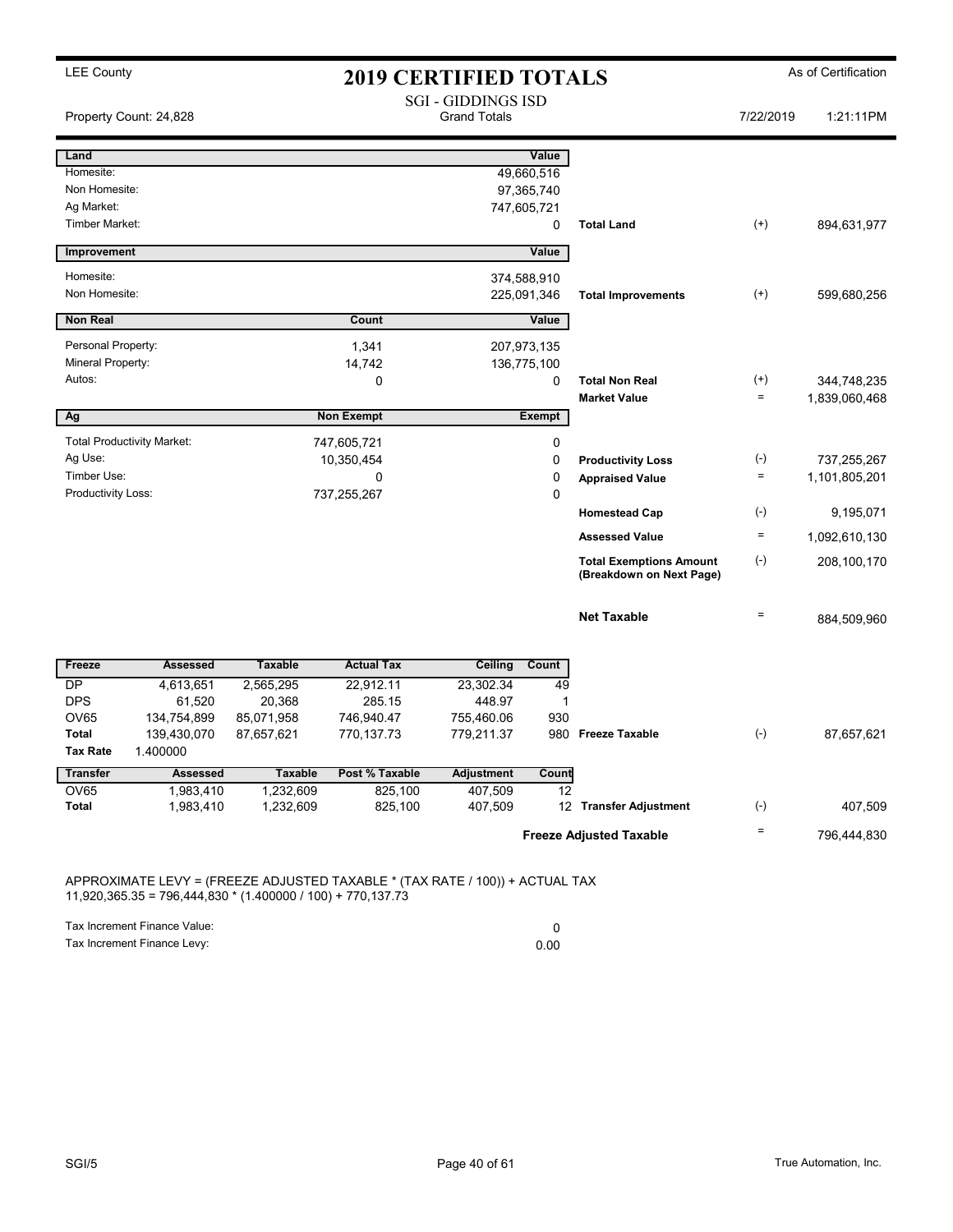## LEE County As of Certification **2019 CERTIFIED TOTALS** As of Certification SGI - GIDDINGS ISD<br>Grand Totals

Property Count: 24,828 **Fig. 2018** Grand Totals **Grand Totals** 7/22/2019 1:21:11PM

### Exemption Breakdown

| <b>Exemption</b>  | Count          | Local       | <b>State</b> | Total       |
|-------------------|----------------|-------------|--------------|-------------|
| СH                |                | 82,200      |              | 82,200      |
| DP                | 50             | 0           | 430,580      | 430,580     |
| <b>DPS</b>        |                | 0           | 10,000       | 10,000      |
| DV <sub>1</sub>   | 4              | 0           | 27,000       | 27,000      |
| DV <sub>1</sub> S |                | 0           | 5,000        | 5,000       |
| DV <sub>2</sub>   | 2              | 0           | 15,000       | 15,000      |
| DV3               | 7              | 0           | 74,000       | 74,000      |
| DV4               | 47             | 0           | 367,040      | 367,040     |
| DV4S              | 10             | 0           | 98,970       | 98,970      |
| <b>DVHS</b>       | 29             | 0           | 4,214,829    | 4,214,829   |
| <b>DVHSS</b>      | $\overline{2}$ | 0           | 194,930      | 194,930     |
| EX                | 24             | 0           | 248,080      | 248,080     |
| EX-XI             | $\overline{2}$ | 0           | 84,040       | 84,040      |
| EX-XN             | 21             | 0           | 1,609,370    | 1,609,370   |
| EX-XR             | 19             | 0           | 3,794,910    | 3,794,910   |
| EX-XU             | 6              | 0           | 437,220      | 437,220     |
| EX-XV             | 351            | 0           | 97,532,085   | 97,532,085  |
| EX-XV (Prorated)  | 2              | 0           | 95,558       | 95,558      |
| EX366             | 4,330          | $\mathbf 0$ | 451,720      | 451,720     |
| <b>HS</b>         | 2,267          | 32,612,471  | 54,003,699   | 86,616,170  |
| <b>OV65</b>       | 994            | 2,584,830   | 9,087,638    | 11,672,468  |
| OV65S             | 3              | 9,000       | 30,000       | 39,000      |
|                   | <b>Totals</b>  | 35,288,501  | 172,811,669  | 208,100,170 |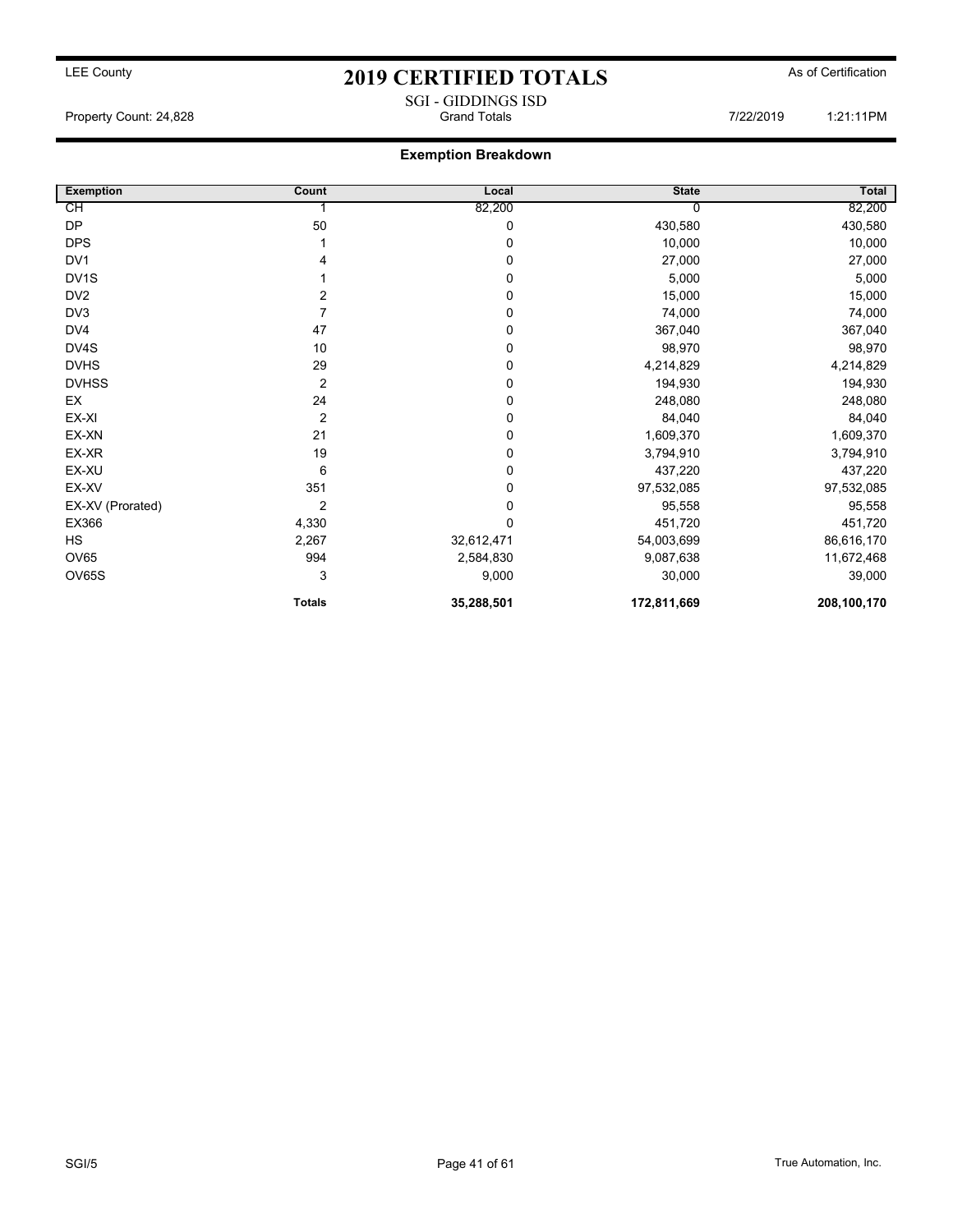### SGI - GIDDINGS ISD<br>Grand Totals Property Count: 24,828 **7/22/2019** 1:21:11PM

### State Category Breakdown

| <b>State Code</b> | <b>Description</b>               | Count  | <b>Acres</b>        | <b>New Value</b> | <b>Market Value</b> | <b>Taxable Value</b> |
|-------------------|----------------------------------|--------|---------------------|------------------|---------------------|----------------------|
|                   |                                  |        |                     |                  |                     |                      |
| A                 | SINGLE FAMILY RESIDENCE          | 1,990  |                     | \$3,437,670      | \$215,219,234       | \$160,195,815        |
| B                 | <b>MULTIFAMILY RESIDENCE</b>     | 66     |                     | \$0              | \$13,325,523        | \$13,165,901         |
| C <sub>1</sub>    | VACANT LOTS AND LAND TRACTS      | 465    |                     | \$28,940         | \$6,575,892         | \$6,562,392          |
| D <sub>1</sub>    | QUALIFIED OPEN-SPACE LAND        | 3,835  | 143,652.5634        | \$0              | \$747,605,721       | \$9,866,945          |
| D <sub>2</sub>    | IMPROVEMENTS ON QUALIFIED OP     | 1,218  |                     | \$377,220        | \$13,237,179        | \$11,965,813         |
| E                 | RURAL LAND, NON QUALIFIED OPE    | 2,380  | 7,050.6283          | \$7,181,770      | \$263,759,878       | \$212,589,182        |
| F <sub>1</sub>    | <b>COMMERCIAL REAL PROPERTY</b>  | 622    |                     | \$1,792,090      | \$112,582,647       | \$112,278,966        |
| F <sub>2</sub>    | INDUSTRIAL AND MANUFACTURIN      | 20     |                     | \$0              | \$7,076,116         | \$7,076,116          |
| G <sub>1</sub>    | OIL AND GAS                      | 10,480 |                     | \$0              | \$136,159,490       | \$136,159,490        |
| J <sub>1</sub>    | <b>WATER SYSTEMS</b>             |        |                     | \$0              | \$10,850            | \$10,850             |
| J <sub>2</sub>    | <b>GAS DISTRIBUTION SYSTEM</b>   |        |                     | \$0              | \$472,140           | \$472,140            |
| J3                | ELECTRIC COMPANY (INCLUDING C    | 15     |                     | \$0              | \$13,280,900        | \$13,280,900         |
| J4                | TELEPHONE COMPANY (INCLUDI       | 16     |                     | \$0              | \$1,738,130         | \$1,738,130          |
| J <sub>5</sub>    | <b>RAILROAD</b>                  | 29     |                     | \$0              | \$11,664,550        | \$11,664,550         |
| J6                | PIPELAND COMPANY                 | 178    |                     | \$0              | \$24,483,160        | \$24,483,160         |
| J7                | <b>CABLE TELEVISION COMPANY</b>  | 10     |                     | \$0              | \$355,060           | \$355,060            |
| J8                | OTHER TYPE OF UTILITY            | 4      |                     | \$0              | \$12,076,250        | \$12,076,250         |
| L1                | <b>COMMERCIAL PERSONAL PROPE</b> | 702    |                     | \$0              | \$35,873,915        | \$35,873,915         |
| L2                | INDUSTRIAL AND MANUFACTURIN      | 295    |                     | \$806,810        | \$104,195,690       | \$104,195,690        |
| M1                | TANGIBLE OTHER PERSONAL, MOB     | 601    |                     | \$1,369,520      | \$12,797,480        | \$8,263,215          |
| S                 | SPECIAL INVENTORY TAX            |        |                     | \$0              | \$2,235,480         | \$2,235,480          |
| X                 | TOTALLY EXEMPT PROPERTY          | 4,754  |                     | \$95,740         | \$104,335,183       | \$0                  |
|                   |                                  |        | Totals 150,703.1917 | \$15,089,760     | \$1,839,060,468     | \$884,509,960        |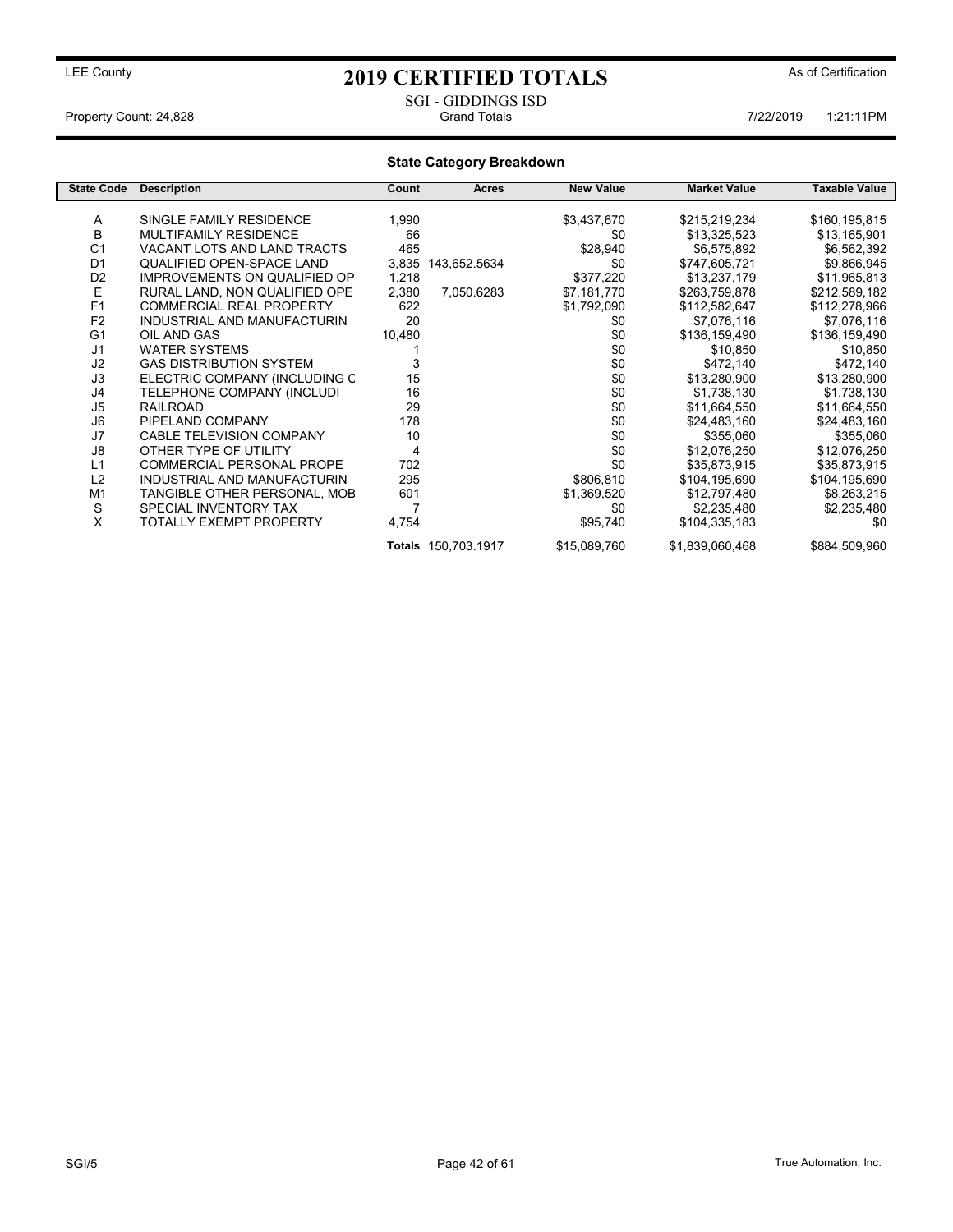## LEE County As of Certification **2019 CERTIFIED TOTALS** As of Certification SGI - GIDDINGS ISD<br>Grand Totals

Property Count: 24,828 **Property Count: 24,828** Crand Totals 1:21:11PM 7/22/2019 1:21:11PM

### CAD State Category Breakdown

| <b>State Code</b> | <b>Description</b>                       | Count                     | Acres               | <b>New Value</b> | <b>Market Value</b> | <b>Taxable Value</b> |
|-------------------|------------------------------------------|---------------------------|---------------------|------------------|---------------------|----------------------|
|                   |                                          |                           |                     |                  |                     |                      |
| A                 |                                          | $\mathbf{1}$              |                     | \$0              | \$76,303            | \$26,247             |
| A <sub>1</sub>    | REAL, RESIDENTIAL, SINGLE-FAMIL          | 1,673                     |                     | \$2,908,610      | \$202,707,180       | \$151,142,619        |
| A <sub>2</sub>    | REAL, RESIDENTIAL, MOBILE HOME           | 385                       |                     | \$529,060        | \$12,435,751        | \$9,026,949          |
| <b>B1</b>         | REAL, RESIDENTIAL, MULTI-FAMILY          | 25                        |                     | \$0              | \$8,193,745         | \$8,186,690          |
| <b>B2</b>         | REAL, RESIDENTIAL, DUPLEXES              | 41                        |                     | \$0              | \$5,131,778         | \$4,979,211          |
| C <sub>1</sub>    | REAL, VACANT PLATTED RESIDENTI           | 403                       |                     | \$28,940         | \$4,053,761         | \$4,040,261          |
| C <sub>2</sub>    | REAL, VACANT PLATTED COMMERCI.           | 60                        |                     | \$0              | \$2,461,011         | \$2,461,011          |
| C <sub>3</sub>    | REAL, VACANT PLATTED RURAL OR I          | $\overline{2}$            |                     | \$0              | \$61,120            | \$61,120             |
| D <sub>1</sub>    | REAL, ACREAGE, RANGELAND                 |                           | 3,836 143,795.4384  | \$0              | \$748,273,536       | \$10,534,760         |
| D <sub>2</sub>    | IMPROVEMENTS ON QUALIFIED AG L           | 1,218                     |                     | \$377,220        | \$13,237,179        | \$11,965,813         |
| E                 |                                          | 1                         |                     | \$0              | \$20,229            | \$20,229             |
| E <sub>1</sub>    | REAL, FARM/RANCH, HOUSE                  | 1,469                     |                     | \$6,820,980      | \$215,568,161       | \$169,541,324        |
| E2                | REAL, FARM/RANCH, MOBILE HOME            | 577                       |                     | \$139,300        | \$15,734,311        | \$11,499,912         |
| E <sub>3</sub>    | REAL, FARM/RANCH, OTHER IMPROV           | 153                       |                     | \$218,330        | \$1,311,160         | \$1,131,957          |
| E4                | NON QUALIFIED AG LAND                    | 608                       |                     | \$3,160          | \$30,458,202        | \$29,727,945         |
| F1                | REAL, COMMERCIAL                         | 622                       |                     | \$1,792,090      | \$112,582,647       | \$112,278,966        |
| F <sub>2</sub>    | <b>REAL, INDUSTRIAL</b>                  | 20                        |                     | \$0              | \$7,076,116         | \$7,076,116          |
| G1                | OIL, GAS & MINERAL RESERVES              | 10,480                    |                     | \$0              | \$136,159,490       | \$136,159,490        |
| J1                | <b>REAL &amp; TANGIBLE PERSONAL WATE</b> | 1                         |                     | \$0              | \$10,850            | \$10,850             |
| J2                | <b>GAS DISTRIBUTION SYSTEMS</b>          | 3                         |                     | \$0              | \$472,140           | \$472,140            |
| J3                | <b>ELECTRIC COMPANIES</b>                | 15                        |                     | \$0              | \$13,280,900        | \$13,280,900         |
| J4                | <b>TELEPHONE COMPANIES</b>               | 16                        |                     | \$0              | \$1,738,130         | \$1,738,130          |
| J5                | <b>RAILROADS</b>                         | 29                        |                     | \$0              | \$11,664,550        | \$11,664,550         |
| J6                | PIPELINE COMPANIES                       | 177                       |                     | \$0              | \$24,480,510        | \$24,480,510         |
| J6A               | PIPELINE COMPANIES                       | 1                         |                     | \$0              | \$2,650             | \$2,650              |
| J7                | CABLE TELEVISION COMPANY                 | 10                        |                     | \$0              | \$355,060           | \$355,060            |
| J8                | OTHER TYPE OF UTILITY                    | 4                         |                     | \$0              | \$12,076,250        | \$12,076,250         |
| L1                | TANGIBLE, PERSONAL PROPERTY C            | 702                       |                     | \$0              | \$35,873,915        | \$35,873,915         |
| L2                | TANGIBLE, PERSONAL PROPERTY I            | 1                         |                     | \$0              | \$175,360           | \$175,360            |
| L <sub>2</sub> A  | TANGIBLE, PERSONAL PROPERTY I            | 6                         |                     | \$0              | \$4,360,650         | \$4,360,650          |
| L2C               | TANGIBLE, PERSONAL PROPERTY I            | 41                        |                     | \$0              | \$15,201,510        | \$15,201,510         |
| L2D               | TANGIBLE, PERSONAL PROPERTY I            | $\overline{7}$            |                     | \$0              | \$1,636,100         | \$1,636,100          |
| L <sub>2</sub> E  | TANGIBLE, PERSONAL PROPERTY I            | $\mathbf{1}$              |                     | \$0              | \$1,100,000         | \$1,100,000          |
| L2G               | TANGIBLE, PERSONAL PROPERTY I            | 68                        |                     | \$0              | \$47,842,190        | \$47,842,190         |
| L <sub>2</sub> H  | TANGIBLE, PERSONAL PROPERTY I            | 16                        |                     | \$32,260         | \$6,123,850         | \$6,123,850          |
| L2I               | TANGIBLE, PERSONAL PROPERTY I            | $\ensuremath{\mathsf{3}}$ |                     | \$0              | \$26,100            | \$26,100             |
| L <sub>2</sub> J  | TANGIBLE, PERSONAL PROPERTY I            | 71                        |                     | \$5,540          | \$1,446,040         | \$1,446,040          |
| L2L               | TANGIBLE, PERSONAL PROPERTY I            | 3                         |                     | \$0              | \$316,060           | \$316,060            |
| L2M               | TANGIBLE, PERSONAL PROPERTY I            | 43                        |                     | \$675,000        | \$22,869,990        | \$22,869,990         |
| L <sub>2</sub> P  | TANGIBLE, PERSONAL PROPERTY I            | 17                        |                     | \$0              | \$939,720           | \$939,720            |
| L <sub>2Q</sub>   | TANGIBLE, PERSONAL PROPERTY I            | 16                        |                     | \$94,010         | \$1,629,370         | \$1,629,370          |
| L <sub>2</sub> T  | TANGIBLE, PERSONAL PROPERTY I            | 2                         |                     | \$0              | \$528,750           | \$528,750            |
| M1                | TANGIBLE OTHER PERSONAL, MOBI            | 601                       |                     | \$1,369,520      | \$12,797,480        | \$8,263,215          |
| ${\mathbb S}$     |                                          | 7                         |                     |                  |                     |                      |
| X                 | SPECIAL INVENTORY TAX                    | 4,754                     |                     | \$0<br>\$95,740  | \$2,235,480         | \$2,235,480          |
|                   | TOTALY EXEMPT PROPERTY                   |                           |                     |                  | \$104,335,183       | \$0                  |
|                   |                                          |                           | Totals 143,795.4384 | \$15,089,760     | \$1,839,060,468     | \$884,509,960        |
|                   |                                          |                           |                     |                  |                     |                      |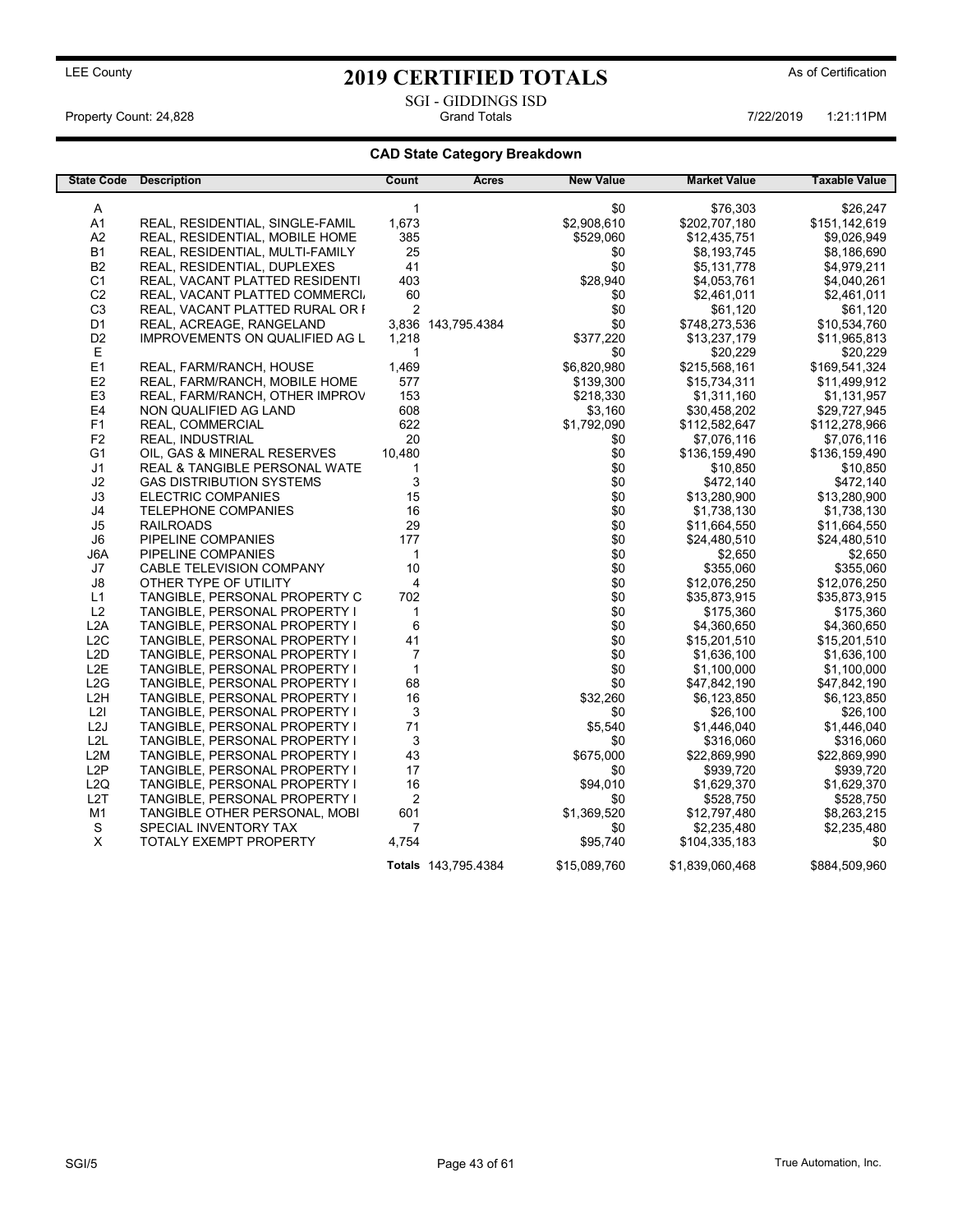## ty and the County of Certification 2019 CERTIFIED TOTALS As of Certification

SGI - GIDDINGS ISD

Property Count: 24,828 **7/22/2019 Effective Rate Assumption 1:21:11PM 7/22/2019** 1:21:11PM

#### New Value

TOTAL NEW VALUE MARKET: TOTAL NEW VALUE TAXABLE:

| \$15,089,760 |  |  |  |
|--------------|--|--|--|
| \$14,114,446 |  |  |  |

| <b>Exemption</b><br><b>Description</b><br>Count<br>11.252 Motor vehicles leased for personal use<br>\$152,610<br>EX-XN<br>4<br>2018 Market Value<br>EX-XV<br>3<br>Other Exemptions (including public property, r<br>2018 Market Value<br>\$173,175<br>HOUSE BILL 366<br>EX366<br>816<br>2018 Market Value<br>\$173,710<br><b>ABSOLUTE EXEMPTIONS VALUE LOSS</b><br>\$499,495<br><b>Exemption</b><br><b>Description</b><br>Count<br><b>Exemption Amount</b><br><b>DP</b><br><b>DISABILITY</b><br>\$10,000<br>1<br>Disabled Veterans 10% - 29%<br>2<br>DV <sub>1</sub><br>\$10,000<br>Disabled Veterans 50% - 69%<br>DV <sub>3</sub><br>\$10,000<br>1<br><b>DVHS</b><br>Disabled Veteran Homestead<br>\$114,400<br>1<br>HS<br><b>HOMESTEAD</b><br>82<br>\$3,262,974<br>OV65<br>OVER <sub>65</sub><br>77<br>\$953,686<br><b>PARTIAL EXEMPTIONS VALUE LOSS</b><br>164<br>\$4,361,060<br><b>NEW EXEMPTIONS VALUE LOSS</b><br>\$4,860,555<br><b>Increased Exemptions</b><br><b>Exemption</b><br><b>Description</b><br>Count<br><b>Increased Exemption Amount</b><br><b>INCREASED EXEMPTIONS VALUE LOSS</b><br><b>TOTAL EXEMPTIONS VALUE LOSS</b><br>\$4,860,555<br>New Ag / Timber Exemptions<br>2018 Market Value<br>\$93,455<br>Count: 1<br>2019 Ag/Timber Use<br>\$510<br><b>NEW AG / TIMBER VALUE LOSS</b><br>\$92,945<br><b>New Annexations</b><br><b>New Deannexations</b><br><b>Average Homestead Value</b><br>Category A and E<br><b>Count of HS Residences</b><br><b>Average Market</b><br><b>Average HS Exemption</b><br>Average Taxable<br>2,062<br>\$159,153<br>\$44,365<br>\$114,788<br><b>Category A Only</b><br><b>Count of HS Residences</b><br><b>Average Market</b><br><b>Average HS Exemption</b><br><b>Average Taxable</b><br>1,117<br>\$42,252<br>\$139,076<br>\$96,824 |  | <b>New Exemptions</b> |  |
|----------------------------------------------------------------------------------------------------------------------------------------------------------------------------------------------------------------------------------------------------------------------------------------------------------------------------------------------------------------------------------------------------------------------------------------------------------------------------------------------------------------------------------------------------------------------------------------------------------------------------------------------------------------------------------------------------------------------------------------------------------------------------------------------------------------------------------------------------------------------------------------------------------------------------------------------------------------------------------------------------------------------------------------------------------------------------------------------------------------------------------------------------------------------------------------------------------------------------------------------------------------------------------------------------------------------------------------------------------------------------------------------------------------------------------------------------------------------------------------------------------------------------------------------------------------------------------------------------------------------------------------------------------------------------------------------------------------------------------------------------------------------------------------|--|-----------------------|--|
|                                                                                                                                                                                                                                                                                                                                                                                                                                                                                                                                                                                                                                                                                                                                                                                                                                                                                                                                                                                                                                                                                                                                                                                                                                                                                                                                                                                                                                                                                                                                                                                                                                                                                                                                                                                        |  |                       |  |
|                                                                                                                                                                                                                                                                                                                                                                                                                                                                                                                                                                                                                                                                                                                                                                                                                                                                                                                                                                                                                                                                                                                                                                                                                                                                                                                                                                                                                                                                                                                                                                                                                                                                                                                                                                                        |  |                       |  |
|                                                                                                                                                                                                                                                                                                                                                                                                                                                                                                                                                                                                                                                                                                                                                                                                                                                                                                                                                                                                                                                                                                                                                                                                                                                                                                                                                                                                                                                                                                                                                                                                                                                                                                                                                                                        |  |                       |  |
|                                                                                                                                                                                                                                                                                                                                                                                                                                                                                                                                                                                                                                                                                                                                                                                                                                                                                                                                                                                                                                                                                                                                                                                                                                                                                                                                                                                                                                                                                                                                                                                                                                                                                                                                                                                        |  |                       |  |
|                                                                                                                                                                                                                                                                                                                                                                                                                                                                                                                                                                                                                                                                                                                                                                                                                                                                                                                                                                                                                                                                                                                                                                                                                                                                                                                                                                                                                                                                                                                                                                                                                                                                                                                                                                                        |  |                       |  |
|                                                                                                                                                                                                                                                                                                                                                                                                                                                                                                                                                                                                                                                                                                                                                                                                                                                                                                                                                                                                                                                                                                                                                                                                                                                                                                                                                                                                                                                                                                                                                                                                                                                                                                                                                                                        |  |                       |  |
|                                                                                                                                                                                                                                                                                                                                                                                                                                                                                                                                                                                                                                                                                                                                                                                                                                                                                                                                                                                                                                                                                                                                                                                                                                                                                                                                                                                                                                                                                                                                                                                                                                                                                                                                                                                        |  |                       |  |
|                                                                                                                                                                                                                                                                                                                                                                                                                                                                                                                                                                                                                                                                                                                                                                                                                                                                                                                                                                                                                                                                                                                                                                                                                                                                                                                                                                                                                                                                                                                                                                                                                                                                                                                                                                                        |  |                       |  |
|                                                                                                                                                                                                                                                                                                                                                                                                                                                                                                                                                                                                                                                                                                                                                                                                                                                                                                                                                                                                                                                                                                                                                                                                                                                                                                                                                                                                                                                                                                                                                                                                                                                                                                                                                                                        |  |                       |  |
|                                                                                                                                                                                                                                                                                                                                                                                                                                                                                                                                                                                                                                                                                                                                                                                                                                                                                                                                                                                                                                                                                                                                                                                                                                                                                                                                                                                                                                                                                                                                                                                                                                                                                                                                                                                        |  |                       |  |
|                                                                                                                                                                                                                                                                                                                                                                                                                                                                                                                                                                                                                                                                                                                                                                                                                                                                                                                                                                                                                                                                                                                                                                                                                                                                                                                                                                                                                                                                                                                                                                                                                                                                                                                                                                                        |  |                       |  |
|                                                                                                                                                                                                                                                                                                                                                                                                                                                                                                                                                                                                                                                                                                                                                                                                                                                                                                                                                                                                                                                                                                                                                                                                                                                                                                                                                                                                                                                                                                                                                                                                                                                                                                                                                                                        |  |                       |  |
|                                                                                                                                                                                                                                                                                                                                                                                                                                                                                                                                                                                                                                                                                                                                                                                                                                                                                                                                                                                                                                                                                                                                                                                                                                                                                                                                                                                                                                                                                                                                                                                                                                                                                                                                                                                        |  |                       |  |
|                                                                                                                                                                                                                                                                                                                                                                                                                                                                                                                                                                                                                                                                                                                                                                                                                                                                                                                                                                                                                                                                                                                                                                                                                                                                                                                                                                                                                                                                                                                                                                                                                                                                                                                                                                                        |  |                       |  |
|                                                                                                                                                                                                                                                                                                                                                                                                                                                                                                                                                                                                                                                                                                                                                                                                                                                                                                                                                                                                                                                                                                                                                                                                                                                                                                                                                                                                                                                                                                                                                                                                                                                                                                                                                                                        |  |                       |  |
|                                                                                                                                                                                                                                                                                                                                                                                                                                                                                                                                                                                                                                                                                                                                                                                                                                                                                                                                                                                                                                                                                                                                                                                                                                                                                                                                                                                                                                                                                                                                                                                                                                                                                                                                                                                        |  |                       |  |
|                                                                                                                                                                                                                                                                                                                                                                                                                                                                                                                                                                                                                                                                                                                                                                                                                                                                                                                                                                                                                                                                                                                                                                                                                                                                                                                                                                                                                                                                                                                                                                                                                                                                                                                                                                                        |  |                       |  |
|                                                                                                                                                                                                                                                                                                                                                                                                                                                                                                                                                                                                                                                                                                                                                                                                                                                                                                                                                                                                                                                                                                                                                                                                                                                                                                                                                                                                                                                                                                                                                                                                                                                                                                                                                                                        |  |                       |  |
|                                                                                                                                                                                                                                                                                                                                                                                                                                                                                                                                                                                                                                                                                                                                                                                                                                                                                                                                                                                                                                                                                                                                                                                                                                                                                                                                                                                                                                                                                                                                                                                                                                                                                                                                                                                        |  |                       |  |
|                                                                                                                                                                                                                                                                                                                                                                                                                                                                                                                                                                                                                                                                                                                                                                                                                                                                                                                                                                                                                                                                                                                                                                                                                                                                                                                                                                                                                                                                                                                                                                                                                                                                                                                                                                                        |  |                       |  |
|                                                                                                                                                                                                                                                                                                                                                                                                                                                                                                                                                                                                                                                                                                                                                                                                                                                                                                                                                                                                                                                                                                                                                                                                                                                                                                                                                                                                                                                                                                                                                                                                                                                                                                                                                                                        |  |                       |  |
|                                                                                                                                                                                                                                                                                                                                                                                                                                                                                                                                                                                                                                                                                                                                                                                                                                                                                                                                                                                                                                                                                                                                                                                                                                                                                                                                                                                                                                                                                                                                                                                                                                                                                                                                                                                        |  |                       |  |
|                                                                                                                                                                                                                                                                                                                                                                                                                                                                                                                                                                                                                                                                                                                                                                                                                                                                                                                                                                                                                                                                                                                                                                                                                                                                                                                                                                                                                                                                                                                                                                                                                                                                                                                                                                                        |  |                       |  |
|                                                                                                                                                                                                                                                                                                                                                                                                                                                                                                                                                                                                                                                                                                                                                                                                                                                                                                                                                                                                                                                                                                                                                                                                                                                                                                                                                                                                                                                                                                                                                                                                                                                                                                                                                                                        |  |                       |  |
|                                                                                                                                                                                                                                                                                                                                                                                                                                                                                                                                                                                                                                                                                                                                                                                                                                                                                                                                                                                                                                                                                                                                                                                                                                                                                                                                                                                                                                                                                                                                                                                                                                                                                                                                                                                        |  |                       |  |
|                                                                                                                                                                                                                                                                                                                                                                                                                                                                                                                                                                                                                                                                                                                                                                                                                                                                                                                                                                                                                                                                                                                                                                                                                                                                                                                                                                                                                                                                                                                                                                                                                                                                                                                                                                                        |  |                       |  |
|                                                                                                                                                                                                                                                                                                                                                                                                                                                                                                                                                                                                                                                                                                                                                                                                                                                                                                                                                                                                                                                                                                                                                                                                                                                                                                                                                                                                                                                                                                                                                                                                                                                                                                                                                                                        |  |                       |  |
|                                                                                                                                                                                                                                                                                                                                                                                                                                                                                                                                                                                                                                                                                                                                                                                                                                                                                                                                                                                                                                                                                                                                                                                                                                                                                                                                                                                                                                                                                                                                                                                                                                                                                                                                                                                        |  |                       |  |
|                                                                                                                                                                                                                                                                                                                                                                                                                                                                                                                                                                                                                                                                                                                                                                                                                                                                                                                                                                                                                                                                                                                                                                                                                                                                                                                                                                                                                                                                                                                                                                                                                                                                                                                                                                                        |  |                       |  |
|                                                                                                                                                                                                                                                                                                                                                                                                                                                                                                                                                                                                                                                                                                                                                                                                                                                                                                                                                                                                                                                                                                                                                                                                                                                                                                                                                                                                                                                                                                                                                                                                                                                                                                                                                                                        |  |                       |  |
|                                                                                                                                                                                                                                                                                                                                                                                                                                                                                                                                                                                                                                                                                                                                                                                                                                                                                                                                                                                                                                                                                                                                                                                                                                                                                                                                                                                                                                                                                                                                                                                                                                                                                                                                                                                        |  |                       |  |
|                                                                                                                                                                                                                                                                                                                                                                                                                                                                                                                                                                                                                                                                                                                                                                                                                                                                                                                                                                                                                                                                                                                                                                                                                                                                                                                                                                                                                                                                                                                                                                                                                                                                                                                                                                                        |  |                       |  |
|                                                                                                                                                                                                                                                                                                                                                                                                                                                                                                                                                                                                                                                                                                                                                                                                                                                                                                                                                                                                                                                                                                                                                                                                                                                                                                                                                                                                                                                                                                                                                                                                                                                                                                                                                                                        |  |                       |  |
|                                                                                                                                                                                                                                                                                                                                                                                                                                                                                                                                                                                                                                                                                                                                                                                                                                                                                                                                                                                                                                                                                                                                                                                                                                                                                                                                                                                                                                                                                                                                                                                                                                                                                                                                                                                        |  |                       |  |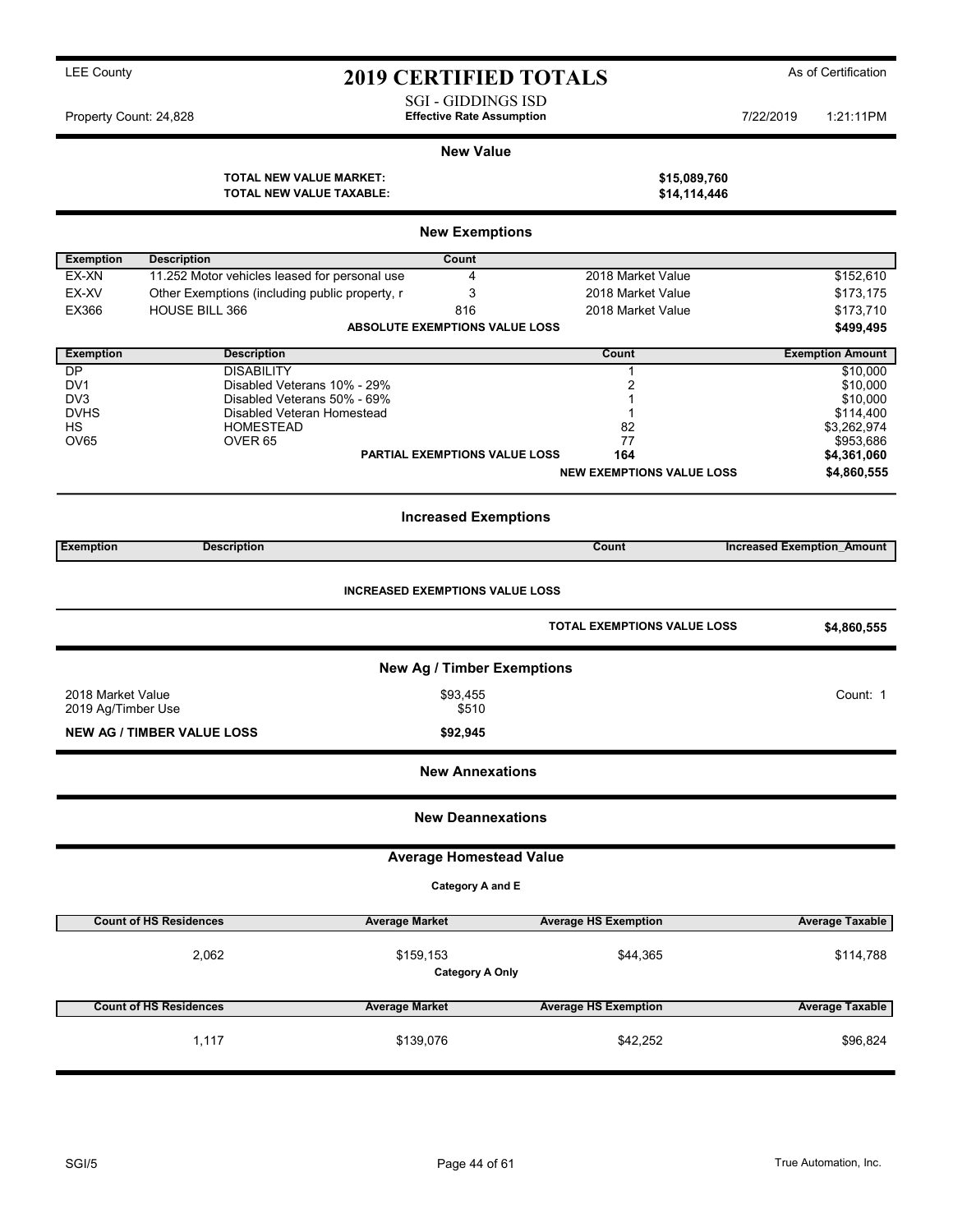### SGI - GIDDINGS ISD Lower Value Used

Count of Protested Properties Total Market Value Total Market Value Total Value Used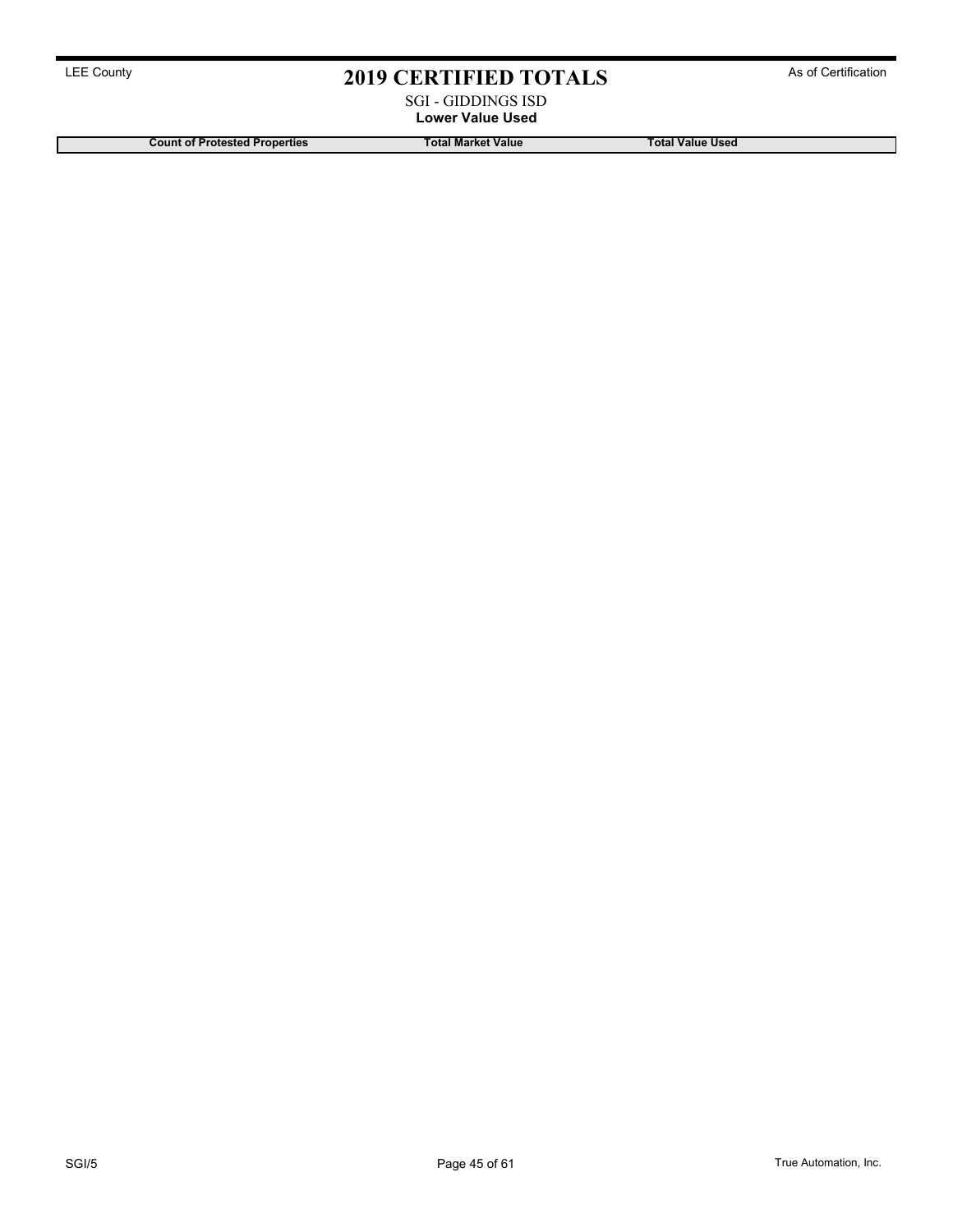| <b>LEE County</b>           |                                   |                    | <b>2019 CERTIFIED TOTALS</b> |                                                   |                          |                                                            |                          | As of Certification |
|-----------------------------|-----------------------------------|--------------------|------------------------------|---------------------------------------------------|--------------------------|------------------------------------------------------------|--------------------------|---------------------|
|                             | Property Count: 7,234             |                    |                              | <b>SLX - LEXINGTON ISD</b><br><b>Grand Totals</b> |                          |                                                            | 7/22/2019                | 1:21:11PM           |
| Land                        |                                   |                    |                              |                                                   | Value                    |                                                            |                          |                     |
| Homesite:                   |                                   |                    |                              |                                                   | 36,707,386               |                                                            |                          |                     |
| Non Homesite:<br>Ag Market: |                                   |                    |                              |                                                   | 61,151,763               |                                                            |                          |                     |
| Timber Market:              |                                   |                    |                              |                                                   | 762,174,799<br>0         | <b>Total Land</b>                                          | $^{(+)}$                 | 860,033,948         |
| Improvement                 |                                   |                    |                              |                                                   | Value                    |                                                            |                          |                     |
| Homesite:                   |                                   |                    |                              |                                                   | 288,794,951              |                                                            |                          |                     |
| Non Homesite:               |                                   |                    |                              |                                                   | 88,914,069               | <b>Total Improvements</b>                                  | $^{(+)}$                 | 377,709,020         |
| <b>Non Real</b>             |                                   |                    | Count                        |                                                   | <b>Value</b>             |                                                            |                          |                     |
| Personal Property:          |                                   |                    | 457                          |                                                   | 90,719,145               |                                                            |                          |                     |
| Mineral Property:           |                                   |                    | 838                          |                                                   | 8,832,150                |                                                            |                          |                     |
| Autos:                      |                                   |                    | 0                            |                                                   | $\mathbf 0$              | <b>Total Non Real</b>                                      | $^{(+)}$                 | 99,551,295          |
|                             |                                   |                    |                              |                                                   |                          | <b>Market Value</b>                                        | $\equiv$                 | 1,337,294,263       |
| Ag                          |                                   |                    | <b>Non Exempt</b>            |                                                   | Exempt                   |                                                            |                          |                     |
|                             | <b>Total Productivity Market:</b> |                    | 759,388,459                  |                                                   | 2,786,340                |                                                            |                          |                     |
| Ag Use:<br>Timber Use:      |                                   |                    | 11,130,173                   |                                                   | 26,360                   | <b>Productivity Loss</b>                                   | $(\text{-})$<br>$\equiv$ | 748,258,286         |
| Productivity Loss:          |                                   |                    | 0<br>748,258,286             |                                                   | $\mathbf 0$<br>2,759,980 | <b>Appraised Value</b>                                     |                          | 589,035,977         |
|                             |                                   |                    |                              |                                                   |                          | <b>Homestead Cap</b>                                       | $(-)$                    | 19,072,839          |
|                             |                                   |                    |                              |                                                   |                          | <b>Assessed Value</b>                                      | $\equiv$                 | 569,963,138         |
|                             |                                   |                    |                              |                                                   |                          | <b>Total Exemptions Amount</b><br>(Breakdown on Next Page) | $(-)$                    | 120,861,572         |
|                             |                                   |                    |                              |                                                   |                          | <b>Net Taxable</b>                                         | $\equiv$                 | 449,101,566         |
| Freeze                      | <b>Assessed</b>                   | <b>Taxable</b>     | <b>Actual Tax</b>            | <b>Ceiling</b>                                    | Count                    |                                                            |                          |                     |
| $\overline{DP}$             | 3.905.804                         | 2,563,116          | 20.471.21                    | 21,944.25                                         | 39                       |                                                            |                          |                     |
| OV65                        | 94,361,582                        | 65,689,632         | 440,214.16                   | 445,077.97                                        | 663                      |                                                            |                          |                     |
| Total                       | 98,267,386                        | 68,252,748         | 460,685.37                   | 467,022.22                                        |                          | 702 Freeze Taxable                                         | $(-)$                    | 68,252,748          |
| <b>Tax Rate</b>             | 1.300000                          |                    |                              |                                                   |                          |                                                            |                          |                     |
| <b>Transfer</b>             | <b>Assessed</b>                   | <b>Taxable</b>     | Post % Taxable               | <b>Adjustment</b>                                 | Count                    |                                                            |                          |                     |
| OV65<br>Total               | 508,740<br>508,740                | 369,740<br>369,740 | 232,617<br>232,617           | 137,123<br>137,123                                |                          | 4 Transfer Adjustment                                      | $(-)$                    | 137,123             |
|                             |                                   |                    |                              |                                                   |                          |                                                            | $\equiv$                 |                     |
|                             |                                   |                    |                              |                                                   |                          | <b>Freeze Adjusted Taxable</b>                             |                          | 380,711,695         |

APPROXIMATE LEVY = (FREEZE ADJUSTED TAXABLE \* (TAX RATE / 100)) + ACTUAL TAX  $5,409,937.41 = 380,711,695 * (1.300000 / 100) + 460,685.37$ 

Tax Increment Finance Value: 0

Tax Increment Finance Levy: 0.00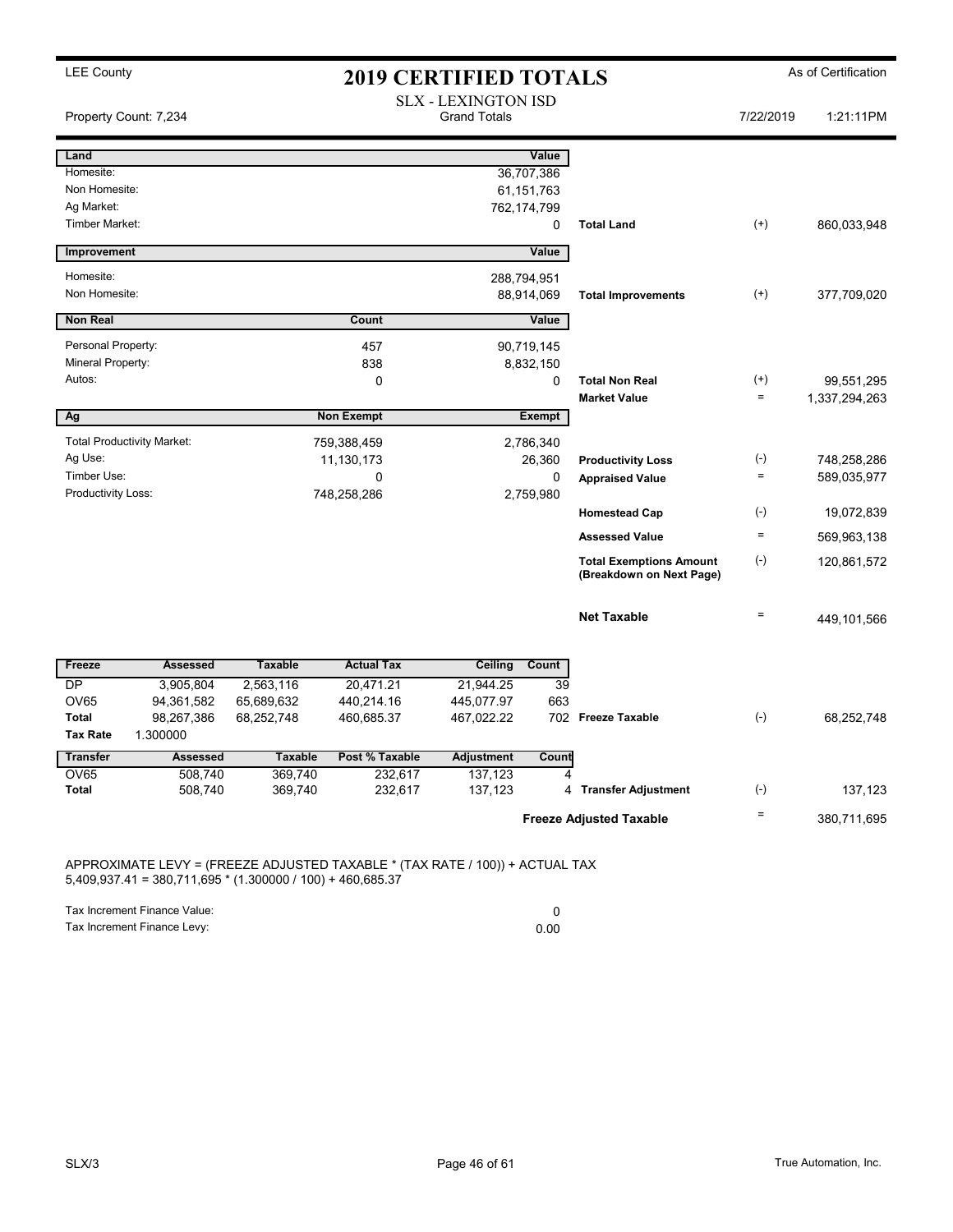## LEE County As of Certification **2019 CERTIFIED TOTALS** As of Certification SLX - LEXINGTON ISD

Property Count: 7,234 **Figure 1:21:11PM** Grand Totals 7/22/2019 1:21:11PM

### Exemption Breakdown

| <b>Exemption</b>  | Count         | Local     | <b>State</b> | <b>Total</b> |
|-------------------|---------------|-----------|--------------|--------------|
| СH                |               | 98,280    |              | 98,280       |
| DP                | 39            | 0         | 331,100      | 331,100      |
| DV <sub>1</sub>   | 6             | 0         | 37,000       | 37,000       |
| DV <sub>1</sub> S |               | 0         | 5,000        | 5,000        |
| DV <sub>2</sub>   | 5             | 0         | 37,500       | 37,500       |
| DV3               | 4             | 0         | 42,000       | 42,000       |
| DV4               | 55            | 0         | 459,900      | 459,900      |
| DV4S              | 9             | 0         | 78,340       | 78,340       |
| <b>DVHS</b>       | 28            | 0         | 3,959,174    | 3,959,174    |
| <b>DVHSS</b>      | 4             | 0         | 202,197      | 202,197      |
| EX                | 3             | 0         | 25,661,330   | 25,661,330   |
| EX-XI             |               | 0         | 16,440       | 16,440       |
| EX-XN             | 9             | 0         | 387,060      | 387,060      |
| EX-XR             | 16            | 0         | 4,758,120    | 4,758,120    |
| EX-XU             | 3             | 0         | 1,041,990    | 1,041,990    |
| EX-XV             | 187           | 0         | 35,658,660   | 35,658,660   |
| EX366             | 391           | 0         | 54,020       | 54,020       |
| HS                | 1,593         | 0         | 37,915,919   | 37,915,919   |
| LVE               |               | 39,610    | 0            | 39,610       |
| <b>OV65</b>       | 731           | 3,522,207 | 6,449,925    | 9,972,132    |
| OV65S             |               | 24,000    | 40,000       | 64,000       |
| PC                |               | 41,800    | 0            | 41,800       |
|                   | <b>Totals</b> | 3,725,897 | 117,135,675  | 120,861,572  |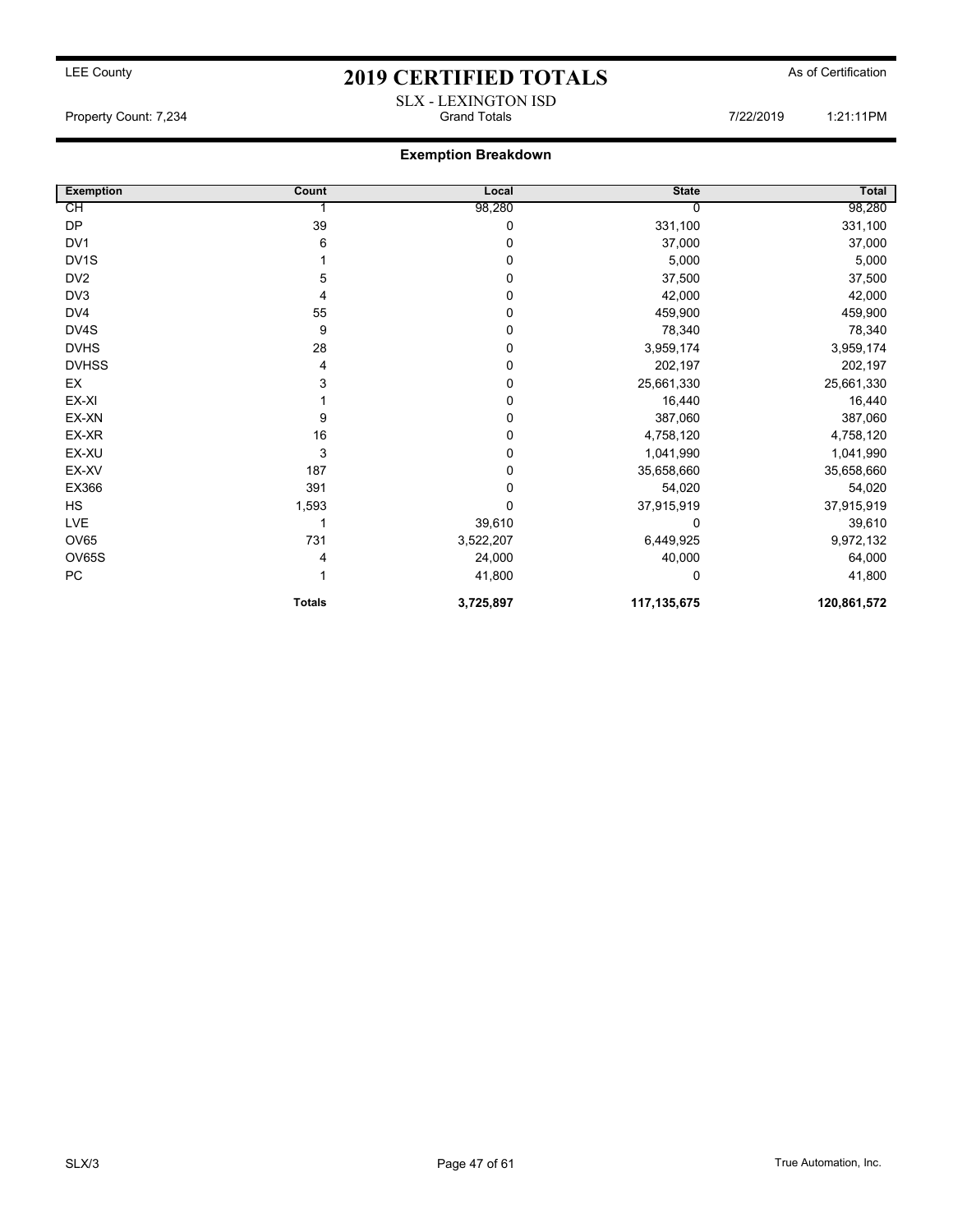### SLX - LEXINGTON ISD Property Count: 7,234 7122/2019 1:21:11PM Grand Totals 7/22/2019 1:21:11PM

### State Category Breakdown

| <b>State Code</b> | <b>Description</b>                  | Count | <b>Acres</b>        | <b>New Value</b> | <b>Market Value</b> | Taxable Value |
|-------------------|-------------------------------------|-------|---------------------|------------------|---------------------|---------------|
|                   |                                     |       |                     |                  |                     |               |
| A                 | SINGLE FAMILY RESIDENCE             | 1,021 |                     | \$3,571,120      | \$116,499,984       | \$93,446,129  |
| B                 | <b>MULTIFAMILY RESIDENCE</b>        | 13    |                     | \$0              | \$1,961,730         | \$1,919,922   |
| C <sub>1</sub>    | VACANT LOTS AND LAND TRACTS         | 246   |                     | \$0              | \$5,124,040         | \$5,112,040   |
| D <sub>1</sub>    | QUALIFIED OPEN-SPACE LAND           | 3,227 | 165,035.8814        | \$0              | \$759,388,459       | \$10,741,415  |
| D <sub>2</sub>    | <b>IMPROVEMENTS ON QUALIFIED OP</b> | 1,010 |                     | \$388,780        | \$11,482,825        | \$10,570,127  |
| E                 | RURAL LAND, NON QUALIFIED OPE       | 2,068 | 7,876.5478          | \$6,048,110      | \$268,123,091       | \$223,169,650 |
| F <sub>1</sub>    | <b>COMMERCIAL REAL PROPERTY</b>     | 170   |                     | \$782,930        | \$19,040,579        | \$18,942,347  |
| F <sub>2</sub>    | INDUSTRIAL AND MANUFACTURIN         | 44    |                     | \$0              | \$9,217,790         | \$9,217,790   |
| G <sub>1</sub>    | OIL AND GAS                         | 493   |                     | \$0              | \$8,781,690         | \$8,781,690   |
| J2                | <b>GAS DISTRIBUTION SYSTEM</b>      | 2     |                     | \$0              | \$186,040           | \$186,040     |
| J3                | ELECTRIC COMPANY (INCLUDING C       | 10    |                     | \$0              | \$8,370,640         | \$8,370,640   |
| J4                | TELEPHONE COMPANY (INCLUDI          | 6     |                     | \$0              | \$591,850           | \$591,850     |
| J <sub>5</sub>    | <b>RAILROAD</b>                     |       |                     | \$0              | \$8,060             | \$8,060       |
| J6                | PIPELAND COMPANY                    | 40    |                     | \$1,710          | \$28,106,640        | \$28,106,640  |
| J7                | <b>CABLE TELEVISION COMPANY</b>     | 8     |                     | \$0              | \$43.980            | \$43,980      |
| L1                | <b>COMMERCIAL PERSONAL PROPE</b>    | 284   |                     | \$0              | \$6,196,265         | \$6,188,765   |
| L2                | INDUSTRIAL AND MANUFACTURIN         | 48    |                     | \$0              | \$17,741,860        | \$17,700,060  |
| M1                | TANGIBLE OTHER PERSONAL, MOB        | 368   |                     | \$740,250        | \$8,713,230         | \$6,004,421   |
| X                 | TOTALLY EXEMPT PROPERTY             | 612   |                     | \$218,040        | \$67,715,510        | \$0           |
|                   |                                     |       | Totals 172,912.4292 | \$11,750,940     | \$1,337,294,263     | \$449,101,566 |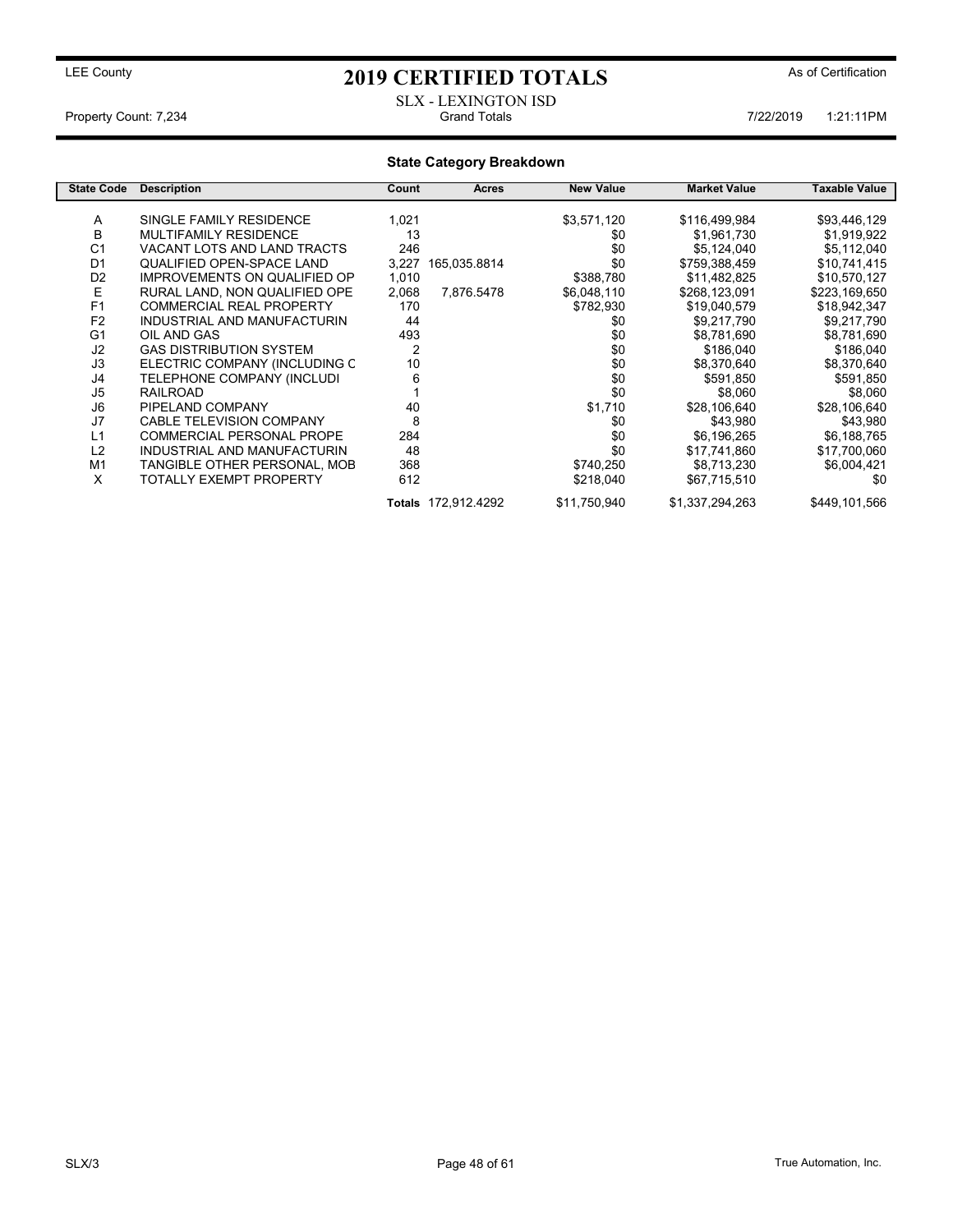SLX - LEXINGTON ISD Property Count: 7,234 **Count: 7,234** Crand Totals 1:21:11PM Grand Totals 1:22/2019 1:21:11PM

### CAD State Category Breakdown

| <b>State Code</b> | <b>Description</b>                    | Count          | Acres               | <b>New Value</b> | <b>Market Value</b> | <b>Taxable Value</b> |
|-------------------|---------------------------------------|----------------|---------------------|------------------|---------------------|----------------------|
| A1                | REAL, RESIDENTIAL, SINGLE-FAMIL       | 772            |                     | \$3,535,540      | \$102,650,387       | \$82,857,690         |
| A2                | REAL, RESIDENTIAL, MOBILE HOME        | 309            |                     | \$35,580         | \$13,849,597        | \$10,588,440         |
| <b>B1</b>         | REAL, RESIDENTIAL, MULTI-FAMILY       | 3              |                     | \$0              | \$672,120           | \$672,120            |
| B <sub>2</sub>    | REAL, RESIDENTIAL, DUPLEXES           | 10             |                     | \$0              | \$1,289,610         | \$1,247,802          |
| C <sub>1</sub>    | REAL, VACANT PLATTED RESIDENTI        | 215            |                     | \$0              | \$4,626,090         | \$4,614,090          |
| C <sub>2</sub>    | REAL, VACANT PLATTED COMMERCI.        | 29             |                     | \$0              | \$465,080           | \$465,080            |
| C <sub>3</sub>    | REAL, VACANT PLATTED RURAL OR I       | $\overline{2}$ |                     | \$0              | \$32,870            | \$32,870             |
| D <sub>1</sub>    | REAL, ACREAGE, RANGELAND              | 3,227          | 165,035.8814        | \$0              | \$759,388,459       | \$10,741,415         |
| D <sub>2</sub>    | <b>IMPROVEMENTS ON QUALIFIED AG L</b> | 1,010          |                     | \$388,780        | \$11,482,825        | \$10,570,127         |
| E1                | REAL, FARM/RANCH, HOUSE               | 1,355          |                     | \$5,518,750      | \$219,352,431       | \$178,704,100        |
| E <sub>2</sub>    | REAL, FARM/RANCH, MOBILE HOME         | 547            |                     | \$164,560        | \$15,381,449        | \$11,923,427         |
| E <sub>3</sub>    | REAL, FARM/RANCH, OTHER IMPROV        | 157            |                     | \$364,800        | \$2,321,700         | \$2,147,801          |
| E4                | NON QUALIFIED AG LAND                 | 526            |                     | \$0              | \$31,067,511        | \$30,394,321         |
| F <sub>1</sub>    | REAL, COMMERCIAL                      | 170            |                     | \$782,930        | \$19,040,579        | \$18,942,347         |
| F <sub>2</sub>    | <b>REAL, INDUSTRIAL</b>               | 44             |                     | \$0              | \$9,217,790         | \$9,217,790          |
| G <sub>1</sub>    | OIL, GAS & MINERAL RESERVES           | 493            |                     | \$0              | \$8,781,690         | \$8,781,690          |
| J2                | <b>GAS DISTRIBUTION SYSTEMS</b>       | $\overline{2}$ |                     | \$0              | \$186,040           | \$186,040            |
| J3                | <b>ELECTRIC COMPANIES</b>             | 10             |                     | \$0              | \$8,370,640         | \$8,370,640          |
| J4                | <b>TELEPHONE COMPANIES</b>            | 6              |                     | \$0              | \$591,850           | \$591,850            |
| J5                | <b>RAILROADS</b>                      |                |                     | \$0              | \$8,060             | \$8,060              |
| J <sub>6</sub>    | PIPELINE COMPANIES                    | 39             |                     | \$1,710          | \$28,099,920        | \$28,099,920         |
| J6A               | PIPELINE COMPANIES                    |                |                     | \$0              | \$6,720             | \$6,720              |
| J7                | CABLE TELEVISION COMPANY              | 8              |                     | \$0              | \$43,980            | \$43,980             |
| L1                | TANGIBLE, PERSONAL PROPERTY C         | 284            |                     | \$0              | \$6,196,265         | \$6,188,765          |
| L2C               | TANGIBLE, PERSONAL PROPERTY I         | $\overline{2}$ |                     | \$0              | \$379,200           | \$379,200            |
| L2G               | TANGIBLE, PERSONAL PROPERTY I         | 5              |                     | \$0              | \$14,346,810        | \$14,305,010         |
| L <sub>2</sub> H  | TANGIBLE, PERSONAL PROPERTY I         | 8              |                     | \$0              | \$143,240           | \$143,240            |
| L <sub>2</sub> J  | TANGIBLE, PERSONAL PROPERTY I         | 5              |                     | \$0              | \$594,050           | \$594,050            |
| L2M               | TANGIBLE, PERSONAL PROPERTY I         | 3              |                     | \$0              | \$677,040           | \$677,040            |
| L2P               | TANGIBLE, PERSONAL PROPERTY I         | 15             |                     | \$0              | \$652,950           | \$652,950            |
| L <sub>2</sub> Q  | TANGIBLE, PERSONAL PROPERTY I         | 10             |                     | \$0              | \$948,570           | \$948,570            |
| M1                | TANGIBLE OTHER PERSONAL, MOBI         | 368            |                     | \$740,250        | \$8.713.230         | \$6,004,421          |
| $\times$          | <b>TOTALY EXEMPT PROPERTY</b>         | 612            |                     | \$218,040        | \$67,715,510        | \$0                  |
|                   |                                       |                | Totals 165,035.8814 | \$11,750,940     | \$1,337,294,263     | \$449,101,566        |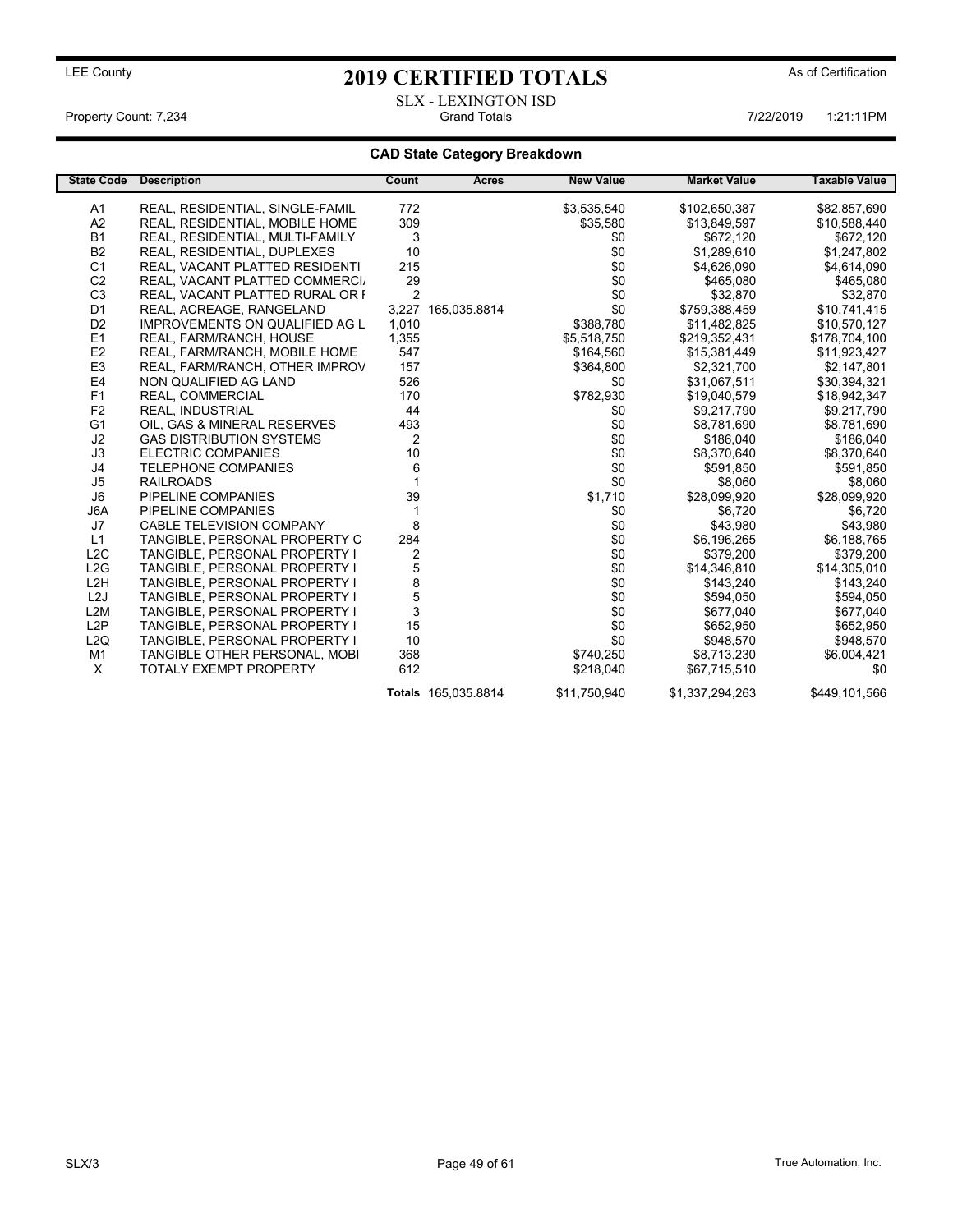SLX - LEXINGTON ISD Property Count: 7,234 **7/22/2019** Terretive Rate Assumption **1:21:11PM** Property Count: 7,234

#### New Value

|                                        |                                                            | <b>New Exemptions</b>                 |                                    |                                   |  |  |  |  |
|----------------------------------------|------------------------------------------------------------|---------------------------------------|------------------------------------|-----------------------------------|--|--|--|--|
| <b>Exemption</b>                       | <b>Description</b>                                         | Count                                 |                                    |                                   |  |  |  |  |
| EX-XN                                  | 11.252 Motor vehicles leased for personal use              | 1                                     | 2018 Market Value                  | \$0                               |  |  |  |  |
| EX-XU                                  | 11.23 Miscellaneous Exemptions                             |                                       | 2018 Market Value                  | \$805,520                         |  |  |  |  |
| EX-XV                                  | Other Exemptions (including public property, r             | 5                                     | 2018 Market Value                  | \$1,384,120                       |  |  |  |  |
| EX366                                  | HOUSE BILL 366                                             | 59                                    | 2018 Market Value                  | \$56,700                          |  |  |  |  |
|                                        |                                                            | <b>ABSOLUTE EXEMPTIONS VALUE LOSS</b> |                                    | \$2,246,340                       |  |  |  |  |
| <b>Exemption</b>                       | <b>Description</b>                                         |                                       | Count                              | <b>Exemption Amount</b>           |  |  |  |  |
| DV <sub>2</sub>                        | Disabled Veterans 30% - 49%                                |                                       |                                    | \$7,500                           |  |  |  |  |
| DV3                                    | Disabled Veterans 50% - 69%                                |                                       | 1                                  | \$10,000                          |  |  |  |  |
| DV <sub>4</sub><br><b>DVHS</b>         | Disabled Veterans 70% - 100%<br>Disabled Veteran Homestead |                                       | 2<br>1                             | \$24,000<br>\$196,688             |  |  |  |  |
| HS                                     | <b>HOMESTEAD</b>                                           |                                       | 70                                 | \$1,737,500                       |  |  |  |  |
| OV65                                   | OVER <sub>65</sub>                                         |                                       | 74                                 | \$1,015,809                       |  |  |  |  |
|                                        |                                                            | <b>PARTIAL EXEMPTIONS VALUE LOSS</b>  | 149                                | \$2,991,497                       |  |  |  |  |
|                                        |                                                            |                                       | <b>NEW EXEMPTIONS VALUE LOSS</b>   | \$5,237,837                       |  |  |  |  |
| <b>Increased Exemptions</b>            |                                                            |                                       |                                    |                                   |  |  |  |  |
| <b>Exemption</b>                       | <b>Description</b>                                         |                                       | Count                              | <b>Increased Exemption Amount</b> |  |  |  |  |
| <b>INCREASED EXEMPTIONS VALUE LOSS</b> |                                                            |                                       |                                    |                                   |  |  |  |  |
|                                        |                                                            |                                       | <b>TOTAL EXEMPTIONS VALUE LOSS</b> | \$5,237,837                       |  |  |  |  |
|                                        |                                                            | <b>New Ag / Timber Exemptions</b>     |                                    |                                   |  |  |  |  |
| 2018 Market Value                      |                                                            | \$434,169                             |                                    | Count: 4                          |  |  |  |  |
| 2019 Ag/Timber Use                     |                                                            | \$3,110                               |                                    |                                   |  |  |  |  |
|                                        | <b>NEW AG / TIMBER VALUE LOSS</b>                          | \$431,059                             |                                    |                                   |  |  |  |  |
|                                        |                                                            | <b>New Annexations</b>                |                                    |                                   |  |  |  |  |
|                                        |                                                            | <b>New Deannexations</b>              |                                    |                                   |  |  |  |  |
|                                        |                                                            | <b>Average Homestead Value</b>        |                                    |                                   |  |  |  |  |
|                                        |                                                            | Category A and E                      |                                    |                                   |  |  |  |  |
|                                        | <b>Count of HS Residences</b><br><b>Average Market</b>     |                                       | <b>Average HS Exemption</b>        | <b>Average Taxable</b>            |  |  |  |  |
|                                        | 1,450                                                      | \$174,457<br><b>Category A Only</b>   | \$37,560                           | \$136,897                         |  |  |  |  |
|                                        | <b>Count of HS Residences</b><br><b>Average Market</b>     |                                       | <b>Average HS Exemption</b>        | <b>Average Taxable</b>            |  |  |  |  |
|                                        | 561                                                        | \$146,793                             | \$31,074                           | \$115,719                         |  |  |  |  |

TOTAL NEW VALUE MARKET: \$11,750,940 TOTAL NEW VALUE TAXABLE: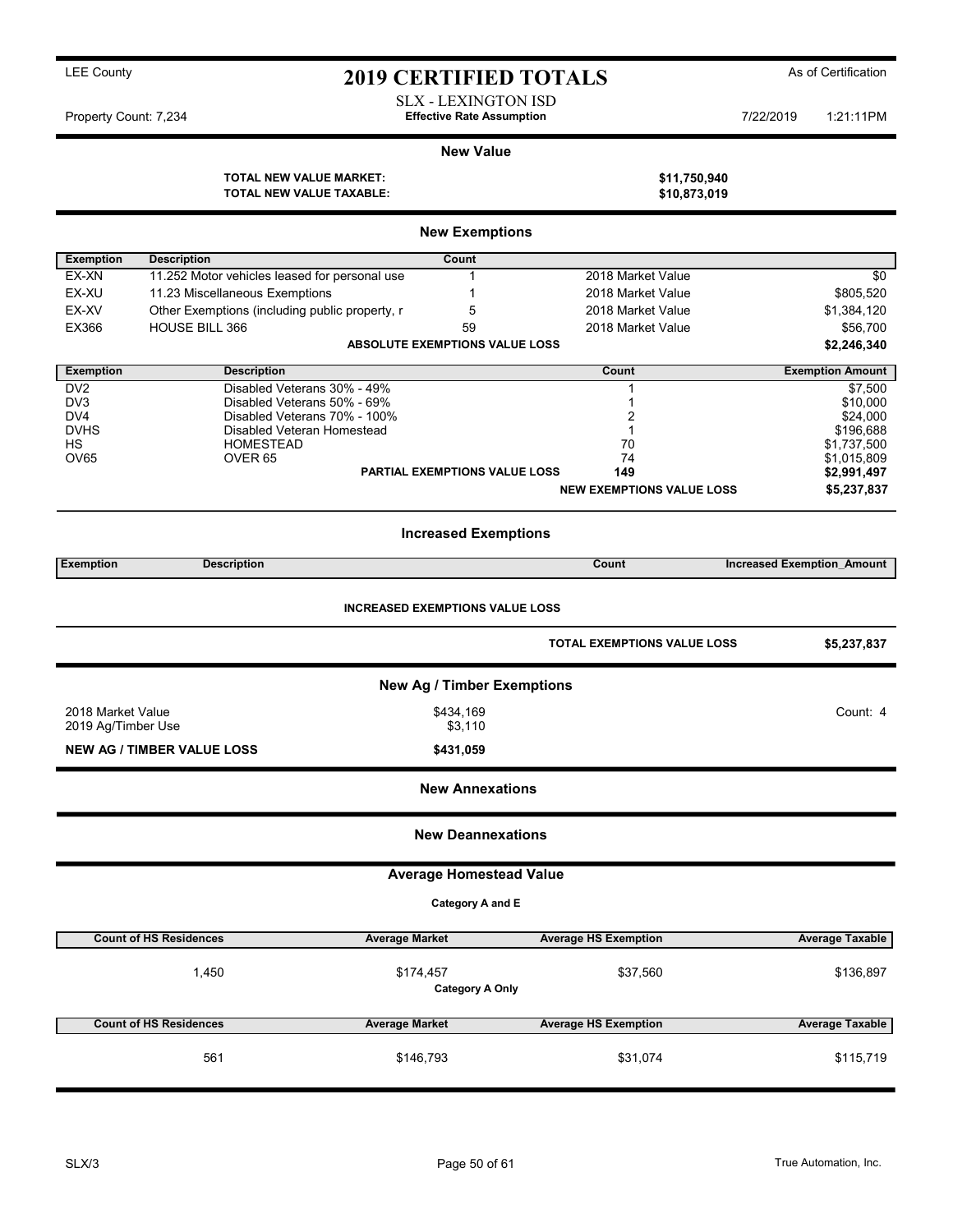### SLX - LEXINGTON ISD Lower Value Used

Count of Protested Properties Total Market Value Total Market Value Total Value Used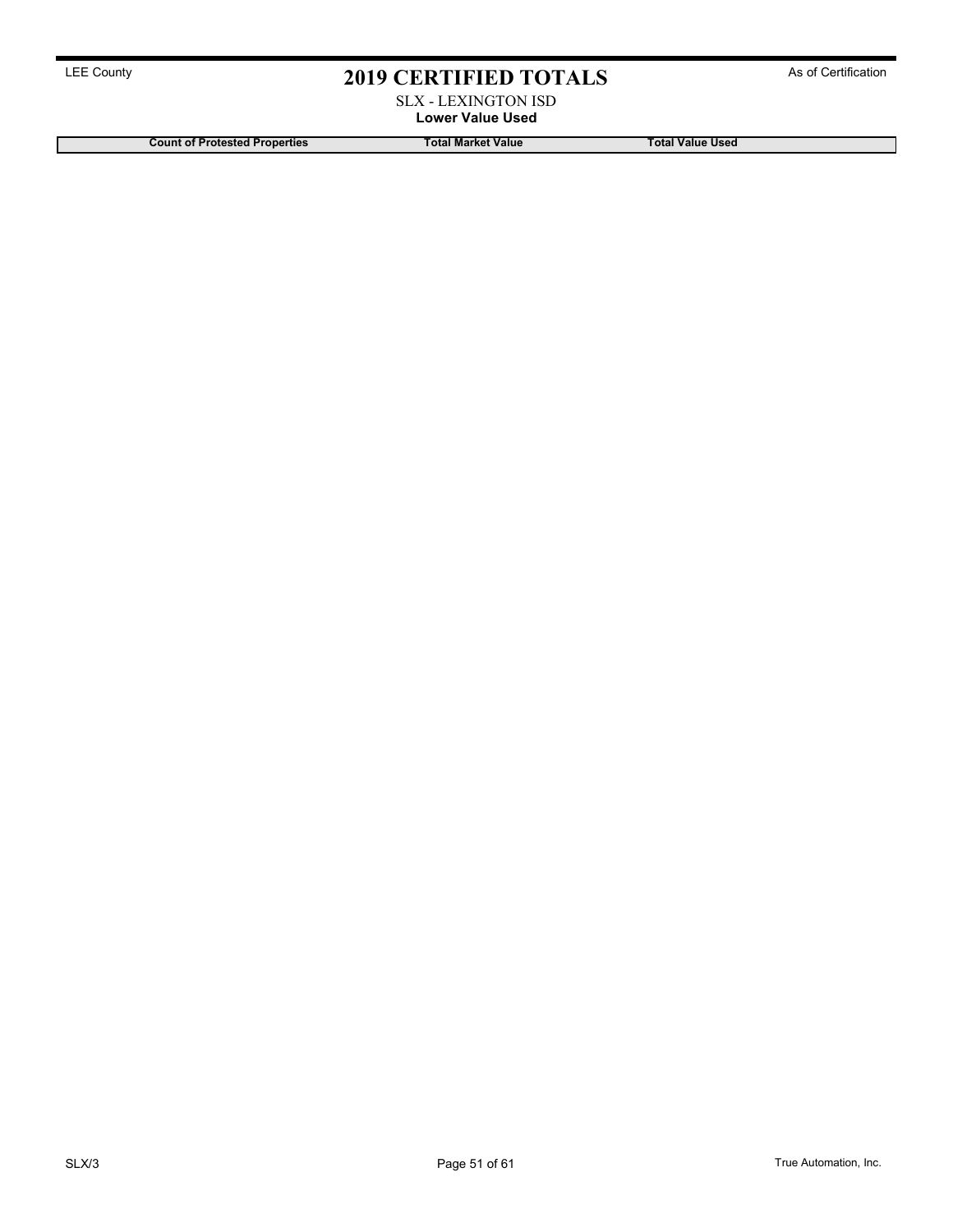## LEE County **2019 CERTIFIED TOTALS** As of Certification

| Property Count: 306               |                   | WD1 - LEE CO FWD #1<br><b>Grand Totals</b> |                                                            | 7/22/2019    | 1:21:11PM  |
|-----------------------------------|-------------------|--------------------------------------------|------------------------------------------------------------|--------------|------------|
| Land                              |                   | Value                                      |                                                            |              |            |
| Homesite:                         |                   | 915,080                                    |                                                            |              |            |
| Non Homesite:                     |                   | 664,420                                    |                                                            |              |            |
| Ag Market:                        |                   | 1,861,720                                  |                                                            |              |            |
| <b>Timber Market:</b>             |                   | 0                                          | <b>Total Land</b>                                          | $^{(+)}$     | 3,441,220  |
| Improvement                       |                   | Value                                      |                                                            |              |            |
| Homesite:                         |                   | 4,825,450                                  |                                                            |              |            |
| Non Homesite:                     |                   | 4,954,563                                  | <b>Total Improvements</b>                                  | $^{(+)}$     | 9,780,013  |
| <b>Non Real</b>                   | Count             | Value                                      |                                                            |              |            |
| Personal Property:                | 48                | 2,552,981                                  |                                                            |              |            |
| Mineral Property:                 | 67                | 108,810                                    |                                                            |              |            |
| Autos:                            | 0                 | 0                                          | <b>Total Non Real</b>                                      | $^{(+)}$     | 2,661,791  |
|                                   |                   |                                            | <b>Market Value</b>                                        | $\equiv$     | 15,883,024 |
| Ag                                | <b>Non Exempt</b> | <b>Exempt</b>                              |                                                            |              |            |
| <b>Total Productivity Market:</b> | 1,861,720         | 0                                          |                                                            |              |            |
| Ag Use:                           | 21,440            | 0                                          | <b>Productivity Loss</b>                                   | $(-)$        | 1,840,280  |
| Timber Use:                       | $\Omega$          | 0                                          | <b>Appraised Value</b>                                     | $\equiv$     | 14,042,744 |
| Productivity Loss:                | 1,840,280         | 0                                          |                                                            |              |            |
|                                   |                   |                                            | <b>Homestead Cap</b>                                       | $(-)$        | 76,768     |
|                                   |                   |                                            | <b>Assessed Value</b>                                      | $\equiv$     | 13,965,976 |
|                                   |                   |                                            | <b>Total Exemptions Amount</b><br>(Breakdown on Next Page) | $(\text{-})$ | 3,293,190  |
|                                   |                   |                                            | <b>Net Taxable</b>                                         | $=$          | 10,672,786 |

APPROXIMATE TOTAL LEVY = NET TAXABLE \* (TAX RATE / 100) 28,069.43 = 10,672,786 \* (0.263000 / 100)

| Tax Increment Finance Value: |      |
|------------------------------|------|
| Tax Increment Finance Levy:  | 0.00 |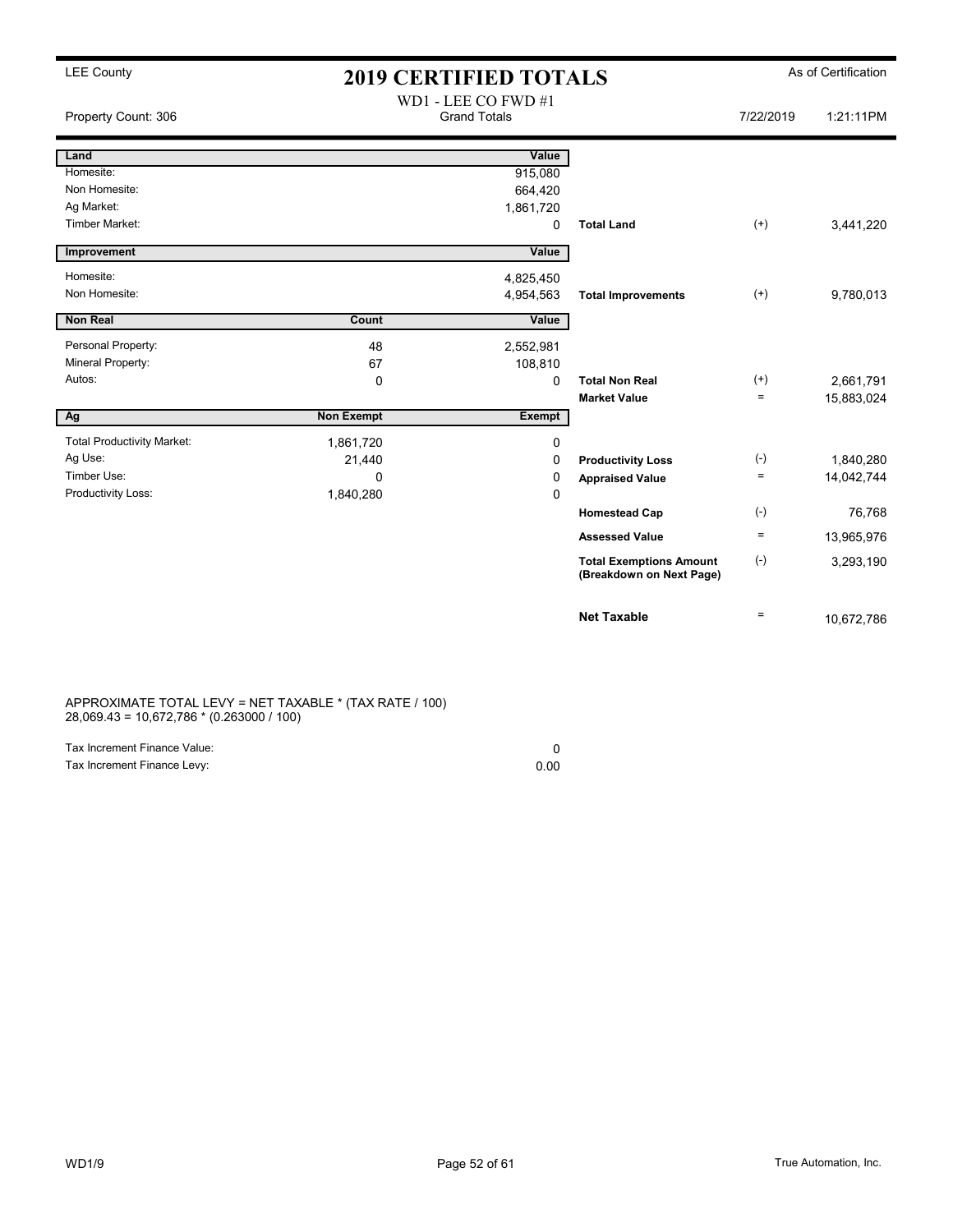### WD1 - LEE CO FWD #1 Property Count: 306 **Figure 1:21:11PM** Grand Totals **7/22/2019** 1:21:11PM

### Exemption Breakdown

| Exemption | Count         | Local   | <b>State</b> | <b>Total</b> |
|-----------|---------------|---------|--------------|--------------|
| CН        |               | 224,100 |              | 224,100      |
| EX-XG     |               | 0       | 8,520        | 8,520        |
| EX-XI     |               | 0       | 102,580      | 102,580      |
| EX-XV     | 29            | U       | 2,952,270    | 2,952,270    |
| EX366     | 52            | 0       | 5,720        | 5,720        |
|           | <b>Totals</b> | 224,100 | 3,069,090    | 3,293,190    |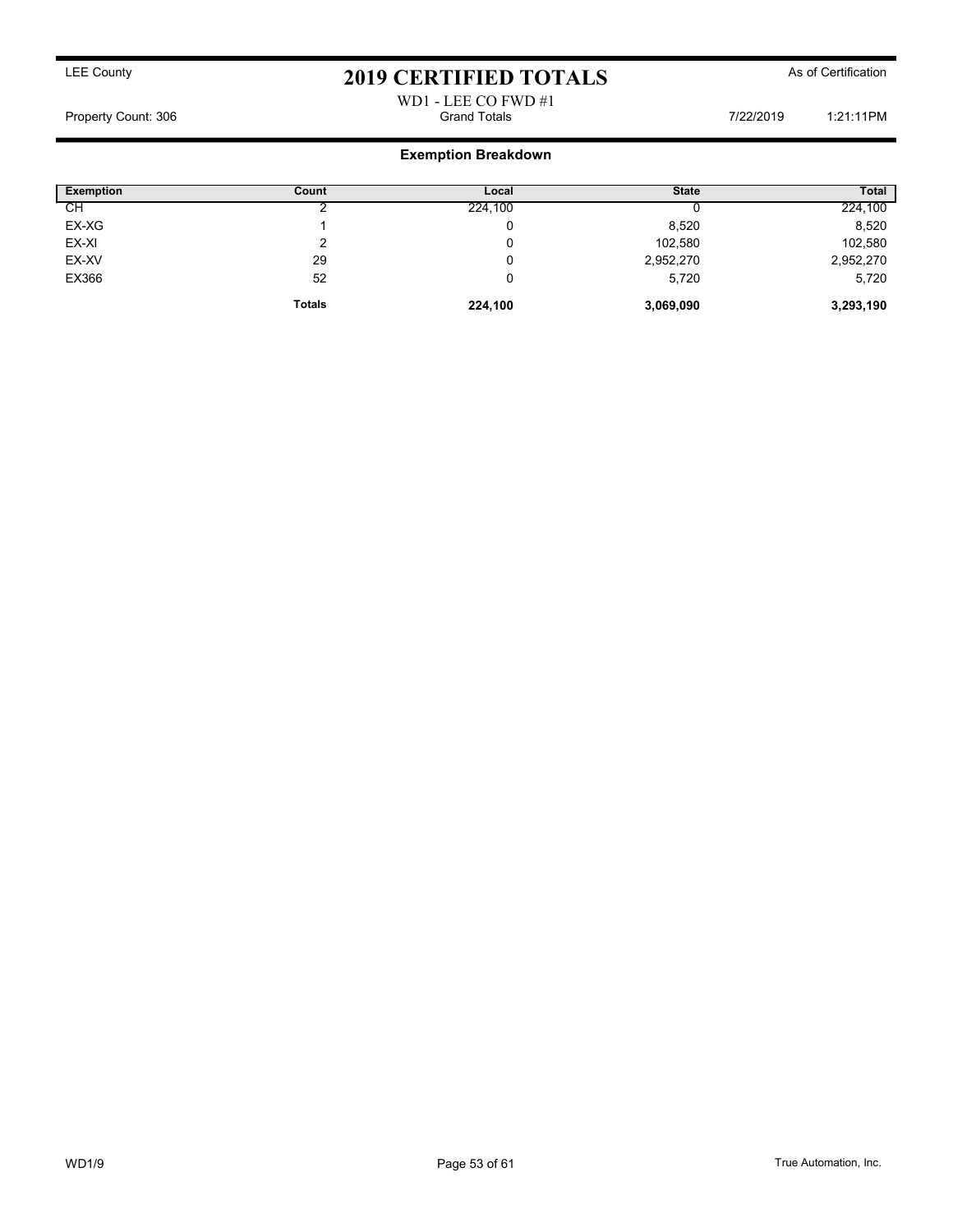### WD1 - LEE CO FWD #1 Property Count: 306 **7/22/2019** 1:21:11PM Grand Totals **Counting the County of Counting terms** of Counting Section 4:21:11PM

### State Category Breakdown

| <b>State Code</b> | <b>Description</b>                  | Count          | Acres    | <b>New Value</b> | <b>Market Value</b> | Taxable Value |
|-------------------|-------------------------------------|----------------|----------|------------------|---------------------|---------------|
|                   |                                     |                |          |                  |                     |               |
| A                 | SINGLE FAMILY RESIDENCE             | 78             |          | \$0              | \$5,243,980         | \$5,172,241   |
| в                 | MULTIFAMILY RESIDENCE               |                |          | \$0              | \$76,720            | \$76,720      |
| C <sub>1</sub>    | VACANT LOTS AND LAND TRACTS         | 25             |          | \$0              | \$114,640           | \$114,640     |
| D <sub>1</sub>    | QUALIFIED OPEN-SPACE LAND           | 14             | 394.9546 | \$0              | \$1,861,720         | \$21,440      |
| D <sub>2</sub>    | <b>IMPROVEMENTS ON QUALIFIED OP</b> | 5              |          | \$0              | \$19.959            | \$19,959      |
| E                 | RURAL LAND. NON QUALIFIED OPE       | 14             | 19.2686  | \$0              | \$1,280,941         | \$1,275,912   |
| F <sub>1</sub>    | <b>COMMERCIAL REAL PROPERTY</b>     | 27             |          | \$0              | \$985,593           | \$985,593     |
| G <sub>1</sub>    | OIL AND GAS                         | 25             |          | \$0              | \$105,720           | \$105,720     |
| J3                | ELECTRIC COMPANY (INCLUDING C       | $\overline{2}$ |          | \$0              | \$483,890           | \$483,890     |
| J4                | TELEPHONE COMPANY (INCLUDI          | 2              |          | \$0              | \$333,110           | \$333,110     |
| J5                | <b>RAILROAD</b>                     |                |          | \$0              | \$1,252,610         | \$1,252,610   |
| J6                | PIPELAND COMPANY                    |                |          | \$0              | \$7,390             | \$7,390       |
| J7                | <b>CABLE TELEVISION COMPANY</b>     |                |          | \$0              | \$38,000            | \$38,000      |
| L1                | COMMERCIAL PERSONAL PROPE           | 25             |          | \$0              | \$382,381           | \$382,381     |
| L2                | INDUSTRIAL AND MANUFACTURIN         | 3              |          | \$0              | \$68,800            | \$68,800      |
| M <sub>1</sub>    | TANGIBLE OTHER PERSONAL, MOB        | 9              |          | \$0              | \$334,380           | \$334,380     |
| X                 | TOTALLY EXEMPT PROPERTY             | 86             |          | \$0              | \$3,293,190         | \$0           |
|                   |                                     | Totals         | 414.2232 | \$0              | \$15,883,024        | \$10,672,786  |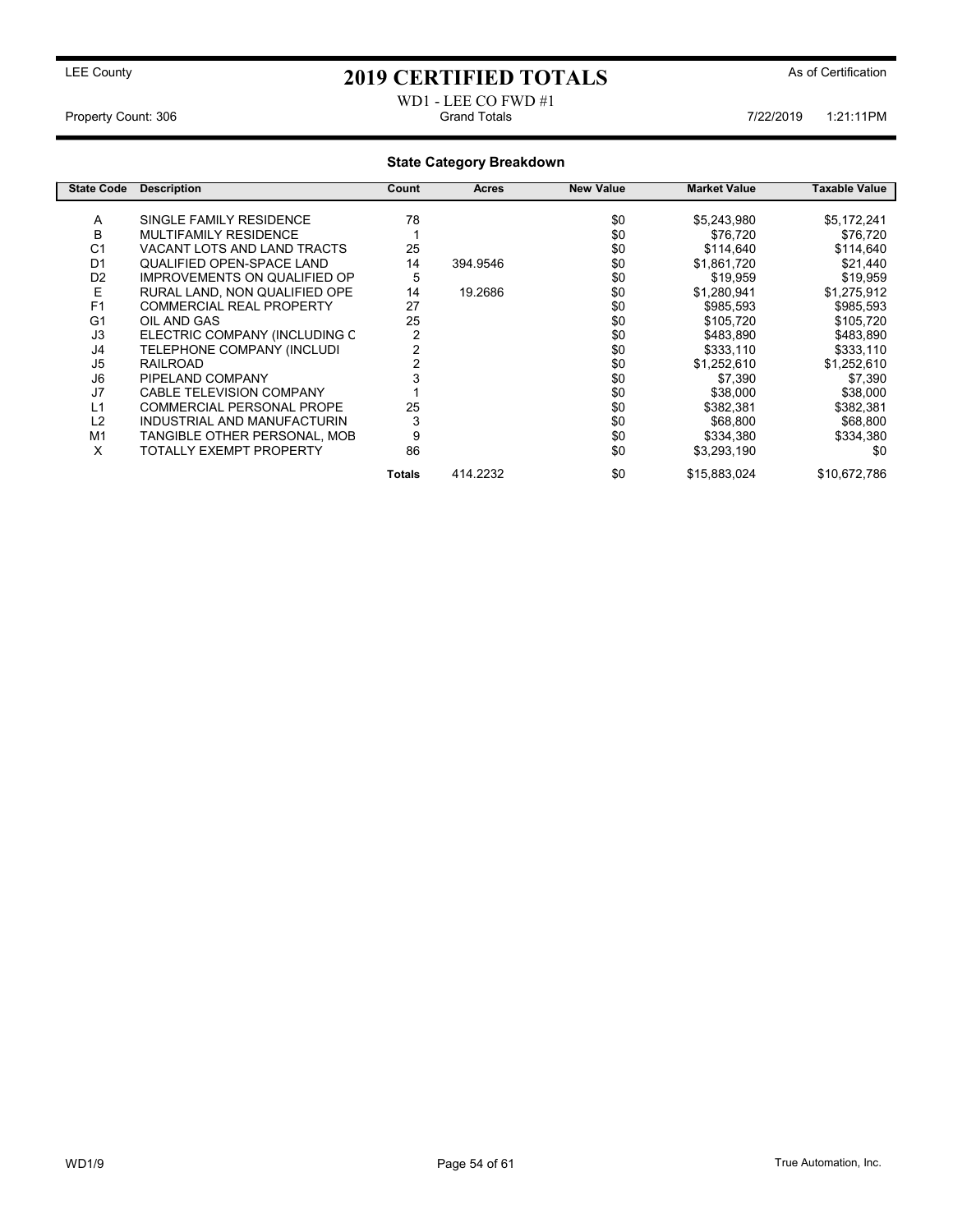### WD1 - LEE CO FWD #1 Property Count: 306 **Property Count: 306** Grand Totals 1:21:11PM 7/22/2019 1:21:11PM

### CAD State Category Breakdown

| <b>State Code</b> | <b>Description</b>                    | Count                   | <b>Acres</b> | <b>New Value</b> | <b>Market Value</b> | Taxable Value |
|-------------------|---------------------------------------|-------------------------|--------------|------------------|---------------------|---------------|
| A1                | REAL, RESIDENTIAL, SINGLE-FAMIL       | 59                      |              | \$0              | \$4,606,980         | \$4,535,241   |
| A2                | REAL, RESIDENTIAL, MOBILE HOME        | 30                      |              | \$0              | \$637,000           | \$637,000     |
| <b>B1</b>         | REAL, RESIDENTIAL, MULTI-FAMILY       |                         |              | \$0              | \$76,720            | \$76,720      |
| C <sub>1</sub>    | REAL, VACANT PLATTED RESIDENTI        | 16                      |              | \$0              | \$91,410            | \$91,410      |
| C <sub>2</sub>    | REAL, VACANT PLATTED COMMERCI.        | 9                       |              | \$0              | \$23,230            | \$23,230      |
| D <sub>1</sub>    | REAL, ACREAGE, RANGELAND              | 14                      | 394.9546     | \$0              | \$1,861,720         | \$21,440      |
| D <sub>2</sub>    | <b>IMPROVEMENTS ON QUALIFIED AG L</b> | 5                       |              | \$0              | \$19,959            | \$19,959      |
| E1                | REAL, FARM/RANCH, HOUSE               | 9                       |              | \$0              | \$1,171,171         | \$1,166,142   |
| E <sub>2</sub>    | REAL, FARM/RANCH, MOBILE HOME         | 3                       |              | \$0              | \$81,850            | \$81,850      |
| E <sub>3</sub>    | REAL, FARM/RANCH, OTHER IMPROV        | $\overline{\mathbf{c}}$ |              | \$0              | \$20,790            | \$20,790      |
| E <sub>4</sub>    | NON QUALIFIED AG LAND                 | $\overline{2}$          |              | \$0              | \$7,130             | \$7,130       |
| F <sub>1</sub>    | REAL, COMMERCIAL                      | 27                      |              | \$0              | \$985,593           | \$985,593     |
| G <sub>1</sub>    | OIL, GAS & MINERAL RESERVES           | 25                      |              | \$0              | \$105,720           | \$105,720     |
| J3                | <b>ELECTRIC COMPANIES</b>             | $\overline{c}$          |              | \$0              | \$483,890           | \$483,890     |
| J4                | <b>TELEPHONE COMPANIES</b>            | $\overline{2}$          |              | \$0              | \$333,110           | \$333,110     |
| J <sub>5</sub>    | <b>RAILROADS</b>                      | $\overline{2}$          |              | \$0              | \$1,252,610         | \$1,252,610   |
| J6                | PIPELINE COMPANIES                    |                         |              | \$0              | \$7,390             | \$7,390       |
| J7                | <b>CABLE TELEVISION COMPANY</b>       |                         |              | \$0              | \$38,000            | \$38,000      |
| L1                | TANGIBLE, PERSONAL PROPERTY C         | 25                      |              | \$0              | \$382,381           | \$382,381     |
| L2M               | TANGIBLE, PERSONAL PROPERTY I         |                         |              | \$0              | \$31,200            | \$31,200      |
| L2P               | TANGIBLE, PERSONAL PROPERTY I         | 2                       |              | \$0              | \$37,600            | \$37,600      |
| M <sub>1</sub>    | TANGIBLE OTHER PERSONAL, MOBI         | 9                       |              | \$0              | \$334,380           | \$334,380     |
| X                 | <b>TOTALY EXEMPT PROPERTY</b>         | 86                      |              | \$0              | \$3,293,190         | \$0           |
|                   |                                       | <b>Totals</b>           | 394.9546     | \$0              | \$15,883,024        | \$10,672,786  |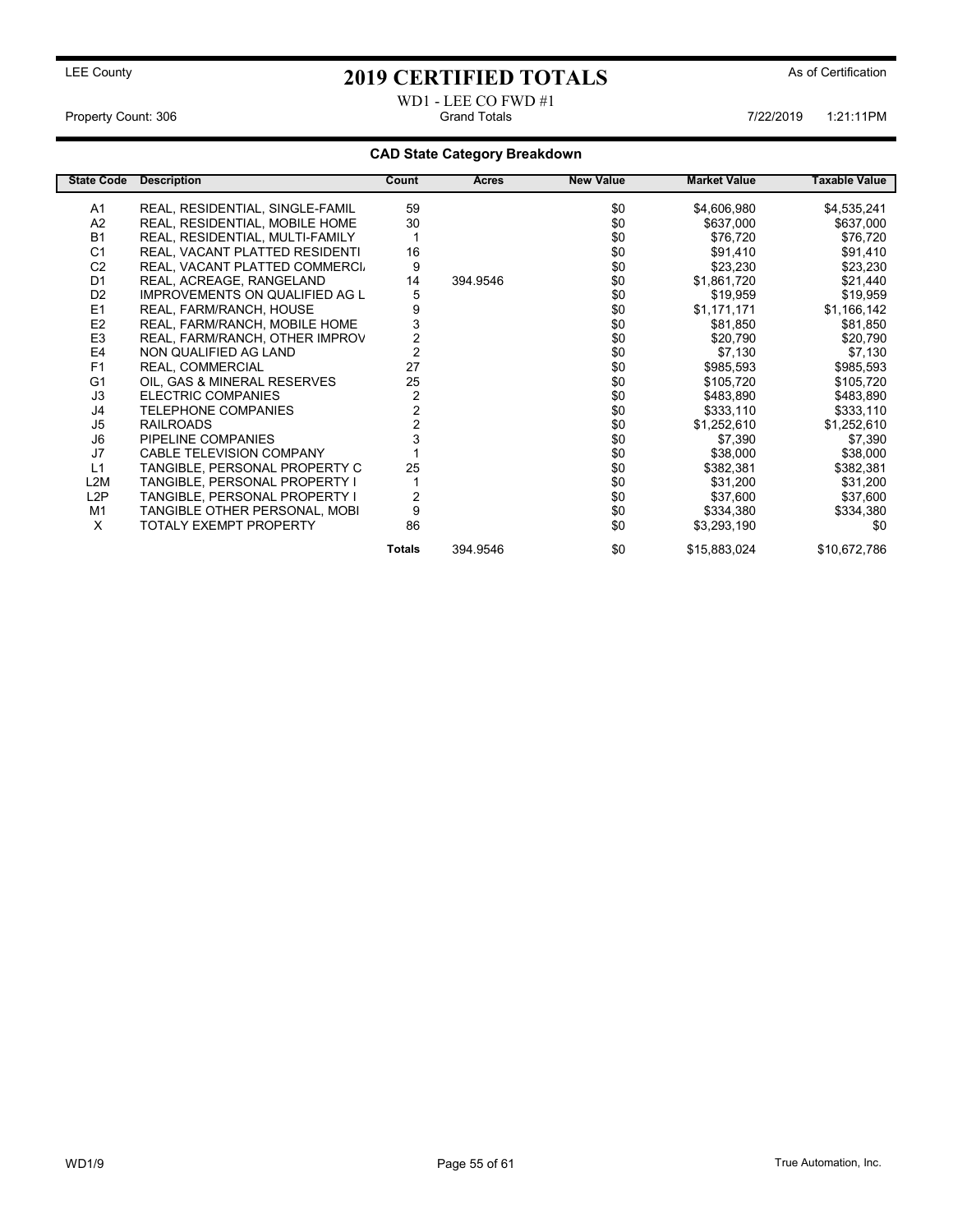WD1 - LEE CO FWD #1 Property Count: 306 **7/22/2019** 1:21:11PM

### New Value

TOTAL NEW VALUE MARKET:<br>
TOTAL NEW VALUE TAXABLE: \$0 TOTAL NEW VALUE TAXABLE:

|                  | <b>New Exemptions</b>                |                                        |                                    |                                   |  |  |  |
|------------------|--------------------------------------|----------------------------------------|------------------------------------|-----------------------------------|--|--|--|
| <b>Exemption</b> | <b>Description</b>                   | Count                                  |                                    |                                   |  |  |  |
| EX366            | <b>HOUSE BILL 366</b>                | $\overline{2}$                         | 2018 Market Value                  | \$610                             |  |  |  |
|                  |                                      | ABSOLUTE EXEMPTIONS VALUE LOSS         |                                    | \$610                             |  |  |  |
| <b>Exemption</b> | <b>Description</b>                   |                                        | Count                              | <b>Exemption Amount</b>           |  |  |  |
|                  |                                      | <b>PARTIAL EXEMPTIONS VALUE LOSS</b>   |                                    |                                   |  |  |  |
|                  |                                      |                                        | <b>NEW EXEMPTIONS VALUE LOSS</b>   | \$610                             |  |  |  |
|                  |                                      | <b>Increased Exemptions</b>            |                                    |                                   |  |  |  |
| <b>Exemption</b> | <b>Description</b>                   |                                        | Count                              | <b>Increased Exemption Amount</b> |  |  |  |
|                  |                                      | <b>INCREASED EXEMPTIONS VALUE LOSS</b> |                                    |                                   |  |  |  |
|                  |                                      |                                        | <b>TOTAL EXEMPTIONS VALUE LOSS</b> | \$610                             |  |  |  |
|                  |                                      | <b>New Ag / Timber Exemptions</b>      |                                    |                                   |  |  |  |
|                  |                                      | <b>New Annexations</b>                 |                                    |                                   |  |  |  |
|                  |                                      | <b>New Deannexations</b>               |                                    |                                   |  |  |  |
|                  |                                      | <b>Average Homestead Value</b>         |                                    |                                   |  |  |  |
|                  |                                      | Category A and E                       |                                    |                                   |  |  |  |
|                  | <b>Count of HS Residences</b>        | <b>Average Market</b>                  | <b>Average HS Exemption</b>        | <b>Average Taxable</b>            |  |  |  |
|                  | 39                                   | \$87,400<br><b>Category A Only</b>     | \$1,968                            | \$85,432                          |  |  |  |
|                  | <b>Count of HS Residences</b>        | <b>Average Market</b>                  | <b>Average HS Exemption</b>        | <b>Average Taxable</b>            |  |  |  |
|                  | 36                                   | \$84,705                               | \$1,993                            | \$82,712                          |  |  |  |
|                  |                                      | <b>Lower Value Used</b>                |                                    |                                   |  |  |  |
|                  | <b>Count of Protested Properties</b> | <b>Total Market Value</b>              | <b>Total Value Used</b>            |                                   |  |  |  |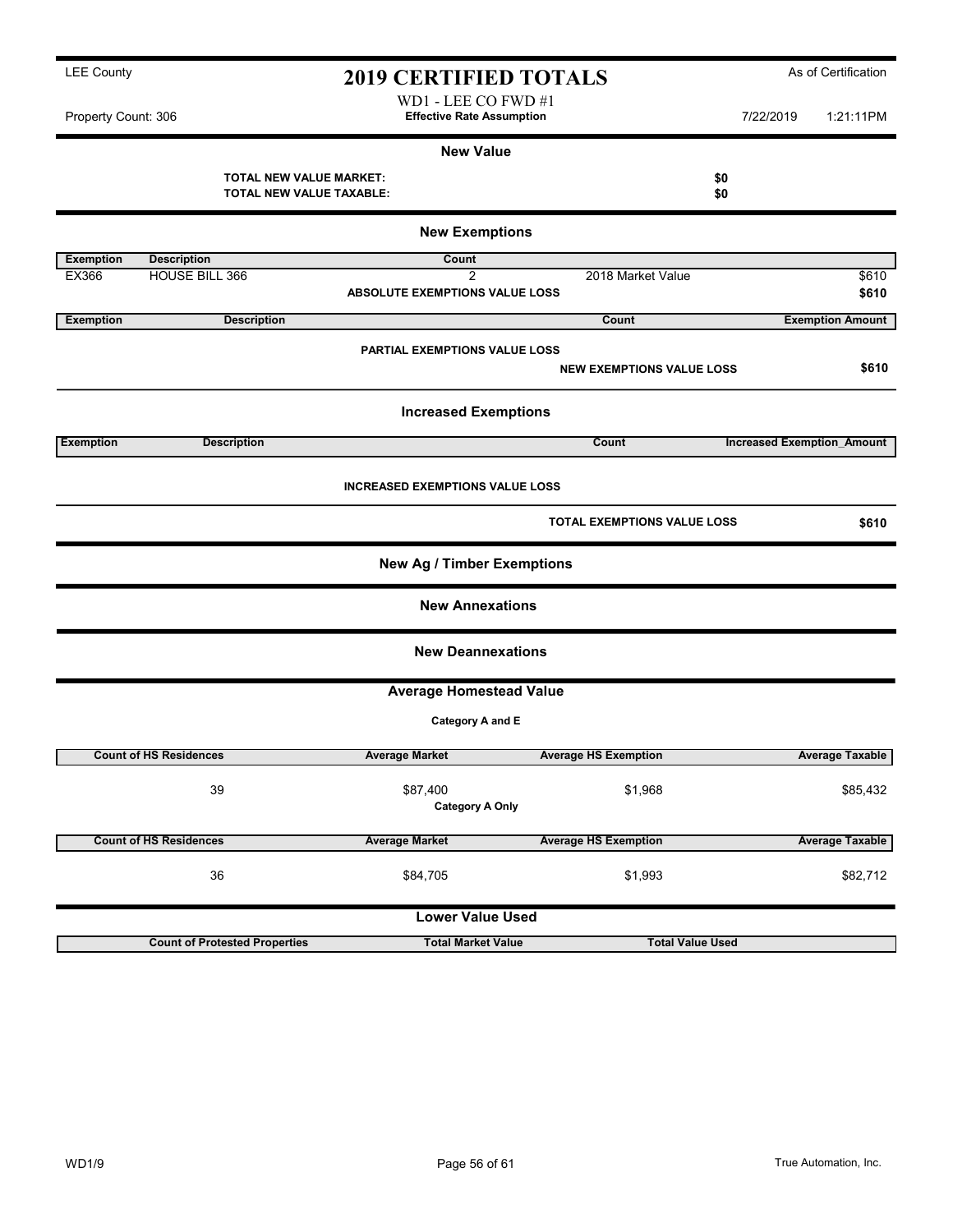## LEE County  $2019$  CERTIFIED TOTALS As of Certification

|                                   |                   | WD2 - CUMMINS CREEK WCID |                                                            |           |              |
|-----------------------------------|-------------------|--------------------------|------------------------------------------------------------|-----------|--------------|
| Property Count: 880               |                   | <b>Grand Totals</b>      |                                                            | 7/22/2019 | 1:21:11PM    |
| Land                              |                   | Value                    |                                                            |           |              |
| Homesite:                         |                   | 4,396,460                |                                                            |           |              |
| Non Homesite:                     |                   | 8,212,270                |                                                            |           |              |
| Ag Market:                        |                   | 35,374,361               |                                                            |           |              |
| <b>Timber Market:</b>             |                   | 0                        | <b>Total Land</b>                                          | $^{(+)}$  | 47,983,091   |
| Improvement                       |                   | Value                    |                                                            |           |              |
| Homesite:                         |                   | 27,231,560               |                                                            |           |              |
| Non Homesite:                     |                   | 27,607,595               | <b>Total Improvements</b>                                  | $^{(+)}$  | 54,839,155   |
| <b>Non Real</b>                   | Count             | Value                    |                                                            |           |              |
| Personal Property:                | 132               | 30,656,607               |                                                            |           |              |
| Mineral Property:                 | 274               | 8,963,100                |                                                            |           |              |
| Autos:                            | 0                 | 0                        | <b>Total Non Real</b>                                      | $^{(+)}$  | 39,619,707   |
|                                   |                   |                          | <b>Market Value</b>                                        | $=$       | 142,441,953  |
| Ag                                | <b>Non Exempt</b> | Exempt                   |                                                            |           |              |
| <b>Total Productivity Market:</b> | 35,374,361        | 0                        |                                                            |           |              |
| Ag Use:                           | 413,271           | $\Omega$                 | <b>Productivity Loss</b>                                   | $(-)$     | 34,961,090   |
| Timber Use:                       | $\Omega$          | 0                        | <b>Appraised Value</b>                                     | $=$       | 107,480,863  |
| Productivity Loss:                | 34,961,090        | $\Omega$                 |                                                            |           |              |
|                                   |                   |                          | <b>Homestead Cap</b>                                       | $(-)$     | 134,257      |
|                                   |                   |                          | <b>Assessed Value</b>                                      | $=$       | 107,346,606  |
|                                   |                   |                          | <b>Total Exemptions Amount</b><br>(Breakdown on Next Page) | $(-)$     | 14, 191, 514 |
|                                   |                   |                          | <b>Net Taxable</b>                                         | $=$       | 93,155,092   |

APPROXIMATE TOTAL LEVY = NET TAXABLE \* (TAX RATE / 100) 19,096.79 = 93,155,092 \* (0.020500 / 100)

| Tax Increment Finance Value: |      |
|------------------------------|------|
| Tax Increment Finance Levy:  | 0.00 |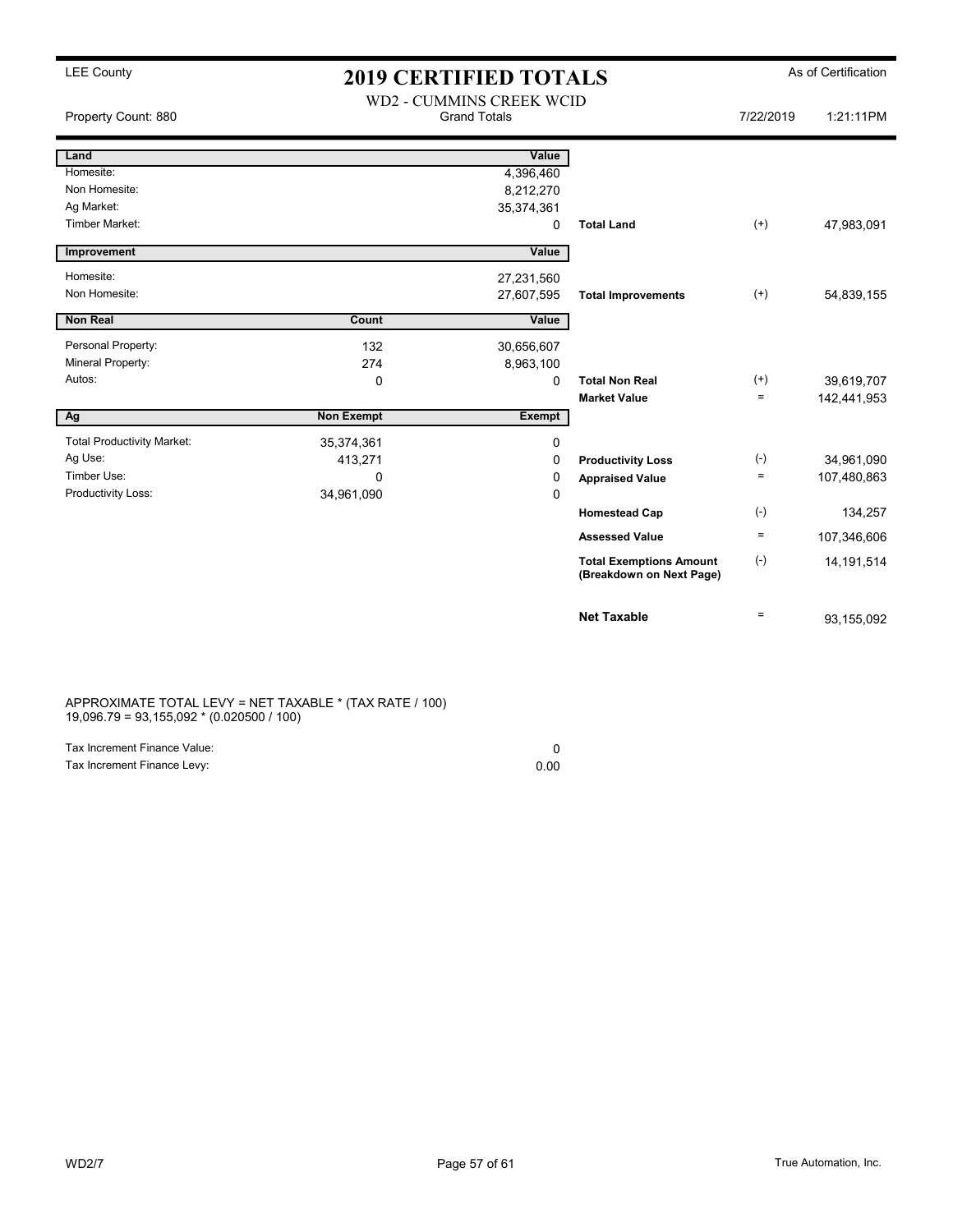### WD2 - CUMMINS CREEK WCID Property Count: 880 **Figure 1:21:11PM** Grand Totals **7/22/2019** 1:21:11PM

### Exemption Breakdown

| <b>Exemption</b>  | Count         | Local | <b>State</b> | Total        |
|-------------------|---------------|-------|--------------|--------------|
| DV <sub>1</sub> S |               |       | 5,000        | 5,000        |
| DV4               | 3             | 0     | 22,870       | 22,870       |
| <b>DVHS</b>       |               | 0     | 353,704      | 353,704      |
| EX                | 6             | 0     | 128,430      | 128,430      |
| EX-XN             | າ             | 0     | 18,920       | 18,920       |
| EX-XR             | າ             | 0     | 37,470       | 37,470       |
| EX-XV             | 25            | 0     | 13,605,200   | 13,605,200   |
| EX366             | 148           | 0     | 19,920       | 19,920       |
|                   | <b>Totals</b> | 0     | 14,191,514   | 14, 191, 514 |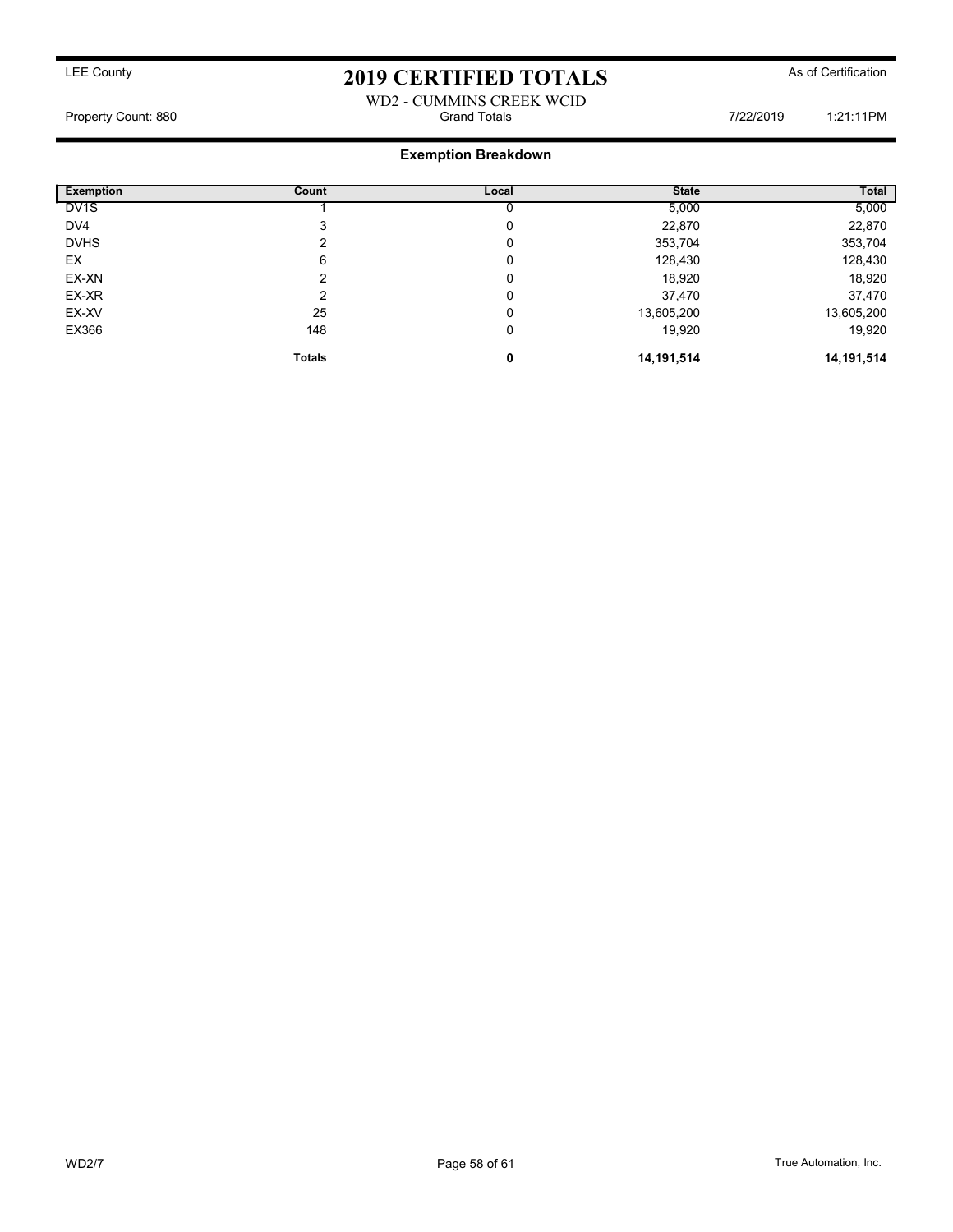### WD2 - CUMMINS CREEK WCID<br>Grand Totals Property Count: 880 **7/22/2019** 1:21:11PM

### State Category Breakdown

| <b>State Code</b> | <b>Description</b>                  | Count  | Acres      | <b>New Value</b> | <b>Market Value</b> | Taxable Value |
|-------------------|-------------------------------------|--------|------------|------------------|---------------------|---------------|
|                   | SINGLE FAMILY RESIDENCE             | 96     |            |                  |                     |               |
| A                 |                                     |        |            | \$260,880        | \$18,524,380        | \$18,130,109  |
| C <sub>1</sub>    | VACANT LOTS AND LAND TRACTS         | 23     |            | \$0              | \$582,010           | \$576,010     |
| D <sub>1</sub>    | <b>QUALIFIED OPEN-SPACE LAND</b>    | 167    | 6,662.8462 | \$0              | \$35,374,361        | \$429,793     |
| D <sub>2</sub>    | <b>IMPROVEMENTS ON QUALIFIED OP</b> | 44     |            | \$0              | \$392,920           | \$388,507     |
| E                 | RURAL LAND, NON QUALIFIED OPE       | 116    | 374.8836   | \$1,139,120      | \$15,048,230        | \$14,925,431  |
| F <sub>1</sub>    | <b>COMMERCIAL REAL PROPERTY</b>     | 47     |            | \$0              | \$13,560,535        | \$13,560,535  |
| F <sub>2</sub>    | INDUSTRIAL AND MANUFACTURIN         | 5      |            | \$0              | \$1,187,140         | \$1,187,140   |
| G <sub>1</sub>    | OIL AND GAS                         | 136    |            | \$0              | \$8,885,780         | \$8,885,780   |
| J2                | <b>GAS DISTRIBUTION SYSTEM</b>      |        |            | \$0              | \$13,800            | \$13,800      |
| J3                | ELECTRIC COMPANY (INCLUDING C       |        |            | \$0              | \$2,835,100         | \$2,835,100   |
| J4                | TELEPHONE COMPANY (INCLUDI          |        |            | \$0              | \$474,660           | \$474,660     |
| J6                | PIPELAND COMPANY                    | 6      |            | \$0              | \$73,220            | \$73,220      |
| J8                | OTHER TYPE OF UTILITY               |        |            | \$0              | \$7,500             | \$7,500       |
| L1                | <b>COMMERCIAL PERSONAL PROPE</b>    | 48     |            | \$0              | \$2,673,677         | \$2,673,677   |
| L2                | INDUSTRIAL AND MANUFACTURIN         | 55     |            | \$0              | \$27,225,160        | \$27,225,160  |
| M1                | TANGIBLE OTHER PERSONAL, MOB        | 65     |            | \$562,770        | \$1,673,590         | \$1,668,720   |
| S                 | SPECIAL INVENTORY TAX               |        |            | \$0              | \$99,950            | \$99,950      |
| X                 | TOTALLY EXEMPT PROPERTY             | 182    |            | \$0              | \$13,809,940        | \$0           |
|                   |                                     | Totals | 7.037.7298 | \$1,962,770      | \$142,441,953       | \$93,155,092  |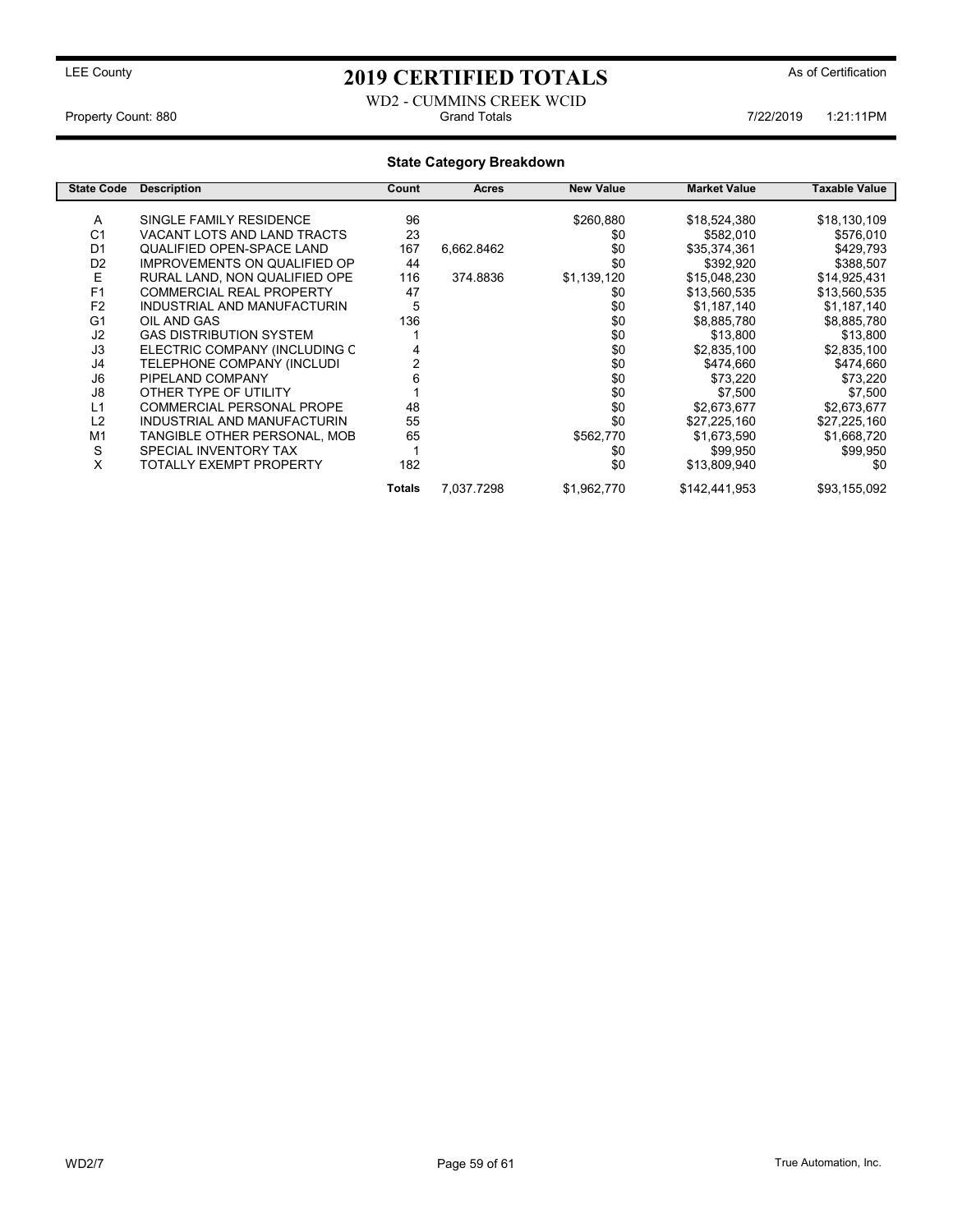WD2 - CUMMINS CREEK WCID Property Count: 880 **Figure 1:21:11PM** 6rand Totals 1:22/2019 1:21:11PM 7/22/2019 1:21:11PM

### CAD State Category Breakdown

| <b>State Code</b> | <b>Description</b>                    | Count          | Acres      | <b>New Value</b> | <b>Market Value</b> | <b>Taxable Value</b> |
|-------------------|---------------------------------------|----------------|------------|------------------|---------------------|----------------------|
| A1                | REAL, RESIDENTIAL, SINGLE-FAMIL       | 70             |            | \$163,820        | \$17,383,520        | \$17,120,259         |
| A2                | REAL, RESIDENTIAL, MOBILE HOME        | 26             |            | \$97,060         | \$1,140,860         | \$1,009,850          |
| C <sub>1</sub>    | REAL, VACANT PLATTED RESIDENTI        | 13             |            | \$0              | \$223,570           | \$217,570            |
| C <sub>2</sub>    | REAL, VACANT PLATTED COMMERCI.        | 8              |            | \$0              | \$297,320           | \$297,320            |
| C <sub>3</sub>    | REAL, VACANT PLATTED RURAL OR I       | $\overline{2}$ |            | \$0              | \$61.120            | \$61,120             |
| D <sub>1</sub>    | REAL, ACREAGE, RANGELAND              | 167            | 6,662.8462 | \$0              | \$35,374,361        | \$429,793            |
| D <sub>2</sub>    | <b>IMPROVEMENTS ON QUALIFIED AG L</b> | 44             |            | \$0              | \$392,920           | \$388,507            |
| E1                | REAL, FARM/RANCH, HOUSE               | 64             |            | \$1,022,580      | \$12.483.630        | \$12,367,859         |
| E <sub>2</sub>    | REAL, FARM/RANCH, MOBILE HOME         | 35             |            | \$0              | \$1,044,250         | \$1,045,603          |
| E <sub>3</sub>    | REAL, FARM/RANCH, OTHER IMPROV        | 10             |            | \$116,540        | \$140,790           | \$132,437            |
| E4                | NON QUALIFIED AG LAND                 | 35             |            | \$0              | \$1,379,560         | \$1,379,532          |
| F <sub>1</sub>    | REAL, COMMERCIAL                      | 47             |            | \$0              | \$13,560,535        | \$13,560,535         |
| F <sub>2</sub>    | <b>REAL. INDUSTRIAL</b>               | 5              |            | \$0              | \$1,187,140         | \$1,187,140          |
| G <sub>1</sub>    | OIL, GAS & MINERAL RESERVES           | 136            |            | \$0              | \$8,885,780         | \$8,885,780          |
| J2                | <b>GAS DISTRIBUTION SYSTEMS</b>       |                |            | \$0              | \$13,800            | \$13,800             |
| J3                | ELECTRIC COMPANIES                    |                |            | \$0              | \$2,835,100         | \$2,835,100          |
| J4                | <b>TELEPHONE COMPANIES</b>            | $\overline{c}$ |            | \$0              | \$474,660           | \$474,660            |
| J6                | PIPELINE COMPANIES                    | 6              |            | \$0              | \$73,220            | \$73,220             |
| J8                | OTHER TYPE OF UTILITY                 |                |            | \$0              | \$7,500             | \$7,500              |
| L1                | TANGIBLE, PERSONAL PROPERTY C         | 48             |            | \$0              | \$2.673.677         | \$2,673,677          |
| L <sub>2</sub> A  | TANGIBLE, PERSONAL PROPERTY I         | $\overline{2}$ |            | \$0              | \$2,845,000         | \$2,845,000          |
| L2C               | TANGIBLE, PERSONAL PROPERTY I         | 8              |            | \$0              | \$1,031,690         | \$1,031,690          |
| L <sub>2</sub> D  | TANGIBLE, PERSONAL PROPERTY I         |                |            | \$0              | \$778,600           | \$778,600            |
| L2G               | TANGIBLE, PERSONAL PROPERTY I         | 16             |            | \$0              | \$17,259,110        | \$17,259,110         |
| L <sub>2</sub> H  | TANGIBLE, PERSONAL PROPERTY I         | $\mathbf{1}$   |            | \$0              | \$48,780            | \$48,780             |
| L <sub>2</sub> J  | TANGIBLE, PERSONAL PROPERTY I         | 17             |            | \$0              | \$132,920           | \$132,920            |
| L <sub>2</sub> M  | TANGIBLE, PERSONAL PROPERTY I         | 9              |            | \$0              | \$5,084,830         | \$5,084,830          |
| L2P               | TANGIBLE, PERSONAL PROPERTY I         |                |            | \$0              | \$44,230            | \$44,230             |
| M1                | TANGIBLE OTHER PERSONAL, MOBI         | 65             |            | \$562,770        | \$1,673,590         | \$1,668,720          |
| S                 | SPECIAL INVENTORY TAX                 |                |            | \$0              | \$99,950            | \$99,950             |
| X                 | <b>TOTALY EXEMPT PROPERTY</b>         | 182            |            | \$0              | \$13,809,940        | \$0                  |
|                   |                                       | <b>Totals</b>  | 6,662.8462 | \$1,962,770      | \$142,441,953       | \$93,155,092         |